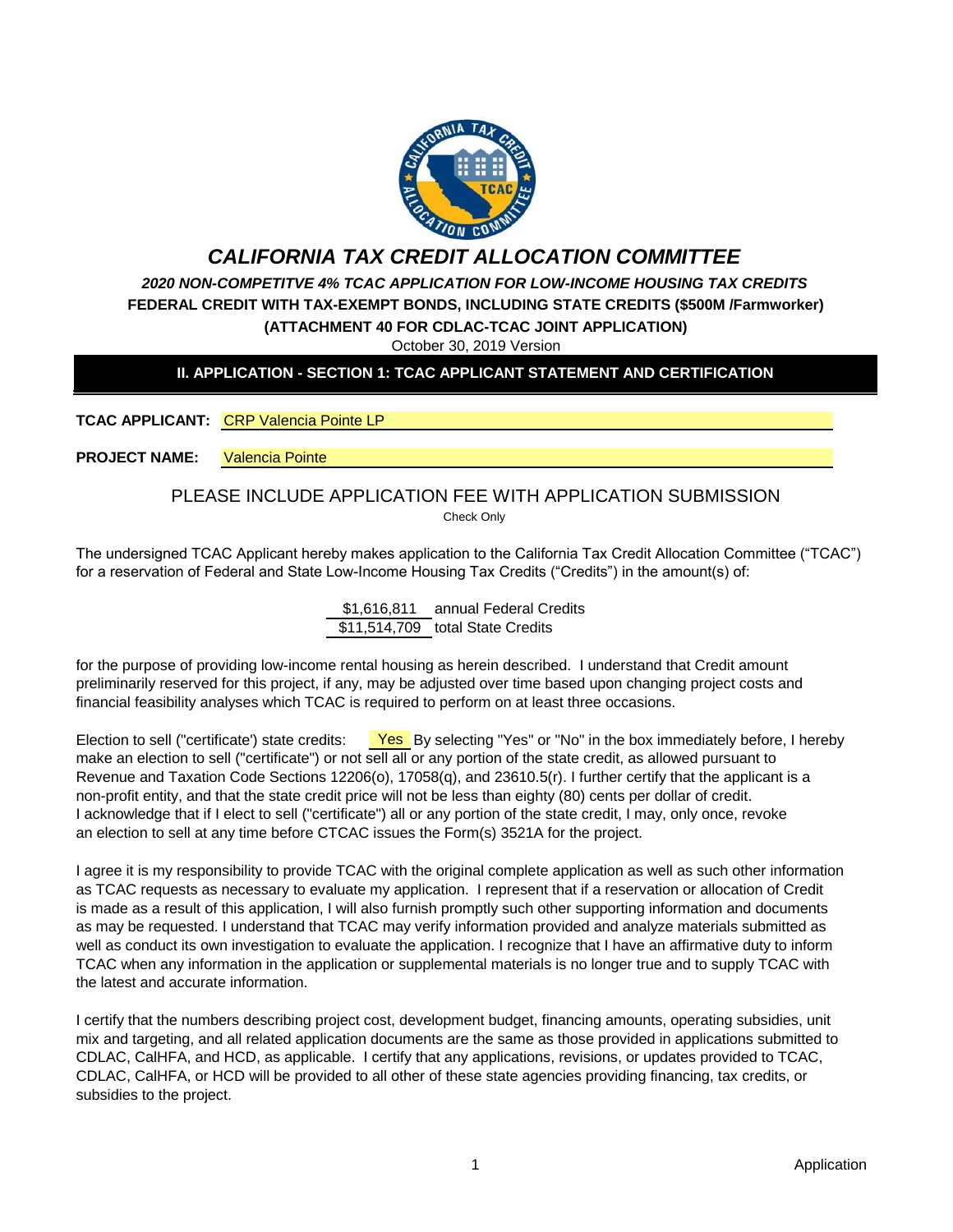I acknowledge that if I receive a reservation of Tax Credits, I will be required to submit requisite documentation at the following stages: updated development timetable under regulation section 10326(j)(4), and the time the project is placed-in-service.

I represent I have read Section 42 of the Internal Revenue Code (IRC) pertaining to Federal Tax Credits, and if applying for State Tax Credits, I represent I have also read California Health and Safety Code Sections 50199.4 et seq. and California Revenue and Taxation Code Sections 12206, 17058, and 23610.5 pertaining to the State Tax Credit program. I understand that the Federal and State Tax Credit programs are complex and involve long-term maintenance of housing for qualified low-income households. I acknowledge that TCAC has recommended that I seek advice from my own tax attorney or tax advisor.

I certify that I have read and understand the provisions of Sections 10322(a) through (h) related to application filing deadlines, forms, incomplete applications, and application changes.

I agree to hold TCAC, its members, officers, agents, and employees harmless from any matters arising out of or related to the Credit program.

I agree that TCAC will determine the Credit amount to comply with requirements of IRC Section 42 but that TCAC in no way warrants the feasibility or viability of the project to anyone for any purpose. I acknowledge that TCAC makes no representation regarding the effect of any tax Credit which may be allocated and makes no representation regarding the ability to claim any Credit which may be allocated.

I acknowledge that all materials and requirements are subject to change by enactment of federal or state legislation or promulgation of regulations.

In carrying out the development and operation of the project, I agree to comply with all applicable federal and state laws regarding unlawful discrimination and will abide by all Credit program requirements, rules, and regulations.

I acknowledge that the Low-Income Housing Tax Credit program is not an entitlement program and that my application will be evaluated based on the Credit statutes, regulations, and the Qualified Allocation Plan adopted by TCAC which identify the priorities and other standards which will be employed to evaluate applications.

I acknowledge that an award of federal or state Tax Credits does not guarantee that the project will qualify for Tax Credits. Both federal law and the state law require that various requirements be met on an ongoing basis. I agree that compliance with these requirements is the responsibility of the applicant.

I acknowledge that the information submitted to TCAC in this application or supplemental thereto may be subject to the Public Records Act or other disclosure. I understand that TCAC may make such information public.

I acknowledge that if I obtain an allocation of Federal or State Tax Credits, I will be required to enter into a regulatory contract that will contain, among other things, all the conditions under which the Credits were provided including the selection criteria delineated in this application.

I declare under penalty of perjury that the information contained in the application, exhibits, attachments, and any further or supplemental documentation is true and correct to the best of my knowledge and belief.

I certify and guarantee that each item identified in TCAC's minimum construction standards will be incorporated into the design of the project, unless a waiver has been approved by TCAC. The project will at least maintain the installed energy efficiency and sustainability features' quality when replacing systems and materials. When requesting a threshold basis increase for a prevailing wage requirement, if the project is subject to state prevailing wages, I certify that contractors and subcontractors will comply with California Labor Code Section 1725.5. When requesting a threshold basis increase for development impact fees, the impact fee amounts are accurate as of the application date.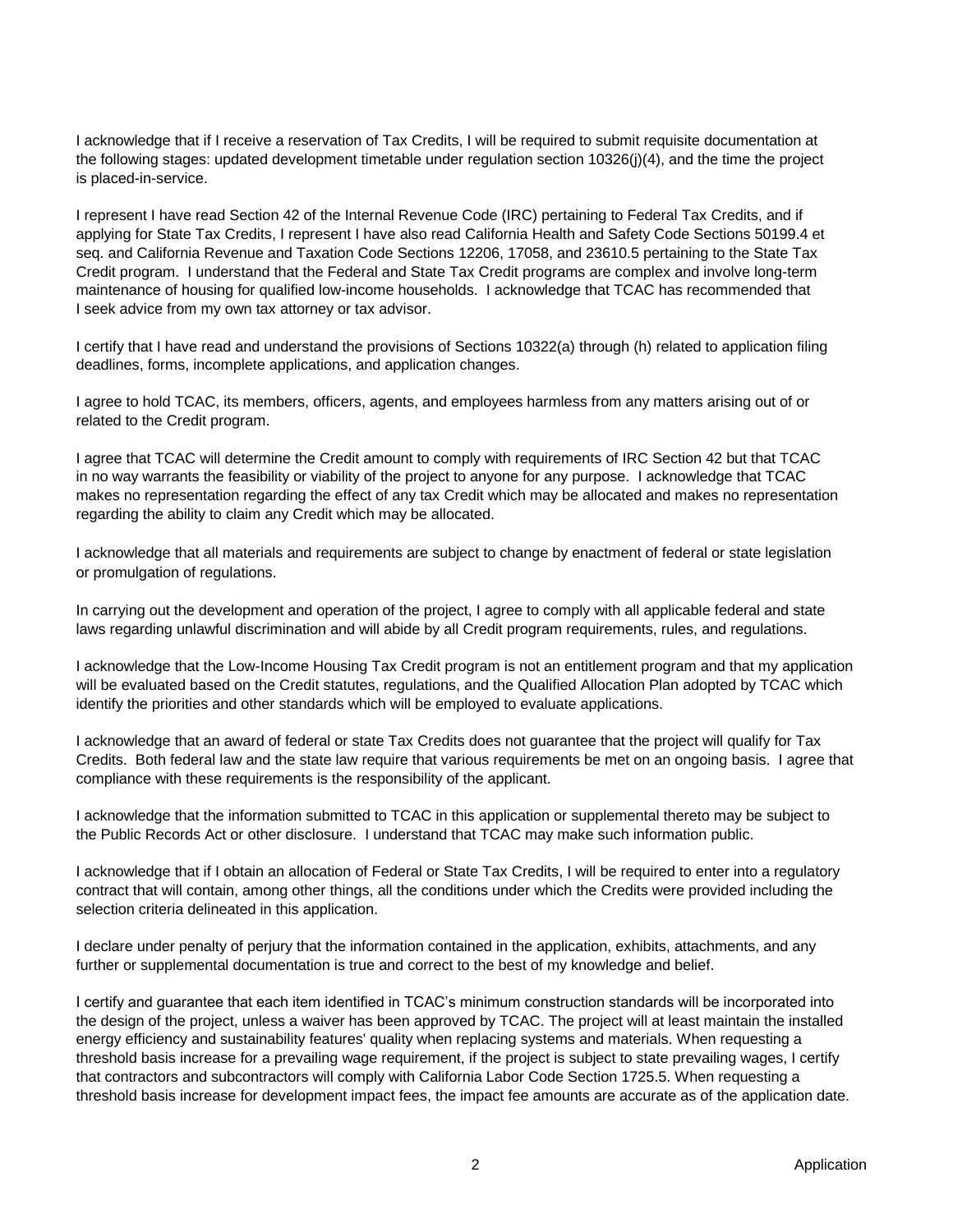In an application proposing rehabilitation work, I certify that all necessary work identified in the Capital Needs Assessment, including the immediate needs listed in the report, will be performed (unless a waiver is granted) prior to the project's rehabilitation completion.

I understand that any misrepresentation may result in cancellation of Tax Credit reservation, notification of the Internal Revenue Service and the Franchise Tax Board, and any other actions that TCAC is authorized to take pursuant to California Health and Safety Code Section 50199.22, issuance of fines pursuant to California Health and Safety Code Section 50199.10, and negative points per Regulation Section 10325(c)(3) or under general authority of state law.

I certify that I believe that the project can be completed within the development budget and the development timetable set forth (which timetable is in conformance with TCAC rules and regulations) and can be operated in the manner proposed within the operating budget set forth.

I agree that TCAC is not responsible for actions taken by the applicant in reliance on a prospective Tax Credit reservation or allocation.

Dated this \_\_\_\_\_\_\_ day of \_\_\_\_\_\_\_\_\_, 20\_\_\_ at

, California.

 $By_$ 

(Original Signature)

(Typed or printed name)

(Title)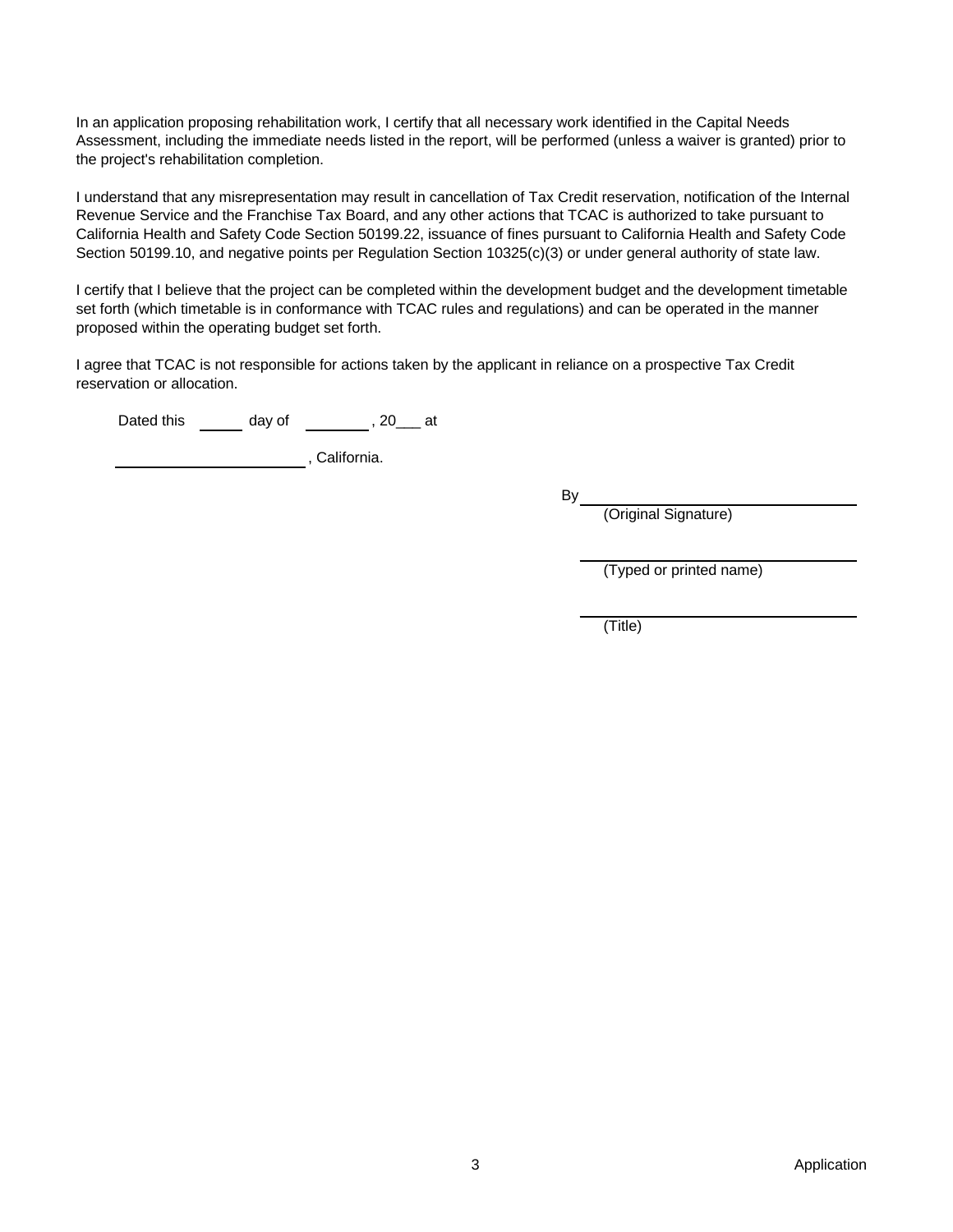| Local Jurisdiction: | San Diego Housing Commission (Special Housing Initiatives) |
|---------------------|------------------------------------------------------------|
| City Manager:       | <b>Tina Kessler</b>                                        |
| Title:              | <b>City Manager</b>                                        |
| Mailing Address:    | 1122 Broadway, Suite 300                                   |
| City:               | San Diego                                                  |
| Zip Code:           | 92101                                                      |
| Phone Number:       | 619-578-7569<br>Ext.                                       |
| <b>FAX Number:</b>  | 619-578-7356                                               |
| E-mail:             | tinak@sdhc.org                                             |

\* For City Manager, please refer to the following the website below: [http](http://www.treasurer.ca.gov/ctcac/2018/lra/contact.pdf)://www.treasurer.ca.gov/ctcac/2018/lra/contact.pdf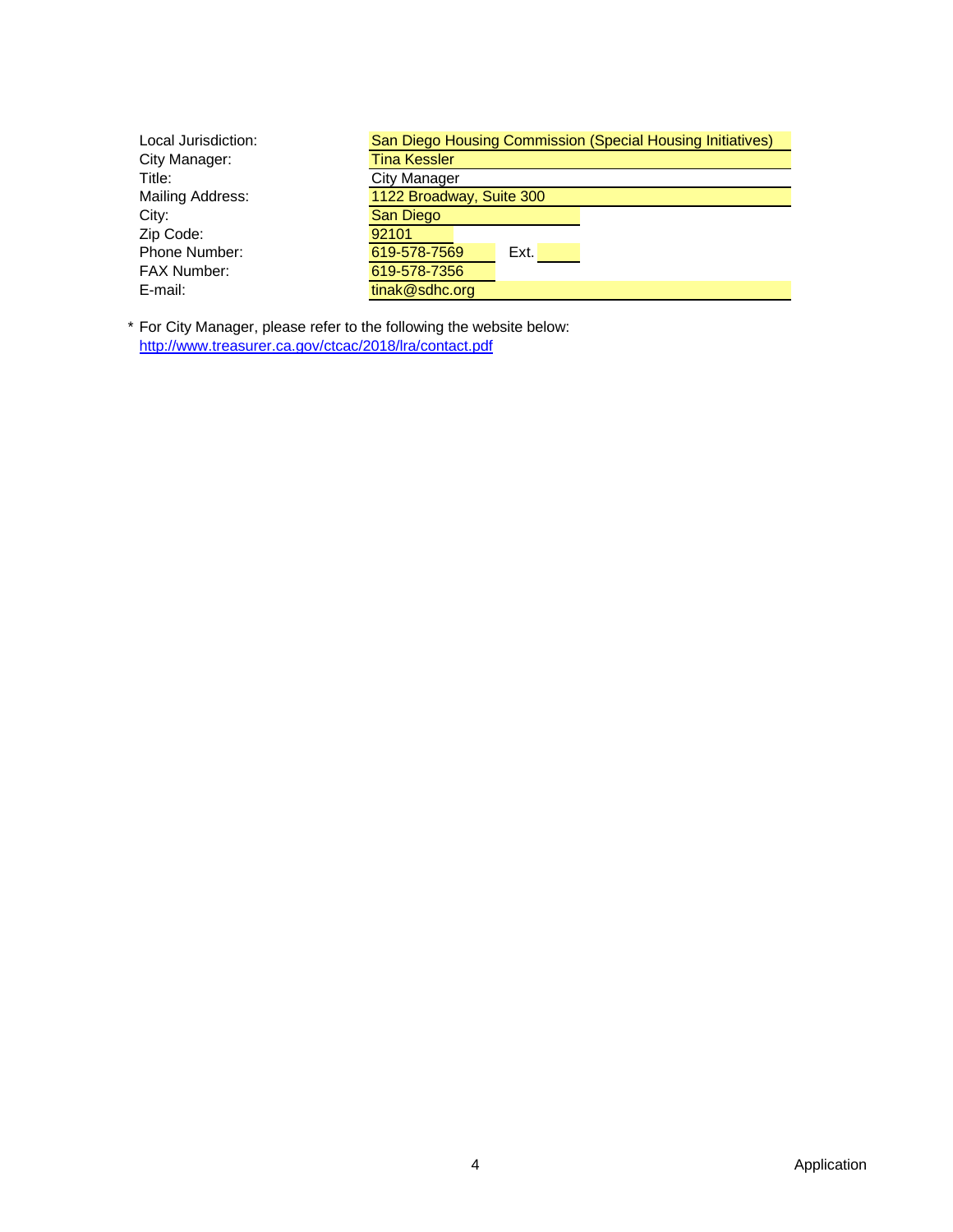# **II. APPLICATION - SECTION 2: GENERAL AND SUMMARY INFORMATION**

# **A. Application Type**

|              | ppnoanon rypo                                                                                             |
|--------------|-----------------------------------------------------------------------------------------------------------|
|              | <b>Preliminary Reservation</b><br>Application type:                                                       |
|              | Joint Application? CDLAC-TCAC Joint Application (submitting concurren                                     |
|              | Prior application was submitted but not selected?<br><b>No</b>                                            |
|              | If yes, enter application number:<br>TCAC # CA -                                                          |
|              | Has credit previously been awarded?<br><b>No</b>                                                          |
|              | If re-applying and returning credit, enter the current application number: TCAC # CA -                    |
|              |                                                                                                           |
|              | Is this project a Re-syndication of a current TCAC project?<br><b>No</b>                                  |
|              | If a Resyndication Project, complete the Resyndication Projects section below.                            |
|              |                                                                                                           |
|              |                                                                                                           |
|              |                                                                                                           |
|              | <b>Project Information</b>                                                                                |
|              | Project Name: Valencia Pointe                                                                             |
|              | Site Address:<br>5930 Division Street                                                                     |
|              | If address is not established, enter detailed description (i.e. NW corner of 26th and Elm)                |
|              |                                                                                                           |
|              |                                                                                                           |
| City:        | County: San Diego<br><b>San Diego</b>                                                                     |
| Zip Code:    | 92114<br>Census Tract: 0031.13                                                                            |
|              | Assessor's Parcel Number(s):<br>553-060-020-00                                                            |
|              | *Federal Congressional District:<br>Project is located in a DDA:<br>51<br>Yes                             |
|              | Project is located in a Qualified Census Tract:<br>*State Assembly District:<br><b>No</b><br>79           |
|              | Project is a Scattered Site Project:<br>*State Senate District:<br>40<br><b>No</b>                        |
|              | Project is Rural as defined by TCAC Regulation Section 10302(kk) No                                       |
|              | *Accurate information is essential; the following website is provided for reference:                      |
|              |                                                                                                           |
|              | https://www.govtrack.us/congress/members/map<br>http://findyourrep.legislature.ca.gov/                    |
|              | <b>Credit Amount Requested</b>                                                                            |
| Federal      | \$1,616,811                                                                                               |
| <b>State</b> | <b>State Farmworker Credit?</b><br>\$11,514,709<br>N <sub>o</sub>                                         |
|              |                                                                                                           |
|              |                                                                                                           |
|              |                                                                                                           |
|              | Federal Minimum Set-Aside Election (IRC Section 42(g)(1))                                                 |
|              | 40%/60% Average Income                                                                                    |
|              |                                                                                                           |
|              | <b>Housing Type Selection</b>                                                                             |
|              | <b>Large Family</b><br>If Special Needs housing, enter number of Special Needs units:                     |
|              | (Note: Housing Type is used to establish operating expense minimums under regulation section 10327(g)(1)) |
|              | Geographic Area (Reg. Section 10315(i))                                                                   |
|              | Please select the project's geographic area:                                                              |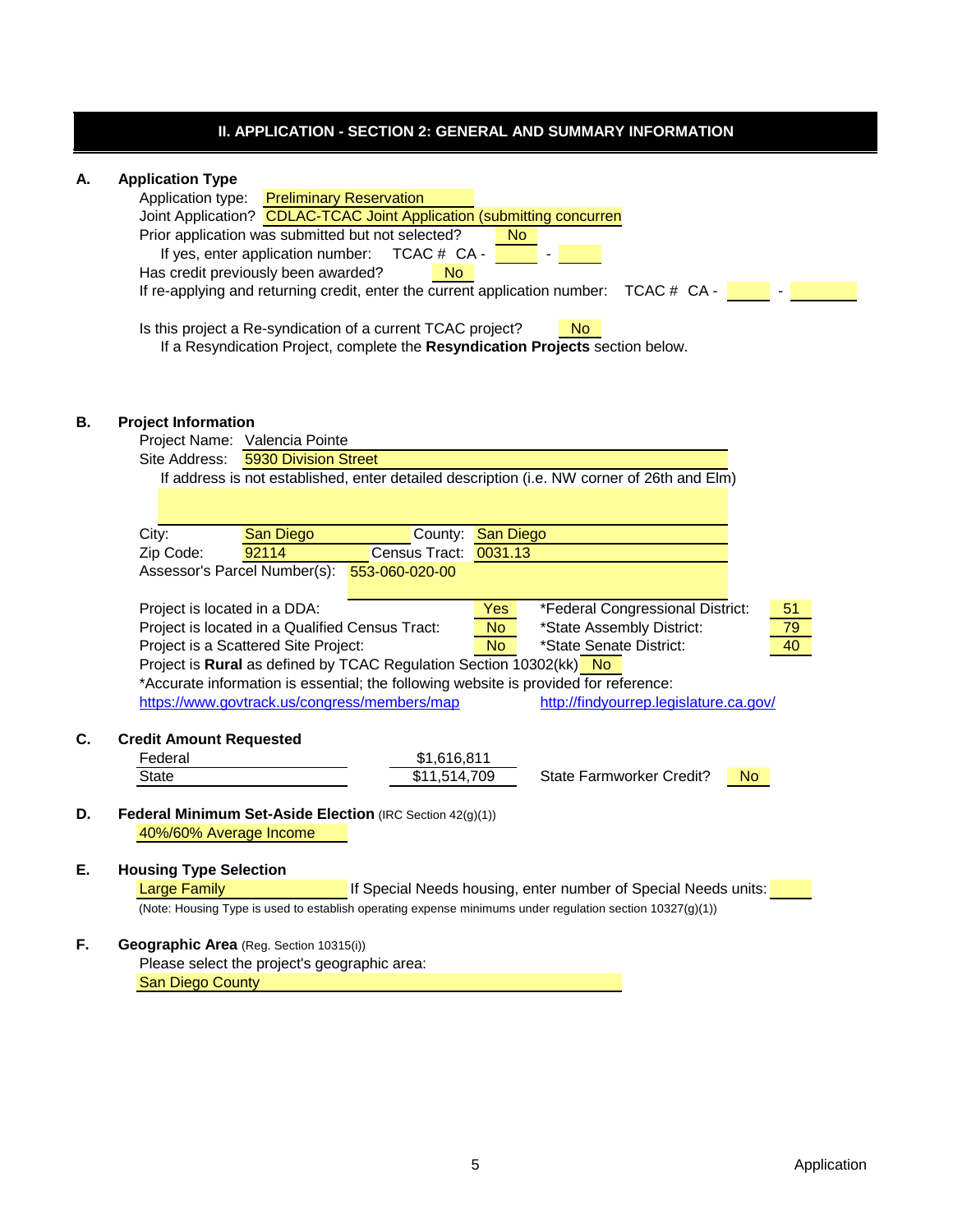# **II. APPLICATION - SECTION 3: APPLICANT INFORMATION**

### **A. Identify TCAC Applicant**

Applicant is the current owner and will retain ownership:

Applicant will be or is a general partner in the to be formed or formed final ownership entity: Applicant is the project developer and will be part of the final ownership entity for the project: Applicant is the project developer and will not be part of the final ownership entity for the project:



## **B. TCAC Applicant Contact Information**

|    | <b>Applicant Name:</b>            | <b>CRP Valencia Pointe LP</b> |      |                 |           |       |
|----|-----------------------------------|-------------------------------|------|-----------------|-----------|-------|
|    | Street Address:                   | 600 B Street, Suite 300       |      |                 |           |       |
|    | City:                             | San Diego                     |      | State: CA       | Zip Code: | 92101 |
|    | <b>Contact Person:</b>            | <b>Kursat Misirlioglu</b>     |      |                 |           |       |
|    | Phone:                            | 619-599-3852                  | Ext. |                 | Fax:      |       |
|    | Email:                            | k.misirlioglu@outlook.com     |      |                 |           |       |
| С. | <b>Legal Status of Applicant:</b> | <b>Limited Partnership</b>    |      | Parent Company: |           |       |
|    | If Other, Specify:                |                               |      |                 |           |       |

## **D. General Partner(s) Information (post-closing GPs):**

| D(1) General Partner Name:                          | <b>CRP Valencia Pointe AGP LLC</b>                      |                 |           |       | <b>Administrative GP</b>                        |
|-----------------------------------------------------|---------------------------------------------------------|-----------------|-----------|-------|-------------------------------------------------|
| <b>Street Address:</b>                              | 600 B Street, Suite 300                                 |                 |           |       | <b>OWNERSHIP</b>                                |
| City:                                               | San Diego                                               | State: CA       | Zip Code: | 92101 | INTEREST (%):                                   |
| <b>Contact Person:</b>                              | <b>Paul Salib</b>                                       |                 |           |       | 0.00051                                         |
| Phone:                                              | 212-776-1914                                            | Ext.:           | Fax:      |       |                                                 |
| Email:                                              | psalib@crpaffordable.com                                |                 |           |       |                                                 |
| Nonprofit/For Profit:                               | <b>For Profit</b>                                       | Parent Company: |           |       |                                                 |
|                                                     |                                                         |                 |           |       |                                                 |
| D(2) General Partner Name:*                         | Metropolitan Area Advisory Committee on Anti-Poverty of |                 |           |       | <b>Managing GP</b>                              |
| <b>Street Address:</b>                              | 1355 Third Avenue                                       |                 |           |       | <b>OWNERSHIP</b>                                |
| City:                                               | <b>Chula Vista</b>                                      | State: CA       | Zip Code: | 91911 | INTEREST (%):                                   |
| <b>Contact Person:</b>                              | <b>Arnulfo Manriquez</b>                                |                 |           |       | 0.00049                                         |
| Phone:                                              |                                                         | Ext.:           | Fax:      |       |                                                 |
| Email:                                              | AManriquez@maacproject.org                              |                 |           |       |                                                 |
| Nonprofit/For Profit:                               | Nonprofit                                               | Parent Company: |           |       |                                                 |
|                                                     |                                                         |                 |           |       |                                                 |
| D(3) General Partner Name:                          |                                                         |                 |           |       | (select one)                                    |
| <b>Street Address:</b>                              |                                                         |                 |           |       | <b>OWNERSHIP</b>                                |
| City:                                               |                                                         | State:          | Zip Code: |       | INTEREST (%):                                   |
| <b>Contact Person:</b>                              |                                                         |                 |           |       |                                                 |
| Phone:                                              |                                                         | Ext.            | Fax:      |       |                                                 |
| Email:                                              |                                                         |                 |           |       |                                                 |
| Nonprofit/For Profit:                               | (select one)                                            | Parent Company: |           |       |                                                 |
|                                                     |                                                         |                 |           |       |                                                 |
| Е.<br>General Partner(s) or Principal Owner(s) Type |                                                         | Joint Venture   |           |       | *If Joint Venture, 2nd GP must be included if   |
|                                                     |                                                         |                 |           |       | applicant is pursuing a property tax exemption  |
| F.<br><b>Status of Ownership Entity</b>             |                                                         |                 |           |       | Reg. Section 10327(g)(2) - "TBD" not sufficient |
| currently exists                                    | If to be formed, enter date:                            |                 |           |       |                                                 |

*\*(Federal I.D. No. must be obtained prior to submitting carryover allocation package)*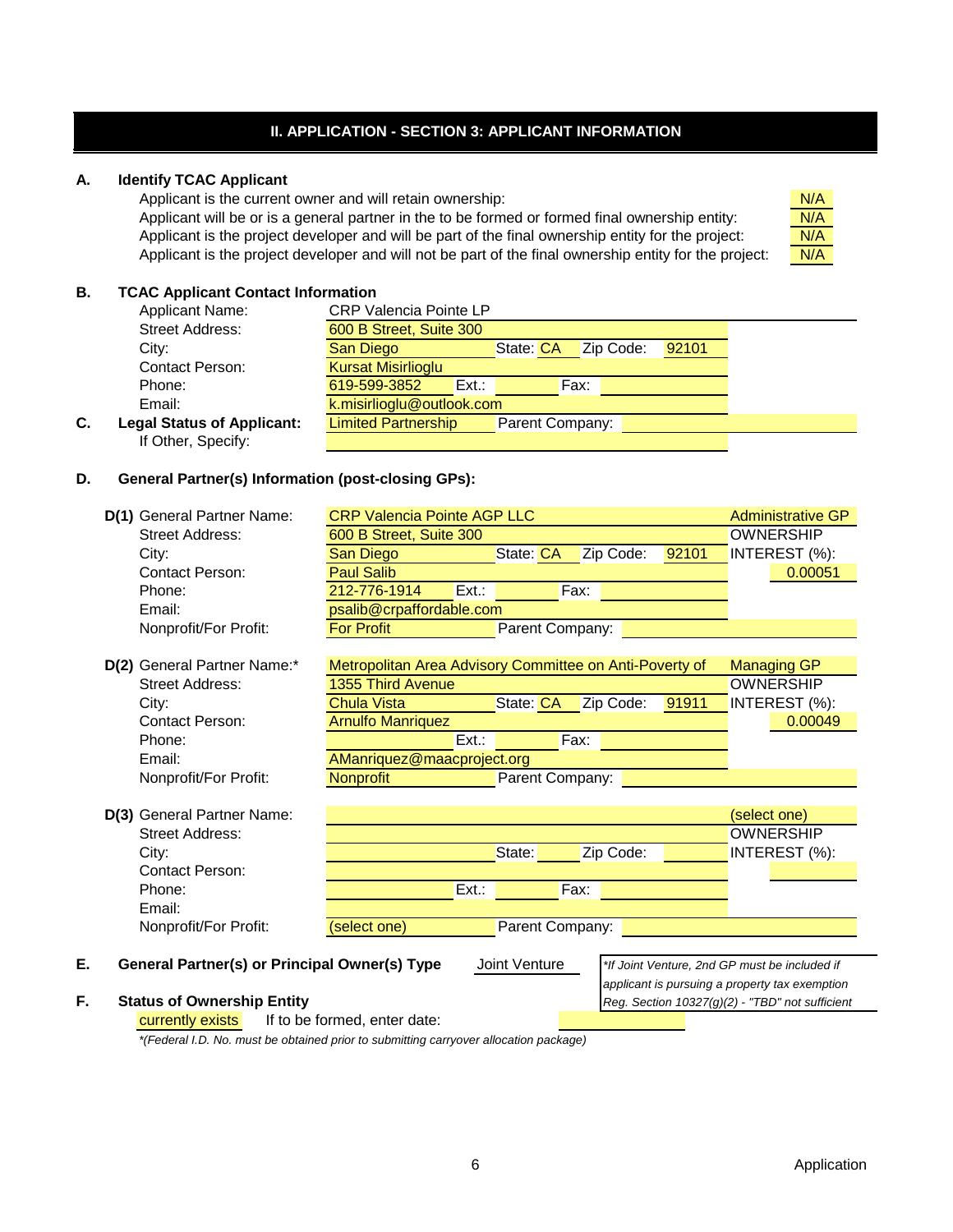# **G. Contact Person During Application Process**

| Company Name:          | MirKa Investments, LLC                     |          |           |           |       |  |
|------------------------|--------------------------------------------|----------|-----------|-----------|-------|--|
| <b>Street Address:</b> | 600 B Street, Suite 300                    |          |           |           |       |  |
| City:                  | San Diego                                  |          | State: CA | Zip Code: | 92101 |  |
| Contact Person:        | <b>Kursat Misirlioglu</b>                  |          |           |           |       |  |
| Phone:                 | 619-599-3852                               | $Ext.$ : |           | Fax:      |       |  |
| Email:                 | k.misirlioglu@outlook.com                  |          |           |           |       |  |
| Participatory Role:    | Development/Finance/Application Consultant |          |           |           |       |  |
|                        |                                            |          |           |           |       |  |

(e.g., General Partner, Consultant, etc.)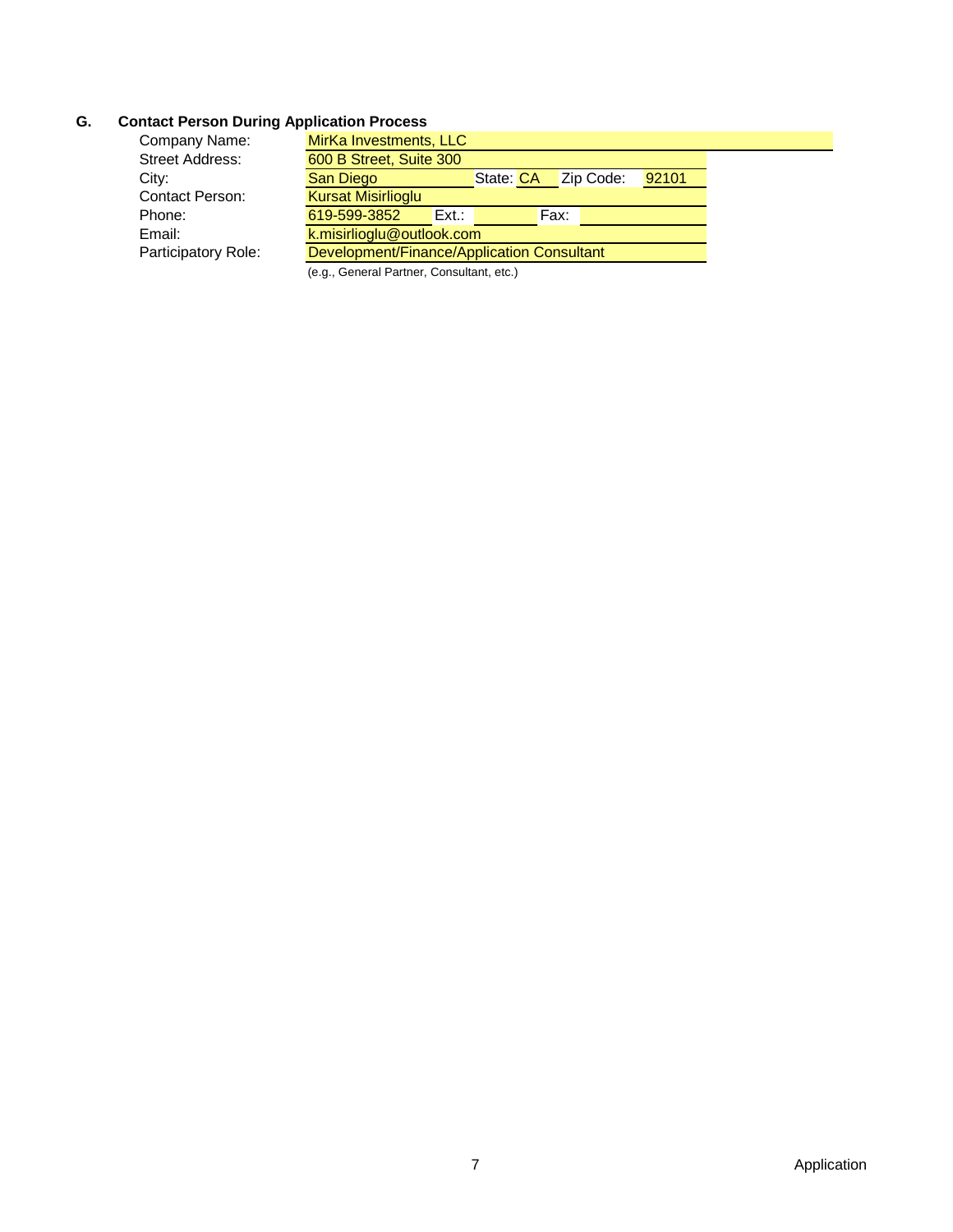# **II. APPLICATION - SECTION 4: DEVELOPMENT TEAM INFORMATION**

#### **A. Indicate and List All Development Team Members**

| Developer.       | CRF Alloldable Housing and Comi | AIGHIEGU.                  | <b>Hederlinghip Architectur</b> |
|------------------|---------------------------------|----------------------------|---------------------------------|
| Address:         | 600 B Street, Suite 300         | Address:                   | 4455 Morena Boulevard           |
| City, State, Zip | San Diego, CA 92101             | City, State, Zip:          | San Diego, CA 92117             |
| Contact Person:  | <b>Paul Salib</b>               | <b>Contact Person:</b>     | <b>Bill Hedenkamp</b>           |
| Phone:           | 212-776-1914<br>$Ext.$ :        | Phone:                     | 858-483-4483<br>Ext.            |
| Fax:             |                                 | Fax:                       |                                 |
| Email:           | psalib@crpaffordable.com        | Email:                     | Bill@Hedenkamp-Archi            |
|                  |                                 |                            |                                 |
| Attorney:        | Hobson Bernardino + Davis LLP   | <b>General Contractor:</b> | <b>Sun Country Builders</b>     |
| Address:         | 6060 Center Drive, Floor 10     | Address:                   | 3156 Lionshead Avenue           |
|                  |                                 |                            |                                 |

| City, State, Zip       | Los Angeles, CA 90045 |      | City, State, Zip:      | Carlsbad, CA 92010    |      |
|------------------------|-----------------------|------|------------------------|-----------------------|------|
| <b>Contact Person:</b> | Jason Hobson          |      | <b>Contact Person:</b> | Daryl McFarland, V.P. |      |
| Phone:                 | 213-235-9191          | Ext. | Phone:                 | 760-630-8042          | Ext. |
| Fax:                   |                       |      | Fax:                   |                       |      |
| Email:                 | jhobson@hbdlegal.com  |      | Email:                 | dmfarland@suncountryl |      |

|                  | Tax Professional: Hobson Bernardino + Davis LLP | <b>Energy Consultant:</b> | <b>Partner Energy</b>   |  |
|------------------|-------------------------------------------------|---------------------------|-------------------------|--|
| Address:         | 6060 Center Drive, Floor 10                     | Address:                  | 680 Knox St., Suite 150 |  |
| City, State, Zip | Los Angeles, CA 90045                           | City, State, Zip:         | Los Angeles, CA 90502   |  |
| Contact Person:  | Jason Hobson                                    | <b>Contact Person:</b>    | <b>Kelsey Shaw</b>      |  |
| Phone:           | 213-235-9191<br>$Ext.$ :                        | Phone:                    | 310-356-2199<br>Ext.    |  |
| Fax:             |                                                 | Fax:                      |                         |  |
| Email:           | jhobson@hbdlegal.com                            | Email:                    | kshaw@ptrenergy.com     |  |
|                  |                                                 |                           |                         |  |

| CPA:             | Novogradac & Company LLP | Investor:              |      |
|------------------|--------------------------|------------------------|------|
| Address:         |                          | Address:               |      |
| City, State, Zip |                          | City, State, Zip:      |      |
| Contact Person:  |                          | <b>Contact Person:</b> |      |
| Phone:           | $Ext.$ :                 | Phone:                 | Ext. |
| Fax:             |                          | Fax:                   |      |
| Email:           |                          | Email:                 |      |

| Consultant:      | <b>MirKa Investments LLC</b> | Market Analyst:   | <b>Kinetic Valuation Group</b> |
|------------------|------------------------------|-------------------|--------------------------------|
| Address:         | 600 B Street, Suite 300      | Address:          | 11060 Oak Street, Suite        |
| City, State, Zip | San Diego, CA 92101          | City, State, Zip: | <b>Omaha, NE 68144</b>         |
| Contact Person:  | <b>Kursal Misirlioglu</b>    | Contact Person:   | Jay Wortmann                   |
| Phone:           | 619-599-3852<br>Ext.:        | Phone:            | 402-202-0771<br>Ext.           |
| Fax:             |                              | Fax:              |                                |
| Email:           | k.misirlioglu@outlook.com    | Email:            | jay@kvgteam.com                |

| Appraiser:       | <b>Kinetic Valuation Group</b> | <b>CNA Consultant:</b> |      |
|------------------|--------------------------------|------------------------|------|
| Address:         | 11060 Oak Street, Suite 6      | Address:               |      |
| City, State, Zip | <b>Omaha, NE 68144</b>         | City, State, Zip:      |      |
| Contact Person:  | Jay Wortmann                   | <b>Contact Person:</b> |      |
| Phone:           | 402-202-0771<br>Ext.           | Phone:                 | Ext. |
| Fax:             |                                | Fax:                   |      |
| Email:           | jay@kvgteam.com                | Email:                 |      |

| eneral Contractor: |  |
|--------------------|--|
| ddress:            |  |
| ty, State, Zip:    |  |
| ontact Person:     |  |
| one:               |  |
| IX:                |  |
|                    |  |

| Investor:         |
|-------------------|
| Address:          |
| City, State, Zip: |
| Contact Person    |
| Phone:            |
| Fax:              |
| Email:            |

| Developer:       | <b>CRP Affordable Housing and Comr</b> | Architect:             | <b>Hedenkamp Architecture &amp; Plannin</b> |  |  |
|------------------|----------------------------------------|------------------------|---------------------------------------------|--|--|
| Address:         | 600 B Street, Suite 300                | Address:               | 4455 Morena Boulevard, Suite 114            |  |  |
| City, State, Zip | San Diego, CA 92101                    | City, State, Zip:      | San Diego, CA 92117                         |  |  |
| Contact Person:  | <b>Paul Salib</b>                      | <b>Contact Person:</b> | <b>Bill Hedenkamp</b>                       |  |  |
| Phone:           | 212-776-1914<br>Ext.:                  | Phone:                 | 858-483-4483<br>Ext.                        |  |  |
|                  |                                        |                        |                                             |  |  |

Bill@Hedenkamp-Architecture.com

| <b>Sun Country Builders</b>   |      |  |
|-------------------------------|------|--|
| 3156 Lionshead Avenue, Ste. 2 |      |  |
| Carlsbad, CA 92010            |      |  |
| Daryl McFarland, V.P.         |      |  |
| 760-630-8042                  | Ext: |  |
|                               |      |  |

dmfarland@suncountrybuilders.net

| <b>Partner Energy</b>   |      |  |
|-------------------------|------|--|
| 680 Knox St., Suite 150 |      |  |
| Los Angeles, CA 90502   |      |  |
| <b>Kelsey Shaw</b>      |      |  |
| 310-356-2199            | Ext: |  |
|                         |      |  |

| Ext.: |  |
|-------|--|
|       |  |
|       |  |

| <b>Kinetic Valuation Group</b> |       |
|--------------------------------|-------|
| 11060 Oak Street, Suite 6      |       |
| Omaha, NE 68144                |       |
| <b>Jay Wortmann</b>            |       |
| 402-202-0771                   | Ext.: |
|                                |       |

| Ext.: |  |
|-------|--|
|       |  |
|       |  |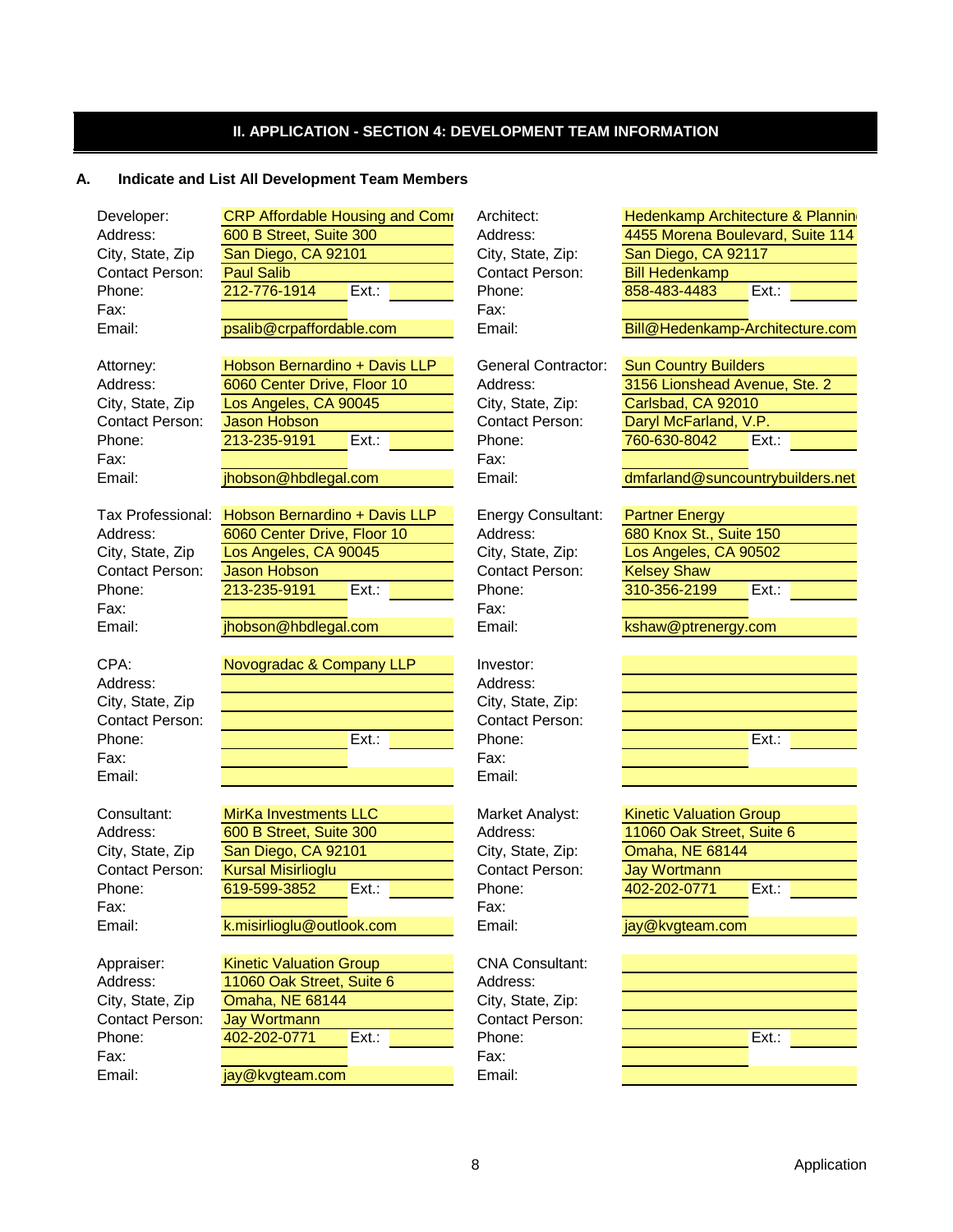| Bond Issuer:           | California Housing Finance Agency  | Prop. Mgmt. Co.:  | <b>Metropolitan Area Advisory Commit</b> |  |
|------------------------|------------------------------------|-------------------|------------------------------------------|--|
| Address:               | 500 Capitol Mall, Suite 400, MS 99 | Address:          | 1355 Third Avenue                        |  |
| City, State, Zip:      | Sacramento, CA 95814               | City, State, Zip: | Chula Vista, CA 91911                    |  |
| <b>Contact Person:</b> | Kevin Brown                        | Contact Person:   | <b>Arnulfo Manriquez</b>                 |  |
| Phone:                 | $Ext.$ :<br>916-326-8808           | Phone:            | Ext.:                                    |  |
| Fax:                   |                                    | Fax:              |                                          |  |
| Email:                 | KBrown@CalHFA.ca.gov               | Email:            | AManriquez@maacproject.org               |  |
|                        |                                    |                   |                                          |  |
|                        | 2nd Prop. Mgmt. Co.:               |                   |                                          |  |
|                        | Address:                           |                   |                                          |  |
|                        | City, State, Zip:                  |                   |                                          |  |
|                        | Contact Person:                    |                   |                                          |  |

Phone: Ext.: Ext.: Ext.: Ext.: Ext.: Ext.: Ext.: Ext.: Ext.: Ext.: Ext.: Ext.: Ext.: Ext.: Ext.: Ext.: Ext.: Ext.: Ext.: Ext.: Ext.: Ext.: Ext.: Ext.: Ext.: Ext.: Ext.: Ext.: Ext.: Ext.: Ext.: Ext.: Ext.: Ext.: Ext.: Ext.:

Fax: Email: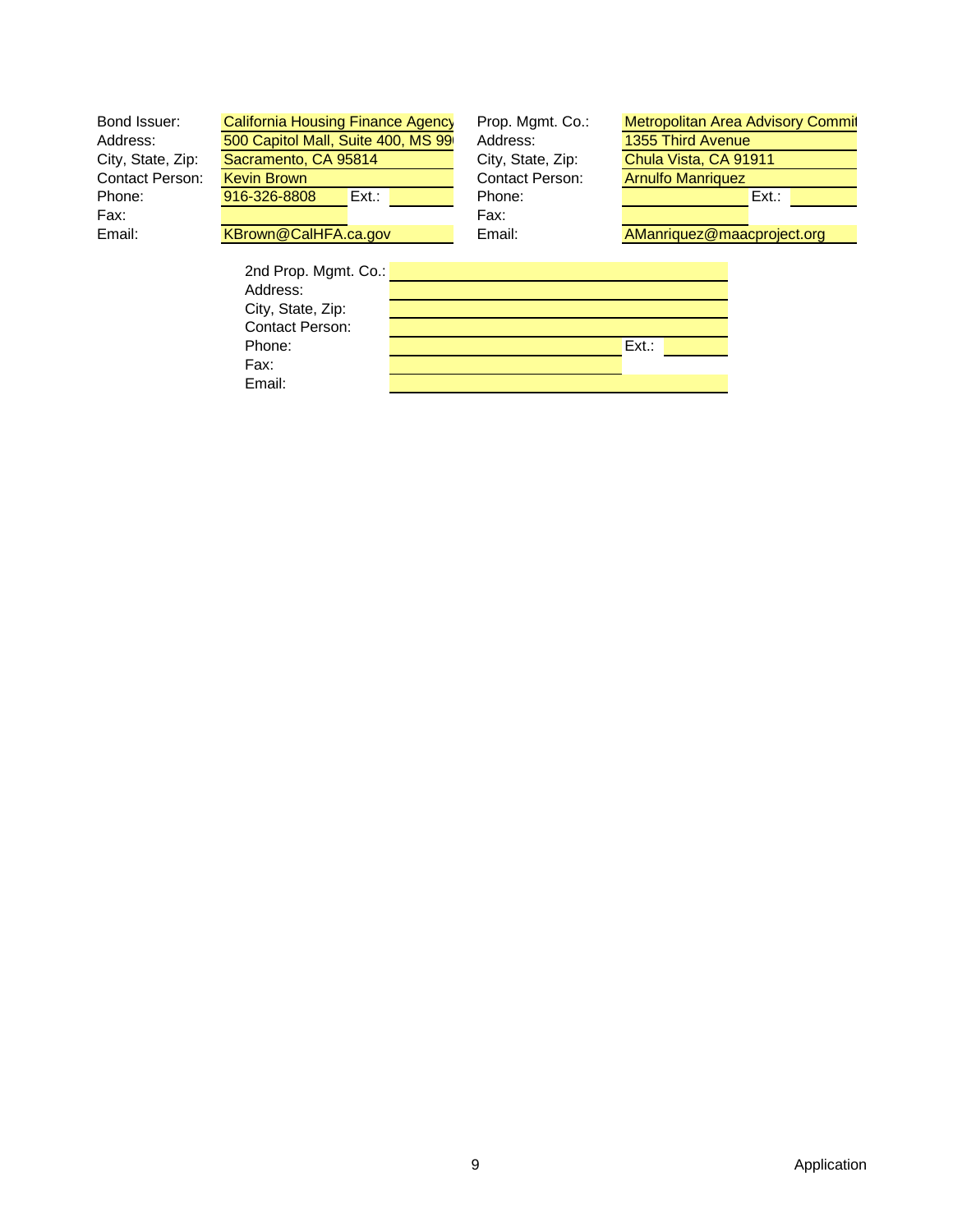# **II. APPLICATION - SECTION 5: PROJECT INFORMATION**

| Α. | <b>Type of Credit Requested</b><br><b>New Construction</b><br>If yes, will demolition of an existing structure be involved?<br>Yes<br><b>Yes</b><br>(may include Adaptive Reuse)<br>Yes<br>If yes, will relocation of existing tenants be involved?<br>N/A<br>Rehabilitation-Only<br>Is this an Adaptive Reuse project?<br>N/A<br>Acquisition & Rehabilitation N/A<br>If yes, please consult TCAC staff to determine the applicable<br>regulatory requirements (new construction or rehabilitation).                                                                                                                                                                                                                                                                                                                  |
|----|-----------------------------------------------------------------------------------------------------------------------------------------------------------------------------------------------------------------------------------------------------------------------------------------------------------------------------------------------------------------------------------------------------------------------------------------------------------------------------------------------------------------------------------------------------------------------------------------------------------------------------------------------------------------------------------------------------------------------------------------------------------------------------------------------------------------------|
| В. | Acquisition and Rehabilitation/Rehabilitation-only Projects<br>If requesting Acquisition Credit, will the acquisition meet the 10-year placed in service rule as required<br>by IRC Sec. 42(d)(2)(B)(ii)?<br>N/A<br>If no, will it meet the waiver conditions of IRC Sec. 42(d)(6)?<br>N/A<br>Acquisition basis is established using:<br>N/A<br>Will the rehabilitation and/or the income and rent restrictions of Sec. 42 cause relocation of<br>existing tenants?<br>N/A<br>If yes, applicants must submit an explanation of relocation requirements, a detailed relocation<br>plan including a budget with an identified funding source (see Checklist).<br>Age of Existing Structures<br>No. of Existing Buildings<br>No. of Occupied Buildings<br>No. of Existing Units<br>No. of Stories<br><b>Current Use:</b> |
|    | <b>Resyndication Projects</b><br>TCAC # CA -<br>Current/original TCAC ID:<br>$TCAC # CA -$<br>First year of credit:<br>Are Transfer Event provisions applicable? See questionnaire on TCAC website.<br>N/A<br>N/A<br>Is the project currently under a Capital Needs Agreement with TCAC?<br>If so, has the Short Term Work been completed?<br>N/A<br>See Checklist, Tab 8 for documentation requirements.<br>Is the project subject to hold harmless rent limits?<br>N/A<br>If yes, see page 18 and Checklist, Tab 8.                                                                                                                                                                                                                                                                                                 |
|    | <b>C. Purchase Information</b>                                                                                                                                                                                                                                                                                                                                                                                                                                                                                                                                                                                                                                                                                                                                                                                        |
|    | Name of Seller:<br>5930 Division LLC<br><b>Joel Hammer</b><br>Signatory of Seller:                                                                                                                                                                                                                                                                                                                                                                                                                                                                                                                                                                                                                                                                                                                                    |
|    | Seller Principal:<br>Seller Principal:<br><b>Joel Hammer</b>                                                                                                                                                                                                                                                                                                                                                                                                                                                                                                                                                                                                                                                                                                                                                          |
|    | <b>Chief Financial Officer</b><br>Title:<br>Title:                                                                                                                                                                                                                                                                                                                                                                                                                                                                                                                                                                                                                                                                                                                                                                    |
|    | Broadway, Suite 811, New York, NY 1<br>Seller Address:                                                                                                                                                                                                                                                                                                                                                                                                                                                                                                                                                                                                                                                                                                                                                                |
|    | 2/1/2019 Purchased from Affiliate:<br>Yes<br>Date of Purchase Contract or Option:                                                                                                                                                                                                                                                                                                                                                                                                                                                                                                                                                                                                                                                                                                                                     |
|    | <b>Expiration Date of Option:</b><br>If yes, broker fee amount to affiliate?<br><b>Purchase Price:</b>                                                                                                                                                                                                                                                                                                                                                                                                                                                                                                                                                                                                                                                                                                                |
|    | 03/15/20<br>\$8,640,000 Expected escrow closing date:<br>Phone:<br><b>Historical Property/Site:</b><br>646-545-6716<br>Ext.<br><b>No</b>                                                                                                                                                                                                                                                                                                                                                                                                                                                                                                                                                                                                                                                                              |
|    | Holding Costs per Month:<br><b>Total Projected Holding Costs:</b>                                                                                                                                                                                                                                                                                                                                                                                                                                                                                                                                                                                                                                                                                                                                                     |
|    | Purchase price over appraisal<br>Real Estate Tax Rate:                                                                                                                                                                                                                                                                                                                                                                                                                                                                                                                                                                                                                                                                                                                                                                |
|    | Amount of SOFT perm financing covering the excess purchase price over appraised value                                                                                                                                                                                                                                                                                                                                                                                                                                                                                                                                                                                                                                                                                                                                 |
|    |                                                                                                                                                                                                                                                                                                                                                                                                                                                                                                                                                                                                                                                                                                                                                                                                                       |
| D. | Project, Land, Building and Unit Information                                                                                                                                                                                                                                                                                                                                                                                                                                                                                                                                                                                                                                                                                                                                                                          |
|    | <b>Project Type: Other (Specify below)</b>                                                                                                                                                                                                                                                                                                                                                                                                                                                                                                                                                                                                                                                                                                                                                                            |
|    | Two or More Story With an Elevator:<br>if yes, enter number of stories:<br>Yes<br>4                                                                                                                                                                                                                                                                                                                                                                                                                                                                                                                                                                                                                                                                                                                                   |
|    | Two or More Story Without an Elevator:<br>if yes, enter number of stories:<br>N/A                                                                                                                                                                                                                                                                                                                                                                                                                                                                                                                                                                                                                                                                                                                                     |
|    | One or More Levels of Subterranean Parking Yes                                                                                                                                                                                                                                                                                                                                                                                                                                                                                                                                                                                                                                                                                                                                                                        |
|    | 4-story podium Type 5-A construction<br>Other:                                                                                                                                                                                                                                                                                                                                                                                                                                                                                                                                                                                                                                                                                                                                                                        |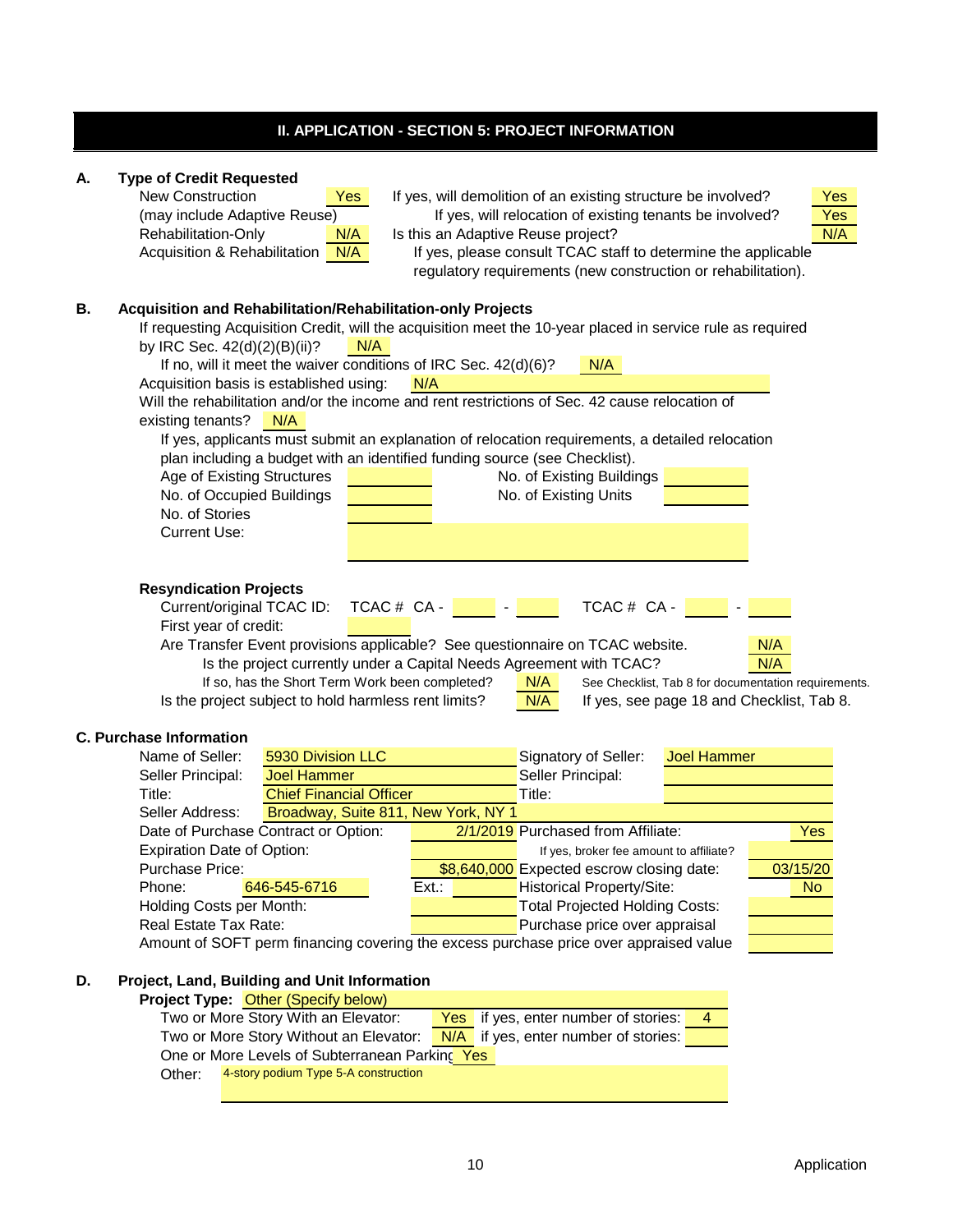

## **G. Project Unit Number and Square Footage**

| Total number of units:                                                                           | 102     |
|--------------------------------------------------------------------------------------------------|---------|
| Total number of non-Tax Credit Units (i.e. market rate units) (excluding managers' units):       |         |
| Total number of units (excluding managers' units):                                               | 101     |
| Total number of Low Income Units:                                                                | 101     |
| Ratio of Low Income Units to total units (excluding managers' units):                            | 100.00% |
| Total square footage of all residential units (excluding managers' units):                       | 89,299  |
| Total square footage of Low Income Units:                                                        | 89,299  |
| Ratio of low-income residential to total residential square footage (excluding managers' units): | 100.00% |
| Applicable fraction, smaller of unit or square footage ratio (used on "Basis & Credits"):        | 100.00% |
| Total interior amenity space square footage (TCAC Regulation Section $10325(g)(1)$ ):            | 2,244   |
| Total commercial/ retail space square footage:                                                   |         |
| Total common area square footage (including managers' units):                                    | 3,875   |
| Total parking structure square footage (excludes car-ports and "tuck under" parking):            | 53,567  |
| *Total square footage of all project structures (excluding commercial/retail):                   | 148,985 |

\*equals: "total square footage of all residential units" + "total interior amenity space square footage" + "total common area square footage" + "total parking structure square footage")

**Total Project Cost per Unit Total Residential Project Cost per Unit Total Eligible Basis per Unit**

| \$483,274 |  |
|-----------|--|
| \$483,274 |  |
| \$376,332 |  |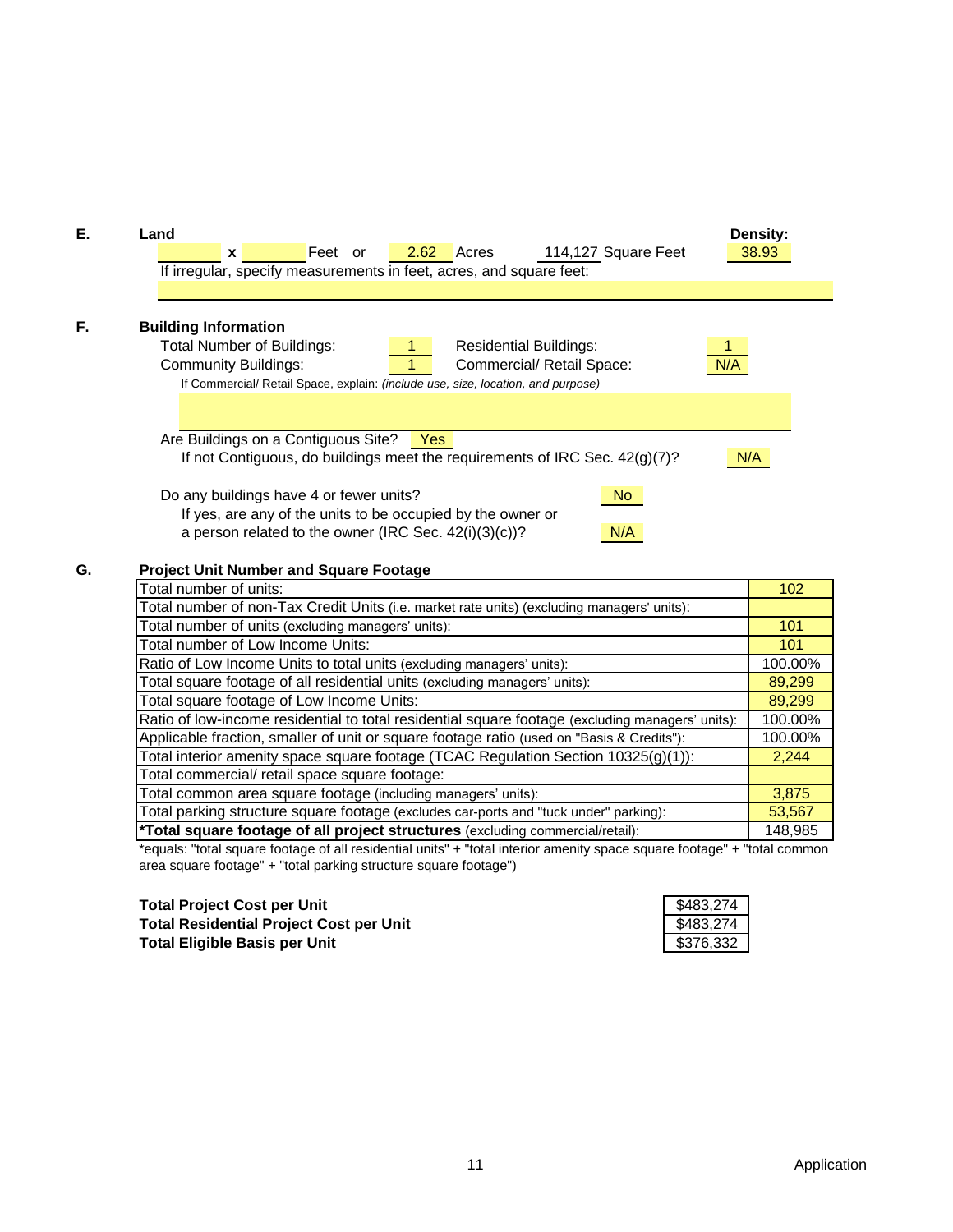# **H. Tenant Population Data**

Completion of this section is required. **The information requested in this section is for national data collection purposes, and is not intended for threshold and competitive scoring use;**  however, the completed table should be consistent with information provided in the application and attachments.

| marcate the number of units anticipated for the following populations. |     |
|------------------------------------------------------------------------|-----|
| Homeless/formerly homeless                                             | N/A |
| <b>Transitional housing</b>                                            | N/A |
| Persons with physical, mental, development disabilities                | N/A |
| Persons with HIV/AIDS                                                  | N/A |
| Transition age youth                                                   | N/A |
| Farmworker                                                             | N/A |
| <b>Family Reunification</b>                                            | N/A |
| Other:                                                                 | N/A |
| Units with tenants qualifying as two or more of the above (explain):   |     |
|                                                                        |     |
|                                                                        |     |
| For 4% federal applications only:                                      |     |
| Rural area consistent with TCAC methodology                            | N/A |

Indicate the number of units anticipated for the following populations: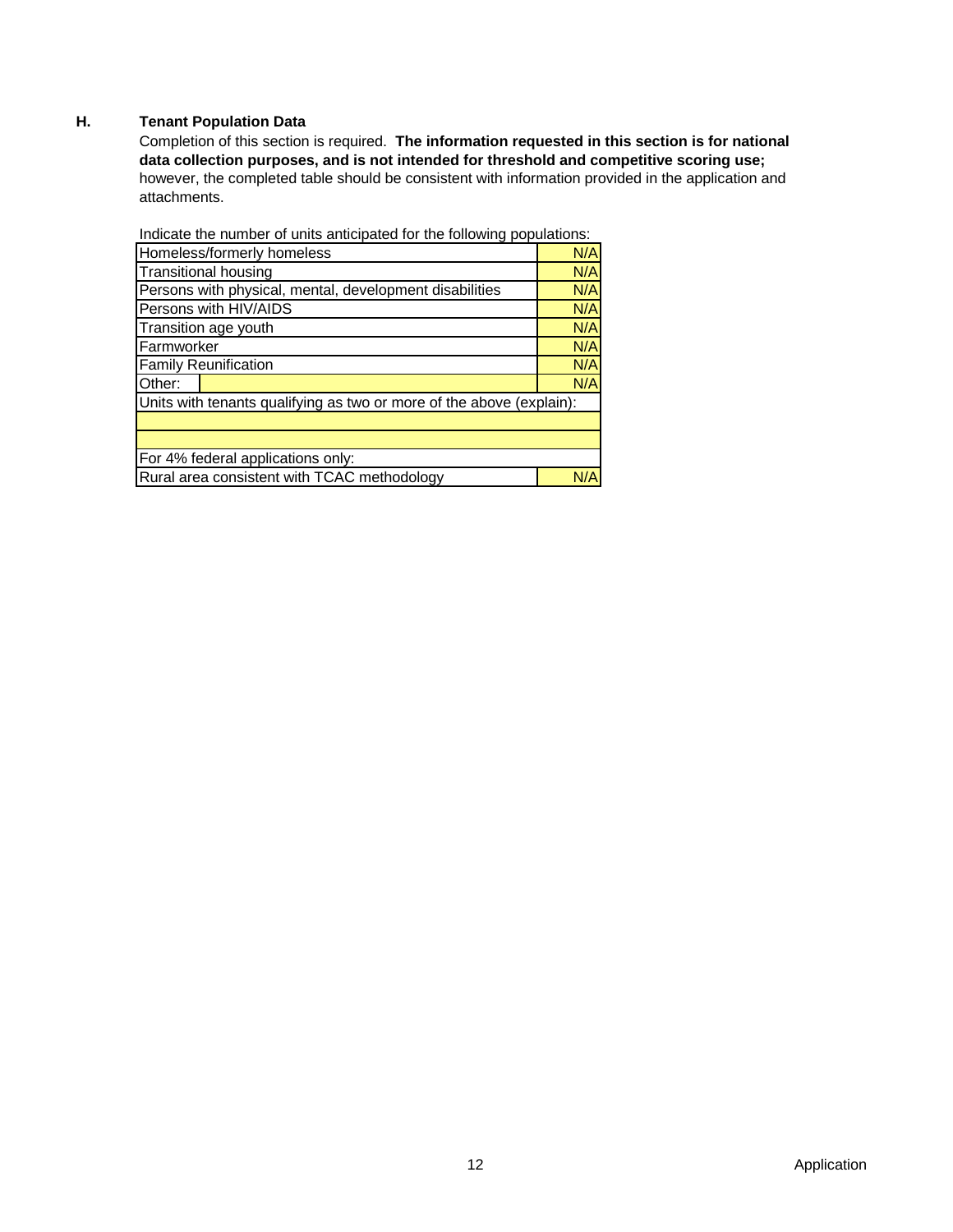# **II. APPLICATION - SECTION 6: REQUIRED APPROVALS & DEVELOPMENT TIMETABLE**

# **A. Required Approvals Necessary to Begin Construction**

|                                             | <b>Approval Dates</b> |                 |                 |  |  |
|---------------------------------------------|-----------------------|-----------------|-----------------|--|--|
|                                             | <b>Application</b>    | <b>Actual</b>   |                 |  |  |
|                                             | <b>Submittal</b>      | <b>Approval</b> | <b>Approval</b> |  |  |
| <b>Negative Declaration under CEQA</b>      | N/A                   | N/A             | N/A             |  |  |
| <b>NEPA</b>                                 | N/A                   | N/A             | N/A             |  |  |
| <b>Toxic Report</b>                         | N/A                   | N/A             | N/A             |  |  |
| Soils Report                                | N/A                   | N/A             | N/A             |  |  |
| <b>Coastal Commission Approval</b>          | N/A                   | N/A             | N/A             |  |  |
| Article 34 of State Constitution            | N/A                   | N/A             | 10/3/2019       |  |  |
| Site Plan                                   | N/A                   | N/A             | N/A             |  |  |
| Conditional Use Permit Approved or Required | N/A                   | N/A             | N/A             |  |  |
| Variance Approved or Required               | N/A                   | N/A             | N/A             |  |  |
| Other Discretionary Reviews and Approvals   | N/A                   | N/A             | N/A             |  |  |

|                                                                                   | <b>Project and Site Information</b>           |                                               |  |  |
|-----------------------------------------------------------------------------------|-----------------------------------------------|-----------------------------------------------|--|--|
| <b>Current Land Use Designation</b>                                               |                                               | Commercial Neighborhood - Residential         |  |  |
| <b>Current Zoning and Maximum Density</b>                                         |                                               | CN 1-3, one unit per 1500 sqft of lot area    |  |  |
| Proposed Zoning and Maximum Density                                               | Same - No changes to base zone                |                                               |  |  |
|                                                                                   |                                               |                                               |  |  |
| Occupancy restrictions that run with the land<br>due to CUP's or density bonuses? | <b>No</b>                                     | CUPs Not Applicable, site is by-right zoning. |  |  |
| <b>Building Height Requirements</b>                                               | 40 feet                                       |                                               |  |  |
| <b>Required Parking Ratio</b>                                                     | 1.5, we are currently showing a ratio of 1.67 |                                               |  |  |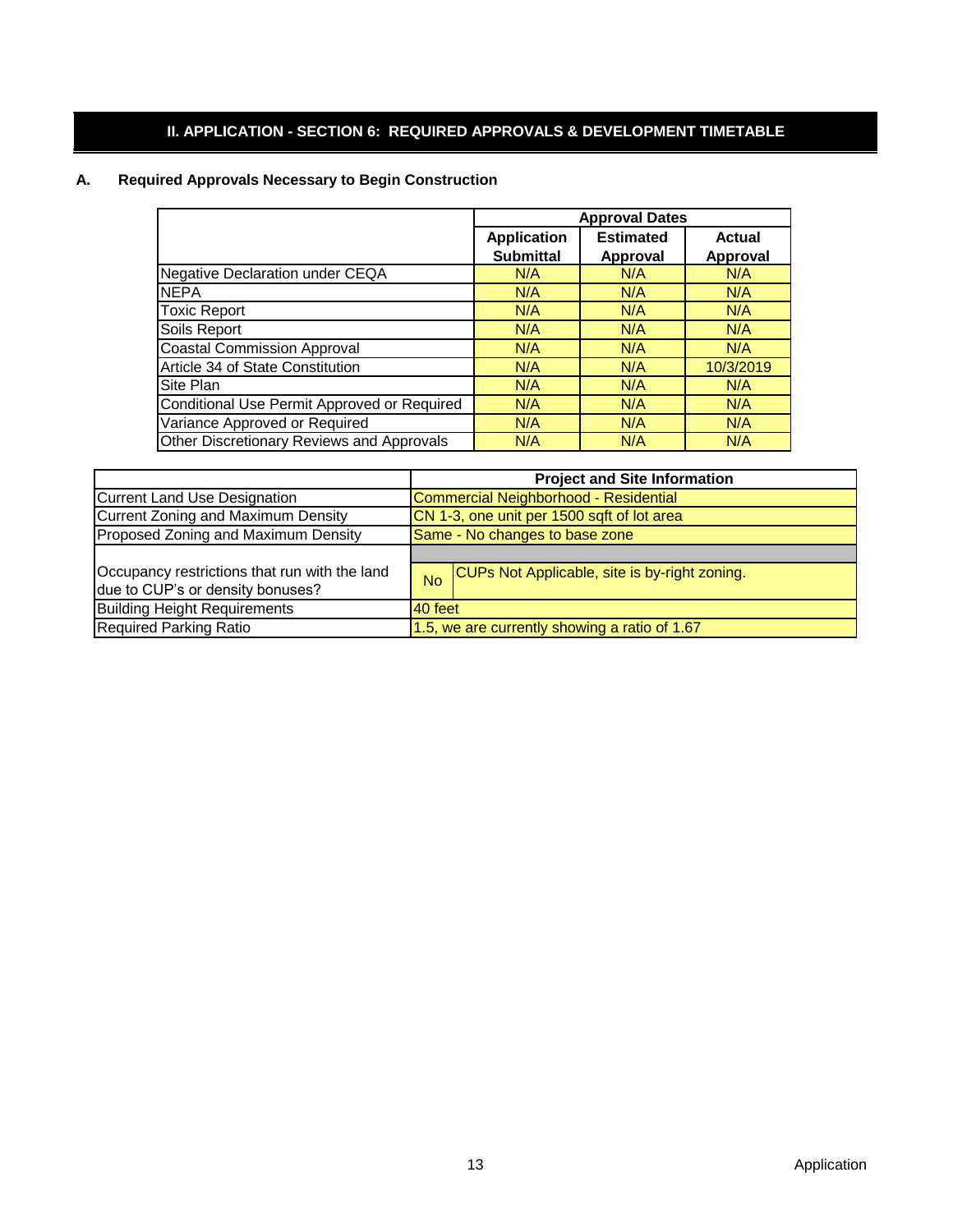# **B. Development Timetable**

|                      |                                       |                |                | <b>Actual or Scheduled</b> |
|----------------------|---------------------------------------|----------------|----------------|----------------------------|
|                      |                                       | <b>Month</b>   | I              | Year                       |
| <b>SITE</b>          | <b>Environmental Review Completed</b> | 3              | I              | 2020                       |
|                      | Site Acquired                         | N/A            |                |                            |
|                      | <b>Conditional Use Permit</b>         | N/A            |                |                            |
|                      | Variance                              | N/A            |                |                            |
| <b>LOCAL PERMITS</b> | <b>Site Plan Review</b>               | 11             |                | 2019                       |
|                      | <b>Grading Permit</b>                 | $\overline{3}$ |                | 2020                       |
|                      | <b>Building Permit</b>                | 3              |                | 2020                       |
| <b>CONSTRUCTION</b>  | Loan Application                      | $\overline{1}$ | I              | 2020                       |
| <b>FINANCING</b>     | <b>Enforceable Commitment</b>         | $\overline{3}$ | I              | 2020                       |
|                      | <b>Closing and Disbursement</b>       | $\overline{3}$ |                | 2020                       |
| <b>PERMANENT</b>     | Loan Application                      | $\overline{1}$ | I              | 2020                       |
| <b>FINANCING</b>     | <b>Enforceable Commitment</b>         | $\overline{3}$ | I              | 2020                       |
|                      | <b>Closing and Disbursement</b>       | $\overline{3}$ | ı              | 2020                       |
|                      | Type and Source: CalHFA MIP           | N/A            | $\prime$       |                            |
|                      | Application                           | 3              |                | 2019                       |
|                      | Closing or Award                      | 10             |                | 2019                       |
|                      | Type and Source: (specify here)       | N/A            | 7              |                            |
|                      | Application                           | N/A            |                |                            |
|                      | Closing or Award                      | N/A            |                |                            |
|                      | Type and Source: (specify here)       | N/A            | I              |                            |
|                      | Application                           | N/A            |                |                            |
|                      | Closing or Award                      | N/A            |                |                            |
|                      | Type and Source: (specify here)       | N/A            | I              |                            |
| <b>OTHER LOANS</b>   | Application                           | N/A            |                |                            |
| <b>AND GRANTS</b>    | Closing or Award                      | N/A            |                |                            |
|                      | Type and Source: (specify here)       | N/A            | I              |                            |
|                      | Application                           | N/A            |                |                            |
|                      | Closing or Award                      | N/A            | $\prime$       |                            |
|                      | Type and Source: (specify here)       | N/A            |                |                            |
|                      | Application                           | N/A            | $\overline{I}$ |                            |
|                      | Closing or Award                      | N/A            | I              |                            |
|                      | 10% of Costs Incurred                 | N/A            | $\prime$       |                            |
|                      | <b>Construction Start</b>             | 3              | $\overline{I}$ | 2020                       |
|                      | <b>Construction Completion</b>        | 3              |                | 2021                       |
|                      | <b>Placed In Service</b>              | 9              |                | 2021                       |
|                      | Occupancy of All Low-Income Units     | 6              |                | 2021                       |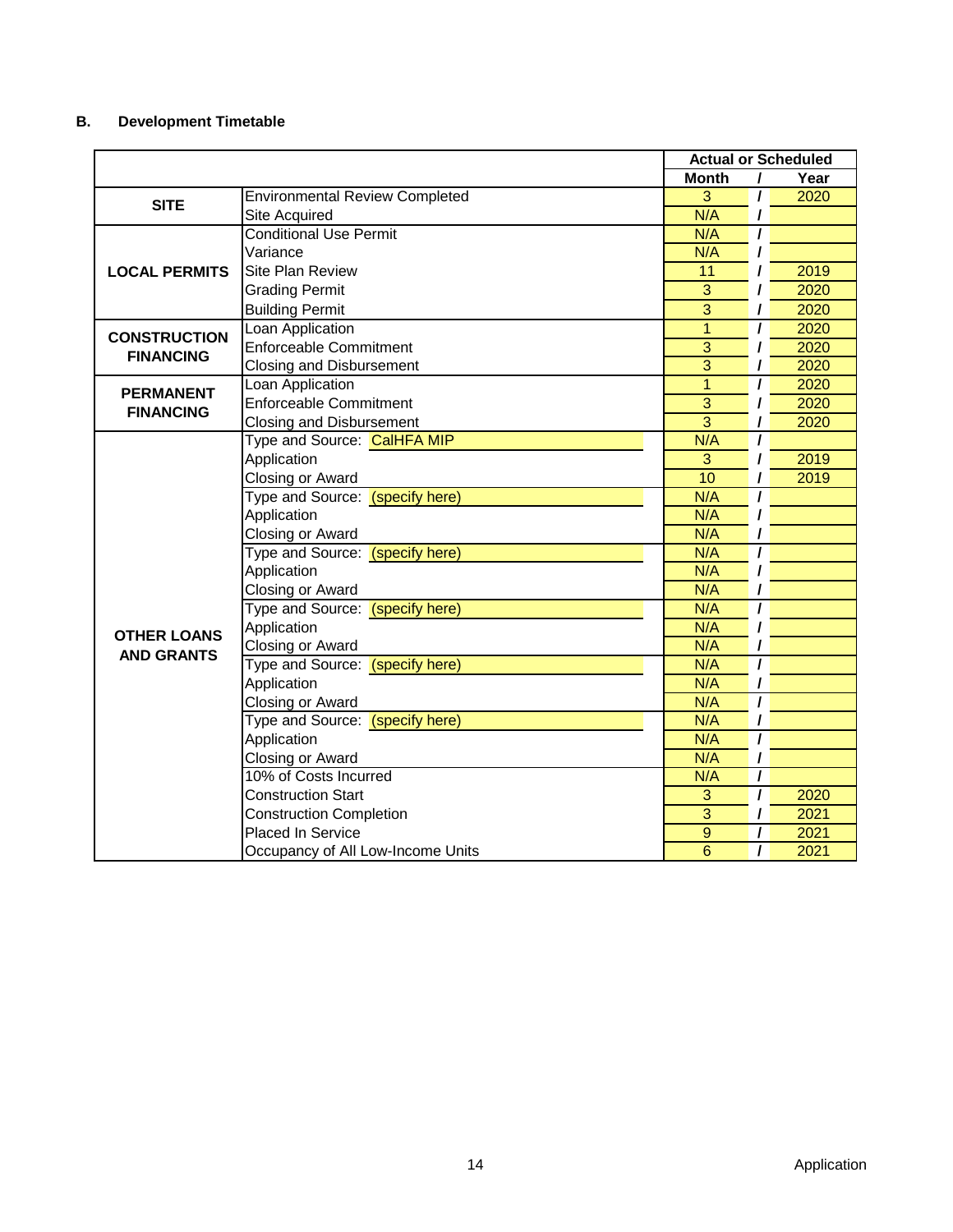# **III. PROJECT FINANCING - SECTION 1: CONSTRUCTION FINANCING**

#### **A. Construction Financing**

#### **List Below All Projected Sources Required To Complete Construction**

|     | <b>Name of Lender/Source</b>                         | <b>Term</b> (months) | <b>Interest Rate</b> | <b>Fixed/Variable</b> | <b>Amount of Funds</b> |  |  |  |  |
|-----|------------------------------------------------------|----------------------|----------------------|-----------------------|------------------------|--|--|--|--|
|     | 1) Citibank Construction Loan                        | 24                   | 4.000%               | Fixed                 | \$25,439,115           |  |  |  |  |
|     | 2) Citibank Taxable Construction Loan                | 24                   | 4.000%               | <b>Fixed</b>          | \$11,519,185           |  |  |  |  |
|     | 3) Federal LIHTC Equity                              |                      |                      | (select)              | \$2,182,258            |  |  |  |  |
|     | 4) State LIHTC Equity                                |                      |                      | (select)              | \$1,381,751            |  |  |  |  |
|     | 5) Deferred Costs                                    |                      |                      | (select)              | \$4,731,597            |  |  |  |  |
|     | 6) Land Note                                         | 660                  | 5.000%               | <b>Fixed</b>          | \$4,040,000            |  |  |  |  |
| 7)  |                                                      |                      |                      | (select)              |                        |  |  |  |  |
| 8)  |                                                      |                      |                      | (select)              |                        |  |  |  |  |
| 9)  |                                                      |                      |                      | (select)              |                        |  |  |  |  |
| 10) |                                                      |                      |                      | (select)              |                        |  |  |  |  |
| 11) |                                                      |                      |                      | (select)              |                        |  |  |  |  |
| 12) |                                                      |                      |                      | (select)              |                        |  |  |  |  |
|     | \$49,293,906<br><b>Total Funds For Construction:</b> |                      |                      |                       |                        |  |  |  |  |

**1)** Lender/Source: **2)** Lender/Source: Citibank Construction Loan Street Address: 300 South Grand Avenue **Street Address:** Street Address: City: City: Los Angeles Contact Name: Hao Linde and Contact Name: Contact Name: Phone Number: Ext.: Phone Number: Ext.: 213-239-1914 Type of Financing: Tax Exempt Bonds / Private Trandictus Type of Financing: Variable Rate Index (if applicable): Variable Rate Index (if applicable): Is the Lender/Source Committed? **Yes** Phone Number: 213-239-1914

|                                   | 3) Lender/Source: Federal LIHTC Equity     |      | 4) |                                   | Lender/Source: State LIHTC Equity          |     |
|-----------------------------------|--------------------------------------------|------|----|-----------------------------------|--------------------------------------------|-----|
|                                   | Street Address: 800 3rd Avenue, Suite 3700 |      |    |                                   | Street Address: 800 3rd Avenue, Suite 3700 |     |
| City:                             | New York                                   |      |    | City:                             | New York                                   |     |
| <b>Contact Name:</b> Neela Martin |                                            |      |    | <b>Contact Name:</b> Neela Martin |                                            |     |
| Phone Number: 212-405-2652        |                                            | Ext: |    | Phone Number: 212-405-2652        |                                            | Fxt |
|                                   | Type of Financing: Tax Equity / Private    |      |    |                                   | Type of Financing: Tax Equity / Private    |     |
|                                   | Is the Lender/Source Committed?            | Yes  |    |                                   | Is the Lender/Source Committed?            | Yes |

| 5) Lender/Source: Deferred Costs |                                 |           | 6) | Lender/Source: Land Note        |                                            |      |
|----------------------------------|---------------------------------|-----------|----|---------------------------------|--------------------------------------------|------|
| Street Address:                  |                                 |           |    |                                 | Street Address: 600 B Street, Suite 300    |      |
| City:                            |                                 |           |    | City:                           | <b>San Diego</b>                           |      |
| Contact Name:                    |                                 |           |    | <b>Contact Name:</b> Paul Salib |                                            |      |
| <b>Phone Number:</b>             |                                 | Ext.      |    | Phone Number: 212-776-1914      |                                            | Ext. |
| Type of Financing:               |                                 |           |    |                                 | Type of Financing: Residual Receipt Note / |      |
|                                  | Is the Lender/Source Committed? | <b>No</b> |    |                                 | Is the Lender/Source Committed?            | Yes  |

Is the Lender/Source Committed? Yes Contact Name: Hao Li Los Angeles Type of Financing: Private 2) Lender/Source: Citibank Taxable Construction Loan Street Address: 300 South Grand Avenue

Is the Lender/Source Committed? New York Yes

| City:                                              | San Diego |                                                                                                                              |                                         |  |  |
|----------------------------------------------------|-----------|------------------------------------------------------------------------------------------------------------------------------|-----------------------------------------|--|--|
|                                                    |           |                                                                                                                              |                                         |  |  |
|                                                    |           | Ext:                                                                                                                         |                                         |  |  |
| Type of Financing: Residual Receipt Note / Private |           |                                                                                                                              |                                         |  |  |
|                                                    | Yes       |                                                                                                                              |                                         |  |  |
|                                                    |           | Lender/Source: Land Note<br><b>Contact Name: Paul Salib</b><br>Phone Number: 212-776-1914<br>Is the Lender/Source Committed? | Street Address: 600 B Street, Suite 300 |  |  |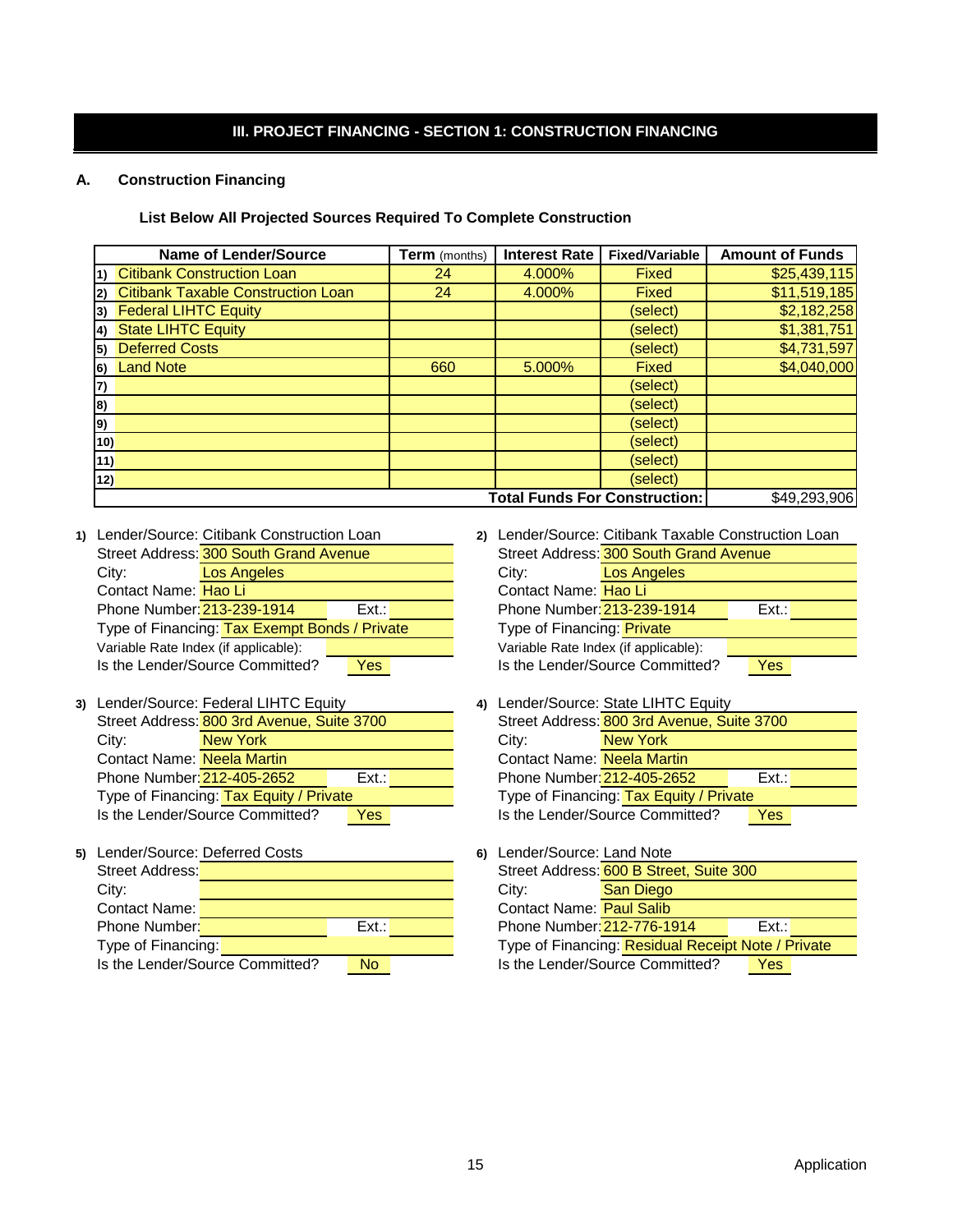| 7) Lender/Source:  |                                 |           | Lender/Source:<br>8) |                                 |       |
|--------------------|---------------------------------|-----------|----------------------|---------------------------------|-------|
| Street Address:    |                                 |           | Street Address:      |                                 |       |
| City:              |                                 |           | City:                |                                 |       |
| Contact Name:      |                                 |           | Contact Name:        |                                 |       |
| Phone Number:      |                                 | Ext.:     | Phone Number:        |                                 | Ext.: |
| Type of Financing: |                                 |           | Type of Financing:   |                                 |       |
|                    | Is the Lender/Source Committed? | <b>No</b> |                      | Is the Lender/Source Committed? | No.   |

**9)** Lender/Source: **10)** Lender/Source: Street Address:

| Priorie Number.      |                                 | EXL.           | Priorie Number:                 | EXI       |
|----------------------|---------------------------------|----------------|---------------------------------|-----------|
| Type of Financing:   |                                 |                | Type of Financing:              |           |
|                      | Is the Lender/Source Committed? | N <sub>o</sub> | Is the Lender/Source Committed? | <b>No</b> |
|                      |                                 |                |                                 |           |
| Lender/Source:       |                                 |                | 10) Lender/Source:              |           |
| Street Address:      |                                 |                | Street Address:                 |           |
| City:                |                                 |                | City:                           |           |
| <b>Contact Name:</b> |                                 |                | <b>Contact Name:</b>            |           |
| Phone Number:        |                                 | $Ext.$ :       | Phone Number:                   | Ext       |
| Type of Financing:   |                                 |                | Type of Financing:              |           |
|                      | Is the Lender/Source Committed? | <b>No</b>      | Is the Lender/Source Committed? | <b>No</b> |
|                      |                                 |                |                                 |           |
| Lender/Source:       |                                 |                | 12) Lender/Source:              |           |
| Street Address:      |                                 |                | Street Address:                 |           |

**7)** Lender/Source: **8)** Lender/Source:

| 11) Lender/Source: |                                 |           | 12) Lender/Source: |                                 |       |
|--------------------|---------------------------------|-----------|--------------------|---------------------------------|-------|
| Street Address:    |                                 |           | Street Address:    |                                 |       |
| City:              |                                 |           | City:              |                                 |       |
| Contact Name:      |                                 |           | Contact Name:      |                                 |       |
| Phone Number:      |                                 | Ext.:     | Phone Number:      |                                 | Ext.: |
| Type of Financing: |                                 |           | Type of Financing: |                                 |       |
|                    | Is the Lender/Source Committed? | <b>No</b> |                    | Is the Lender/Source Committed? | No.   |

| ovinuvi i varilo.  |                                 |      |  |
|--------------------|---------------------------------|------|--|
| Phone Number:      |                                 | Ext. |  |
| Type of Financing: |                                 |      |  |
|                    | Is the Lender/Source Committed? | N٥   |  |
|                    |                                 |      |  |
| 12) Lender/Source: |                                 |      |  |
| Street Address:    |                                 |      |  |
| City:              |                                 |      |  |
| Contact Name:      |                                 |      |  |
| Phone Number:      |                                 | Ext. |  |
| Type of Financing: |                                 |      |  |
|                    | Is the Lender/Source Committed? |      |  |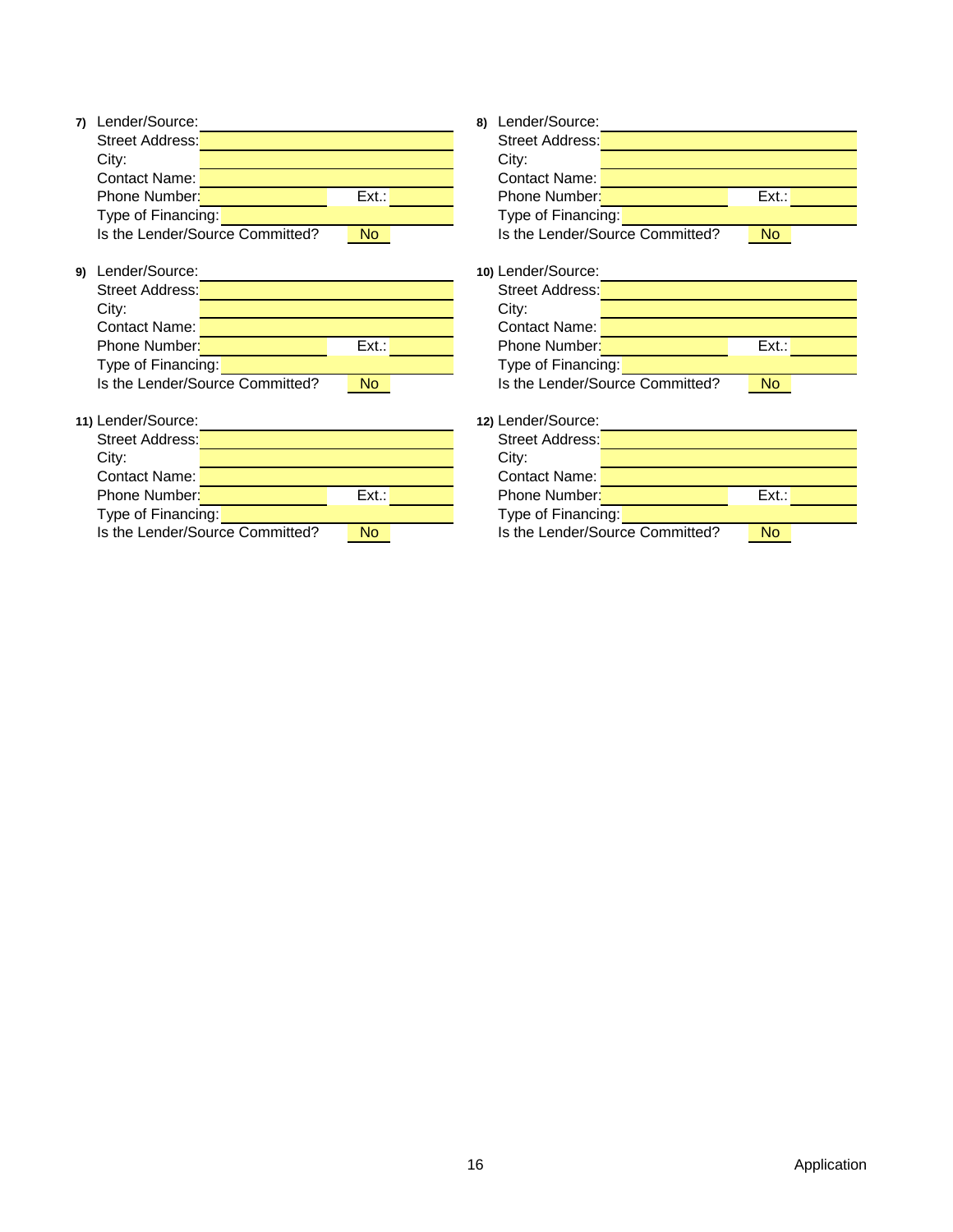# **III. PROJECT FINANCING - SECTION 2: PERMANENT FINANCING**

#### **A. Permanent Financing**

**List Below All Projected Sources Required To Complete Construction**

|                                                        | <b>Name of Lender/Source</b>   | <b>Term</b> | <b>Interest</b> | <b>Residual</b>   | <b>Annual Debt</b>              | <b>Amount of</b> |  |  |
|--------------------------------------------------------|--------------------------------|-------------|-----------------|-------------------|---------------------------------|------------------|--|--|
|                                                        |                                | (months)    | Rate            | <b>Receipts /</b> | <b>Service</b>                  | <b>Funds</b>     |  |  |
|                                                        |                                |             |                 | Deferred Pymt.    |                                 |                  |  |  |
| $\left( \mathbf{1}\right)$                             | <b>Citibank Permanent Loan</b> | 180         | 4.500%          |                   | \$835,677                       | \$14,715,000     |  |  |
| 2)                                                     | <b>CalHFA Mixed Income</b>     | 660         | 3.000%          | <b>Residual</b>   |                                 | \$4,040,000      |  |  |
| 3)                                                     | <b>Deferred Developer Fee</b>  |             |                 | <b>Deferred</b>   |                                 | \$2,486,846      |  |  |
| 4)                                                     | <b>Land Note</b>               | 660         | 5.000%          | <b>Residual</b>   |                                 | \$4,040,000      |  |  |
|                                                        | 5) Forgone Developer Fee       |             |                 |                   |                                 | \$252,000        |  |  |
| 6)                                                     |                                |             |                 |                   |                                 |                  |  |  |
| 7)                                                     |                                |             |                 |                   |                                 |                  |  |  |
| 8)                                                     |                                |             |                 |                   |                                 |                  |  |  |
| 9)                                                     |                                |             |                 |                   |                                 |                  |  |  |
| 10)                                                    |                                |             |                 |                   |                                 |                  |  |  |
| 11)                                                    |                                |             |                 |                   |                                 |                  |  |  |
| 12)                                                    |                                |             |                 |                   |                                 |                  |  |  |
| <b>Total Permanent Financing:</b><br>\$25,533,846      |                                |             |                 |                   |                                 |                  |  |  |
|                                                        |                                |             |                 |                   | <b>Total Tax Credit Equity:</b> | \$23,760,060     |  |  |
| <b>Total Sources of Project Funds:</b><br>\$49,293,906 |                                |             |                 |                   |                                 |                  |  |  |

**1)** Lender/Source: **2)** Lender/Source: Citibank Permanent Loan Street Address: 300 South Grand Avenue **Street Address:** Street Address: City: **Los Angeles Community:** City: Contact Name: Hao Li Phone Number: 213-239-1914 Ext.: Phone Number: 916-326-8808 Ext.: Is the Lender/Source Committed? Yes Hao Li **Kevin Brown Brown Brown Brown** Brown Brown Brown Brown Brown Brown Brown Brown

|                                 | 3) Lender/Source: Deferred Developer Fee           |            |  | 4) Lender/Source: Land Note     |                                              |      |
|---------------------------------|----------------------------------------------------|------------|--|---------------------------------|----------------------------------------------|------|
|                                 | Street Address: 600 B Street, Suite 300            |            |  |                                 | Street Address: 600 B Street, Suite 300      |      |
| City:                           | <b>San Diego</b>                                   |            |  | City:                           | <b>San Diego</b>                             |      |
| <b>Contact Name:</b> Paul Salib |                                                    |            |  | <b>Contact Name:</b> Paul Salib |                                              |      |
| Phone Number: 212-776-1914      |                                                    | Ext.       |  | Phone Number: 212-776-1914      |                                              | Ext. |
|                                 | Type of Financing: Residual Receipt Note / Private |            |  |                                 | Type of Financing: Residual Receipt Note / I |      |
|                                 | Is the Lender/Source Committed?                    | <b>Yes</b> |  |                                 | Is the Lender/Source Committed?              | Yes  |

|                                 | 5) Lender/Source: Forgone Developer Fee   |       | Lender/Source:<br>6) |                                 |       |
|---------------------------------|-------------------------------------------|-------|----------------------|---------------------------------|-------|
|                                 | Street Address: 600 B Street, Suite 300   |       | Street Address:      |                                 |       |
| City:                           | <b>San Diego</b>                          |       | City:                |                                 |       |
| <b>Contact Name:</b> Paul Salib |                                           |       | Contact Name:        |                                 |       |
| Phone Number: 212-776-1914      |                                           | Ext.: | <b>Phone Number:</b> |                                 | Ext.: |
|                                 | Type of Financing: GP Equity Contribution |       | Type of Financing:   |                                 |       |
|                                 | Is the Lender/Source Committed?           | Yes   |                      | Is the Lender/Source Committed? | No.   |

2) Lender/Source: CalHFA Mixed Income

|                            | Street Address: 300 South Grand Avenue        |            |                                  | Street Address: 500 Capitol Mall, Suite 400, MS 990   |            |  |
|----------------------------|-----------------------------------------------|------------|----------------------------------|-------------------------------------------------------|------------|--|
| City:                      | Los Angeles                                   |            | City:                            | Sacramento                                            |            |  |
| Contact Name: Hao Li       |                                               |            | <b>Contact Name:</b> Kevin Brown |                                                       |            |  |
| Phone Number: 213-239-1914 |                                               | Ext:       | Phone Number: 916-326-8808       |                                                       | Ext.:      |  |
|                            | Type of Financing: Tax Exempt Bonds / Private |            |                                  | Type of Financing: Soft Financing / Residual Receipts |            |  |
|                            | Is the Lender/Source Committed?               | <b>Yes</b> |                                  | Is the Lender/Source Committed?                       | <b>Yes</b> |  |
|                            |                                               |            |                                  |                                                       |            |  |

| 4) |                                 | Lender/Source: Land Note                           |      |  |  |  |
|----|---------------------------------|----------------------------------------------------|------|--|--|--|
|    |                                 | Street Address: 600 B Street, Suite 300            |      |  |  |  |
|    | City:                           | San Diego                                          |      |  |  |  |
|    | <b>Contact Name:</b> Paul Salib |                                                    |      |  |  |  |
|    | Phone Number: 212-776-1914      |                                                    | Ext. |  |  |  |
|    |                                 | Type of Financing: Residual Receipt Note / Private |      |  |  |  |
|    |                                 | Is the Lender/Source Committed?                    | Yes  |  |  |  |

| 6) | Lender/Source:     |                                 |      |  |
|----|--------------------|---------------------------------|------|--|
|    | Street Address:    |                                 |      |  |
|    | City:              |                                 |      |  |
|    | Contact Name:      |                                 |      |  |
|    | Phone Number:      |                                 | Ext. |  |
|    | Type of Financing: |                                 |      |  |
|    |                    | Is the Lender/Source Committed? |      |  |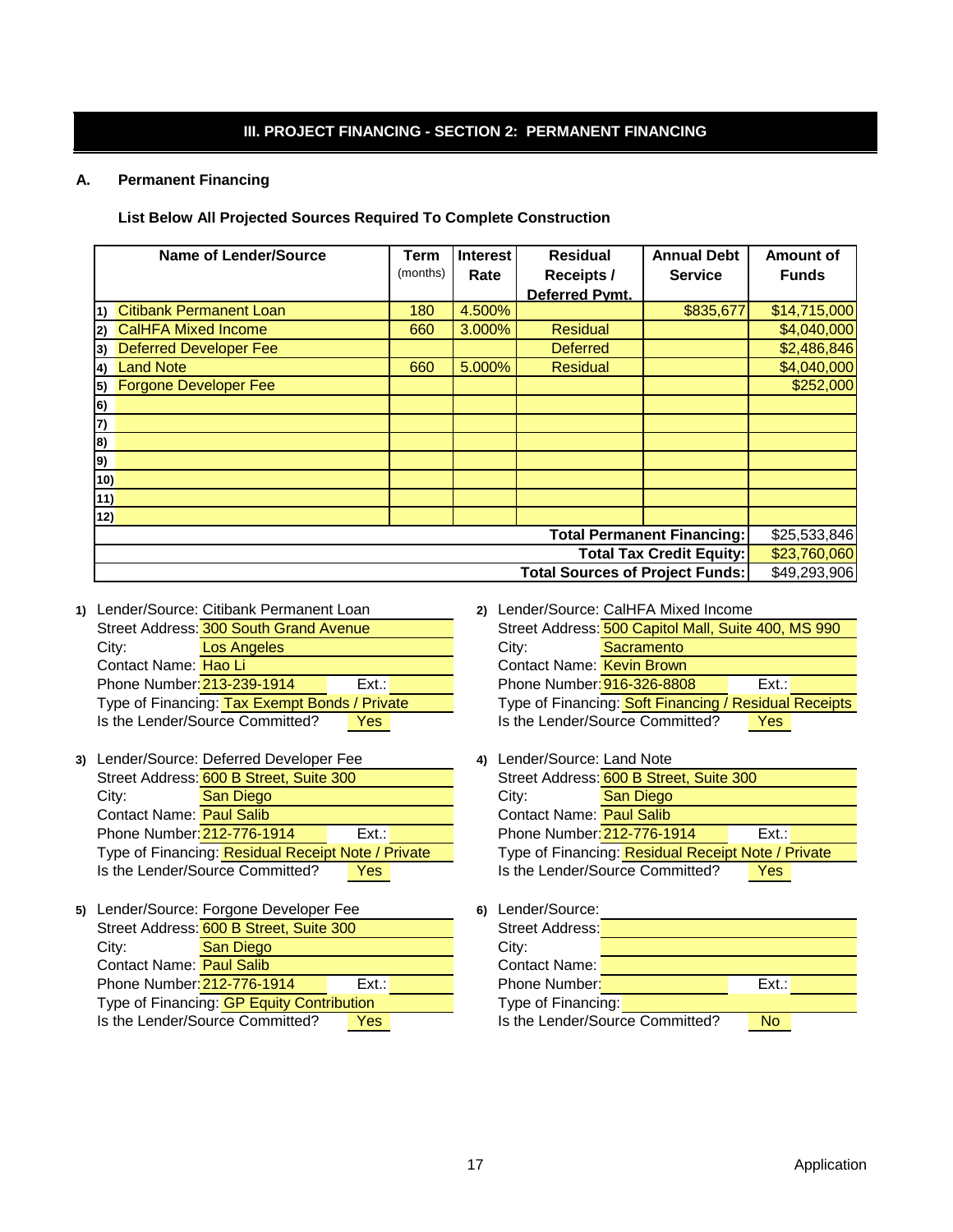| 7) Lender/Source:                                                                     | 8) Lender/Source:                            |
|---------------------------------------------------------------------------------------|----------------------------------------------|
| <b>Street Address:</b>                                                                | <b>Street Address:</b>                       |
| City:                                                                                 | City:                                        |
| <b>Contact Name:</b>                                                                  | <b>Contact Name:</b>                         |
| $\overline{Ext}$ .:<br>Phone Number:                                                  | Phone Number:<br>Ext.:                       |
| Type of Financing:                                                                    | Type of Financing:                           |
| Is the Lender/Source Committed?<br>No                                                 | Is the Lender/Source Committed?<br><b>No</b> |
| 9) Lender/Source:                                                                     | 10) Lender/Source:                           |
| Street Address:                                                                       | Street Address:                              |
| City:                                                                                 | City:                                        |
| Contact Name:                                                                         | Contact Name:                                |
| Phone Number:<br>Ext.:                                                                | Phone Number:<br>Ext.:                       |
| Type of Financing:                                                                    | Type of Financing:                           |
| Is the Lender/Source Committed?<br><b>No</b>                                          | Is the Lender/Source Committed?<br><b>No</b> |
| 11) Lender/Source:                                                                    | 12) Lender/Source:                           |
| Street Address:                                                                       | Street Address:                              |
| City:                                                                                 | City:                                        |
| Contact Name:                                                                         | Contact Name:                                |
| $\overline{\mathsf{Ext}}$ .:<br>Phone Number:                                         | $\overline{Ext}$ .:<br>Phone Number:         |
| Type of Financing:                                                                    | Type of Financing:                           |
| Is the Lender/Source Committed?<br>No                                                 | Is the Lender/Source Committed?<br><b>No</b> |
| <b>B.</b><br><b>Tax-Exempt Bond Financing</b>                                         |                                              |
| Will project receive tax-exempt bond financing for more than 50% of the aggregate     |                                              |
| basis of the building(s) (including land) in the project? (IRC Sec. 42(h)(4)):        | <b>Yes</b>                                   |
| <b>CDLAC Allocation?</b>                                                              | $\overline{No}$                              |
| Date application was submitted to CDLAC (Reg. Section 10326(h)):                      | N/A                                          |
| Date of CDLAC application approval, actual or anticipated (Reg. Section 10326(j)(1)): | N/A                                          |
| Estimated date of Bond Issuance (Reg. Section 10326(e)(2)):                           | 3/30/2020                                    |
| Percentage of aggregate basis financed by the bonds? (Reg. Section 10326(e)(2)):      |                                              |
| Name of Bond Issuer (Reg. Section 10326(e)(1)):                                       | California Housing Finance Agency            |
| Will project have Credit Enhancement?                                                 | No                                           |
| If Yes, identify the entity providing the Credit Enhancement:                         |                                              |
| <b>Contact Person:</b>                                                                |                                              |
| Ext.:<br>Phone:                                                                       |                                              |
| What type of enhancement is being provided?                                           | (select one)                                 |
| (specify here)                                                                        |                                              |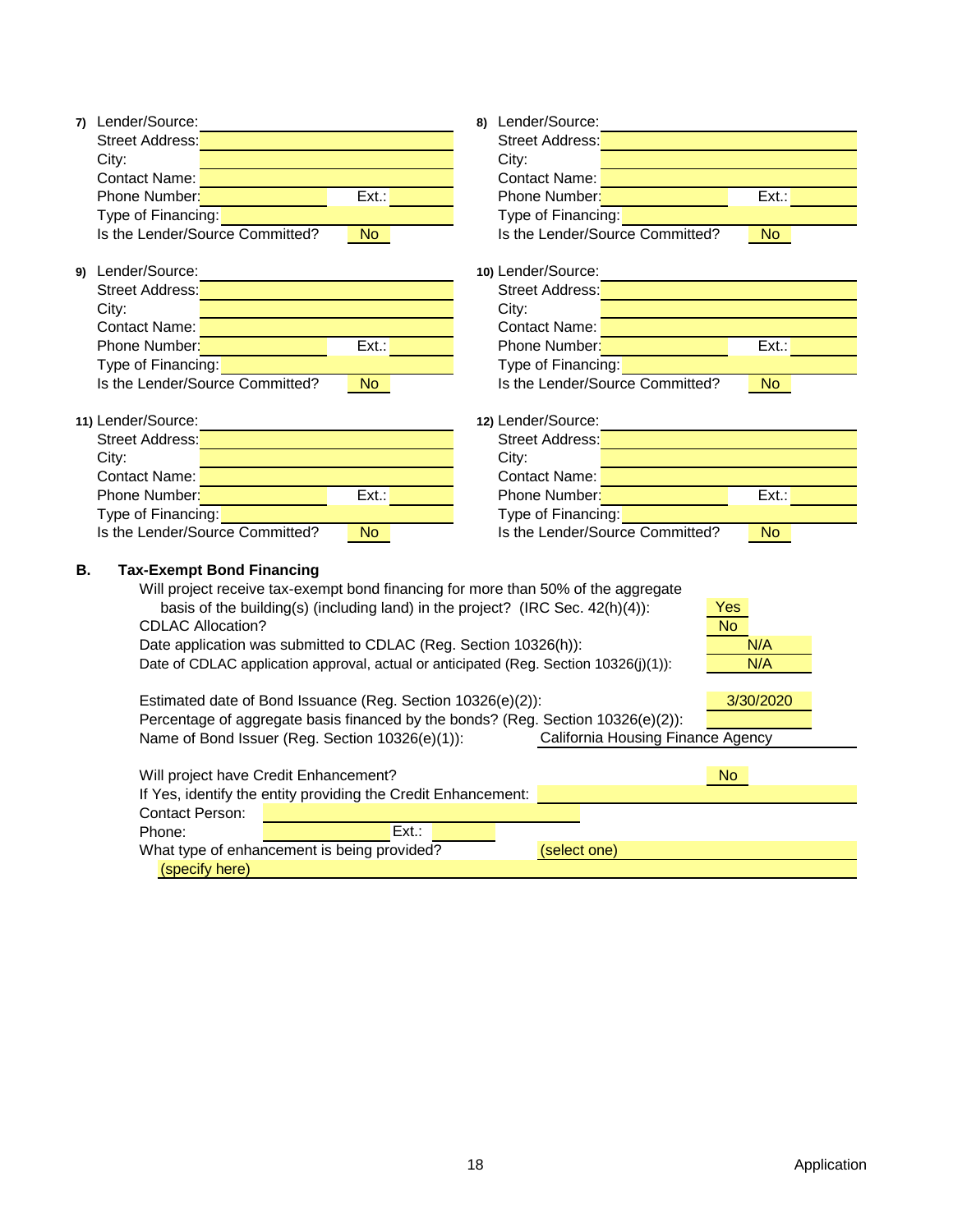# **III. PROJECT FINANCING - SECTION 3: INCOME INFORMATION**

#### **A. Low Income Units**

| (a)                   | (b)       | (c)              | (d)                  | (e)          | (f)                   | (g)       | (h)    |
|-----------------------|-----------|------------------|----------------------|--------------|-----------------------|-----------|--------|
|                       |           | Proposed         | <b>Total Monthly</b> |              | Monthly Rent          | % of Area | % of   |
| Bedroom               | Number of | Monthly Rent     | Rents                | Monthly      | <b>Plus Utilities</b> | Median    | Actual |
| Type(s)               | Units     | (Less Utilities) | $(b \times c)$       | Utility      | $(c + e)$             | Income    | AMI    |
| 2 Bedrooms            | 12        | \$1,394          | \$16,728             | \$75         | \$1,469               | 80%       | 61.1%  |
| 2 Bedrooms            | 24        | \$1,369          | \$32,856             | $\sqrt{$75}$ | \$1,444               | 60%       | 60.0%  |
| 2 Bedrooms            | 10        | \$1,128          | \$11,280             | \$75         | \$1,203               | 50%       | 50.0%  |
| 2 Bedrooms            | 12        | \$888            | \$10,656             | $\sqrt{$75}$ | \$963                 | 40%       | 40.0%  |
| 3 Bedrooms            | 9         | \$1,754          | \$15,786             | \$99         | \$1,853               | 80%       | 66.6%  |
| 3 Bedrooms            | 17        | \$1,570          | \$26,690             | \$99         | \$1,669               | 60%       | 60.0%  |
| 3 Bedrooms            | $\bf 8$   | \$1,292          | \$10,336             | \$99         | \$1,391               | 50%       | 50.0%  |
| 3 Bedrooms            | 9         | \$1,014          | \$9,126              | \$99         | \$1,113               | 40%       | 40.0%  |
|                       |           |                  |                      |              |                       |           |        |
|                       |           |                  |                      |              |                       |           |        |
|                       |           |                  |                      |              |                       |           |        |
|                       |           |                  |                      |              |                       |           |        |
|                       |           |                  |                      |              |                       |           |        |
|                       |           |                  |                      |              |                       |           |        |
|                       |           |                  |                      |              |                       |           |        |
|                       |           |                  |                      |              |                       |           |        |
|                       |           |                  |                      |              |                       |           |        |
|                       |           |                  |                      |              |                       |           |        |
|                       |           |                  |                      |              |                       |           |        |
|                       |           |                  |                      |              |                       |           |        |
|                       |           |                  |                      |              |                       |           |        |
|                       |           |                  |                      |              |                       |           |        |
|                       |           |                  |                      |              |                       |           |        |
|                       |           |                  |                      |              |                       |           |        |
|                       |           |                  |                      |              |                       |           |        |
| <b>Total # Units:</b> | 101       | Total:           | \$133,458            |              | Average:              | 58.2%     |        |

**Is this a resyndication project using hold harmless rent limits in the above table? These rents cannot exceed the federal set-aside current tax credit rent limits. See TCAC Regulation Section 10327(g)(8).**

N/A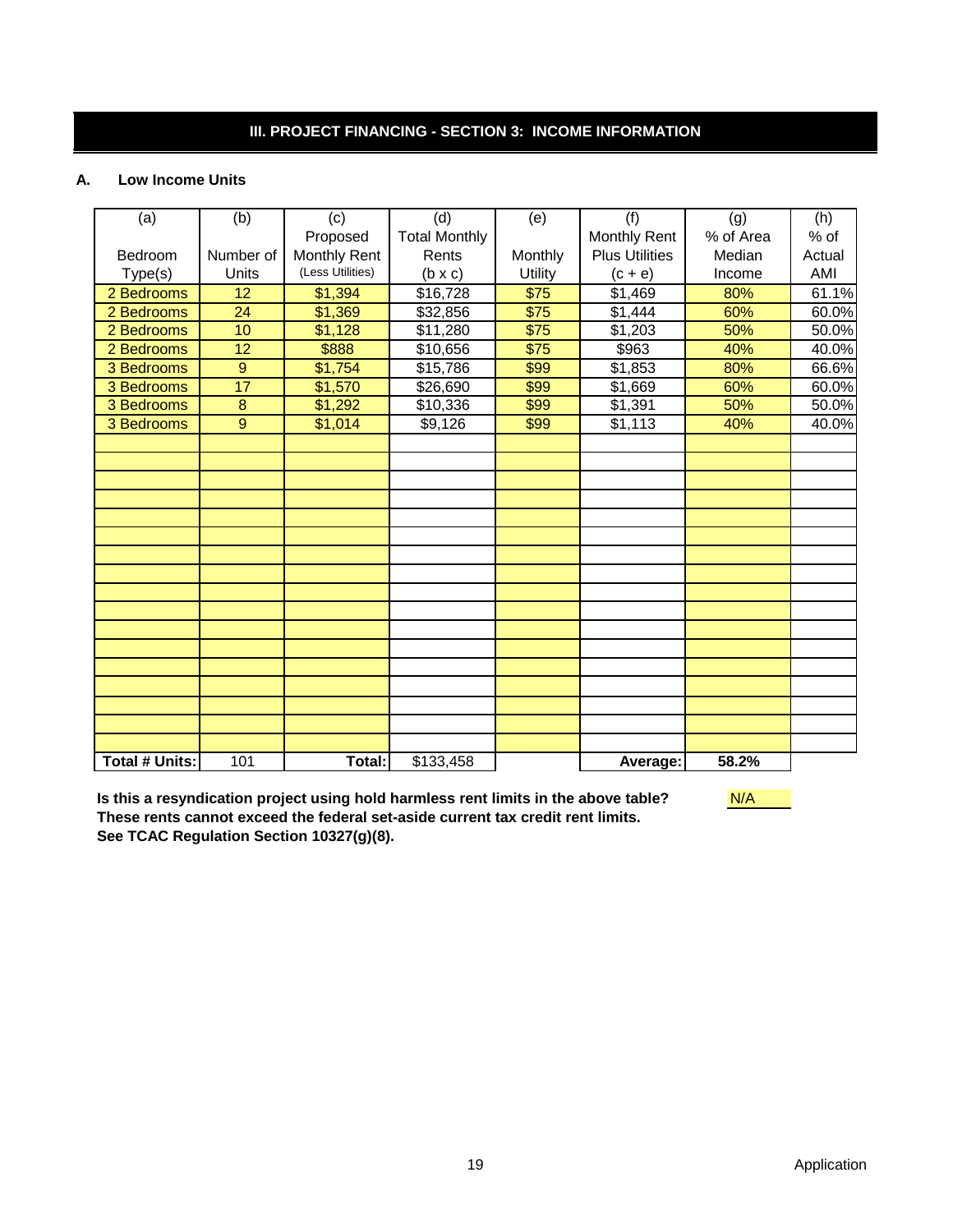#### **B. Manager Units**

**State law requires an onsite manager's unit for projects with 16 or more residential units. TCAC Regulation Section 10326(g)(6) requires projects with at least 161 units to provide a second on-site manager's unit, with one additional for each 80 units beyond, up to 4 on-site manager units. Scattered site projects of 16 or more units must have at least one manager unit at each site consisting of 16 or more residential units.**

**Projects may employ full-time property management staff and provide an equivalent number of desk or security staff for the hours when the property management staff are not working. See TCAC Regulation Section 10325(f)(7)(J) for details on the requirements for this option.**

| (a                    | (b)       | (c)                 |                      |
|-----------------------|-----------|---------------------|----------------------|
|                       |           | Proposed            | <b>Total Monthly</b> |
| Bedroom               | Number of | <b>Monthly Rent</b> | Rents                |
| Type(s)               | Units     | (Less Utilities)    | $(b \times c)$       |
| 3 Bedrooms            |           |                     |                      |
|                       |           |                     |                      |
|                       |           |                     |                      |
|                       |           |                     |                      |
| <b>Total # Units:</b> |           | Total:              |                      |

Project with desk or security staff in lieu of on-site manager unit(s) See TCAC Regulation Section 10325(f)(7)(J) for complete requirements. No

#### **C. Market Rate Units**

| (a)            | (b)       | (c)                 | (d)                  |
|----------------|-----------|---------------------|----------------------|
|                |           | Proposed            | <b>Total Monthly</b> |
| Bedroom        | Number of | <b>Monthly Rent</b> | Rents                |
| Type(s)        | Units     | (Less Utilities)    | $(b \times c)$       |
|                |           |                     |                      |
|                |           |                     |                      |
|                |           |                     |                      |
|                |           |                     |                      |
|                |           |                     |                      |
|                |           |                     |                      |
|                |           |                     |                      |
|                |           |                     |                      |
|                |           |                     |                      |
|                |           |                     |                      |
| Total # Units: |           | Total:              |                      |

| <b>Aggregate Monthly Rents For All Units:</b> | \$133,458   |
|-----------------------------------------------|-------------|
| <b>Aggregate Annual Rents For All Units:</b>  | \$1,601,496 |

**D. Rental Subsidy Income/Operating Subsidy Complete spreadsheet "Subsidy Contract Calculation"**

| Number of Units Receiving Assistance:         |  |
|-----------------------------------------------|--|
| Length of Contract (years):                   |  |
| <b>Expiration Date of Contract:</b>           |  |
| <b>Total Projected Annual Rental Subsidy:</b> |  |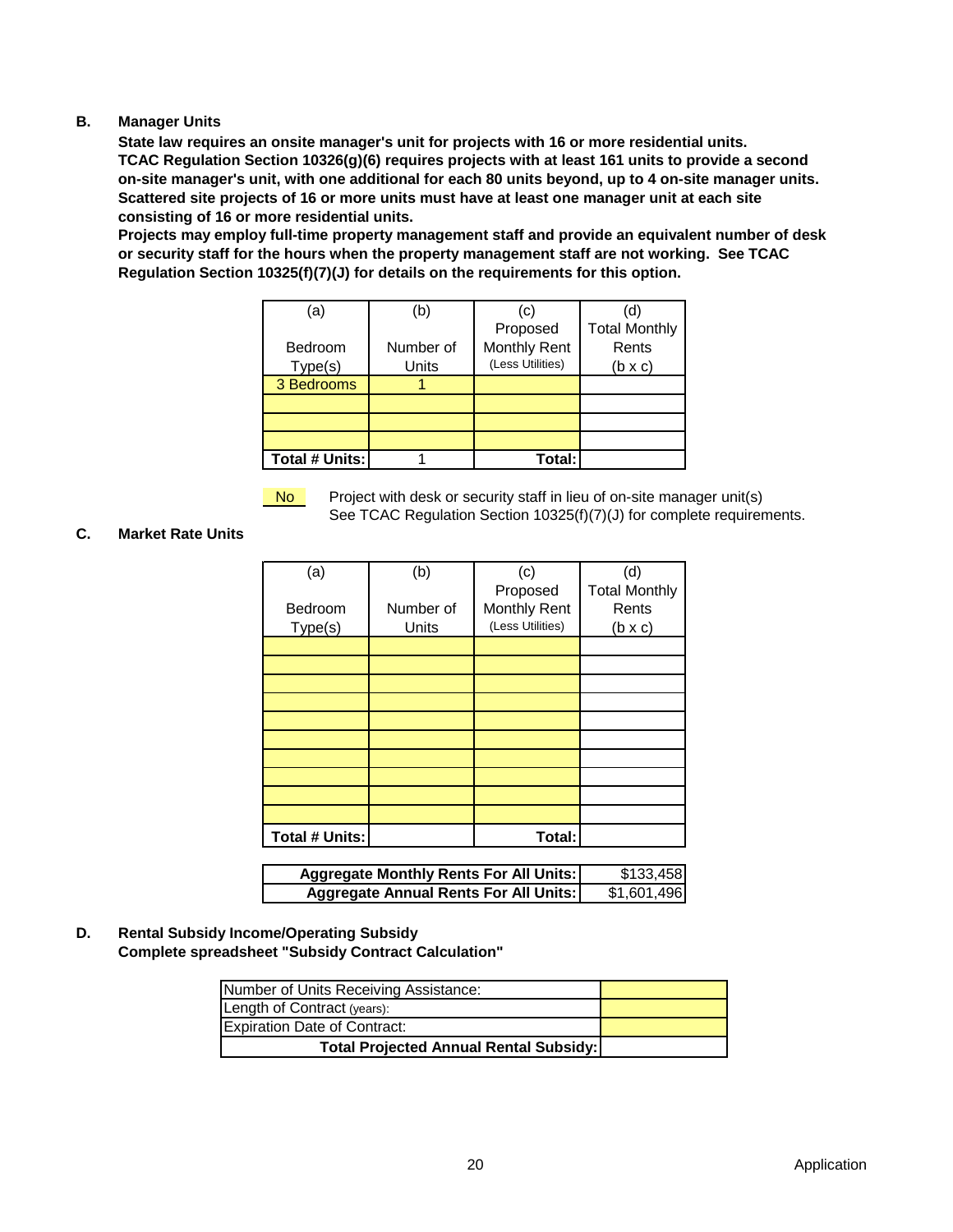# **E. Miscellaneous Income**

| Annual Income from Laundry Facilities:      | \$14,688                                       |  |
|---------------------------------------------|------------------------------------------------|--|
| Annual Income from Vending Machines:        |                                                |  |
| Annual Interest Income:                     |                                                |  |
| Other Annual Income:                        | \$4,896                                        |  |
|                                             | \$19,584<br><b>Total Miscellaneous Income:</b> |  |
| <b>Total Annual Potential Gross Income:</b> | \$1,621,080                                    |  |

# **F. Monthly Resident Utility Allowance by Unit Size**

(utility allowances must be itemized and must agree with the applicable utility allowance schedule)

|                          | SRO/          |                |             |      |      |           |
|--------------------------|---------------|----------------|-------------|------|------|-----------|
|                          | <b>STUDIO</b> | <b>BR</b><br>1 | <b>2 BR</b> | 3 BR | 4 BR | <b>BR</b> |
| Space Heating:           |               |                | \$26        | \$29 |      |           |
| Water Heating:           |               |                |             |      |      |           |
| Cooking:                 |               |                | \$11        | \$22 |      |           |
| Lighting:                |               |                |             |      |      |           |
| Electricity:             |               |                | \$38        | \$48 |      |           |
| Water:*                  |               |                |             |      |      |           |
| Other:<br>(specify here) |               |                |             |      |      |           |
| Total:                   |               |                | \$75        | \$99 |      |           |

#### **\*PROJECTS PROPOSING UNITS WITH INDIVIDUAL WATER METERS MUST INCLUDE A WATER ALLOWANCE.**

### **Name of PHA or California Energy Commission Providing Utility Allowances:**

### San Diego Housing Commission

See Regulation Section 10322(h)(21) for type of projects that are allowed to use CUAC.

# **G. Annual Residential Operating Expenses**

| <b>Administrative</b> | Advertising:                                 |           |
|-----------------------|----------------------------------------------|-----------|
|                       | Legal:                                       | \$5,000   |
|                       | Accounting/Audit:                            | \$12,000  |
|                       | Security:                                    |           |
|                       | Other:<br><b>Phone/Supplies/Credit Check</b> | \$12,000  |
|                       | <b>Total Administrative:</b>                 | \$29,000  |
|                       |                                              |           |
| <b>Management</b>     | <b>Total Management:</b>                     | \$73,440  |
|                       |                                              |           |
| <b>Utilities</b>      | Fuel:                                        |           |
|                       | Gas:                                         | \$35,000  |
|                       | Electricity:                                 | \$75,000  |
|                       | Water/Sewer:                                 | \$85,000  |
|                       | <b>Total Utilities:</b>                      | \$195,000 |
|                       |                                              |           |
| Payroll /             | On-site Manager:                             | \$48,000  |
| <b>Payroll Taxes</b>  | Maintenance Personnel:                       | \$35,000  |
|                       | Other:<br><b>Taxes/Benefits</b>              | \$22,500  |
|                       | <b>Total Payroll / Payroll Taxes:</b>        | \$105,500 |
|                       | <b>Total Insurance:</b>                      | \$15,000  |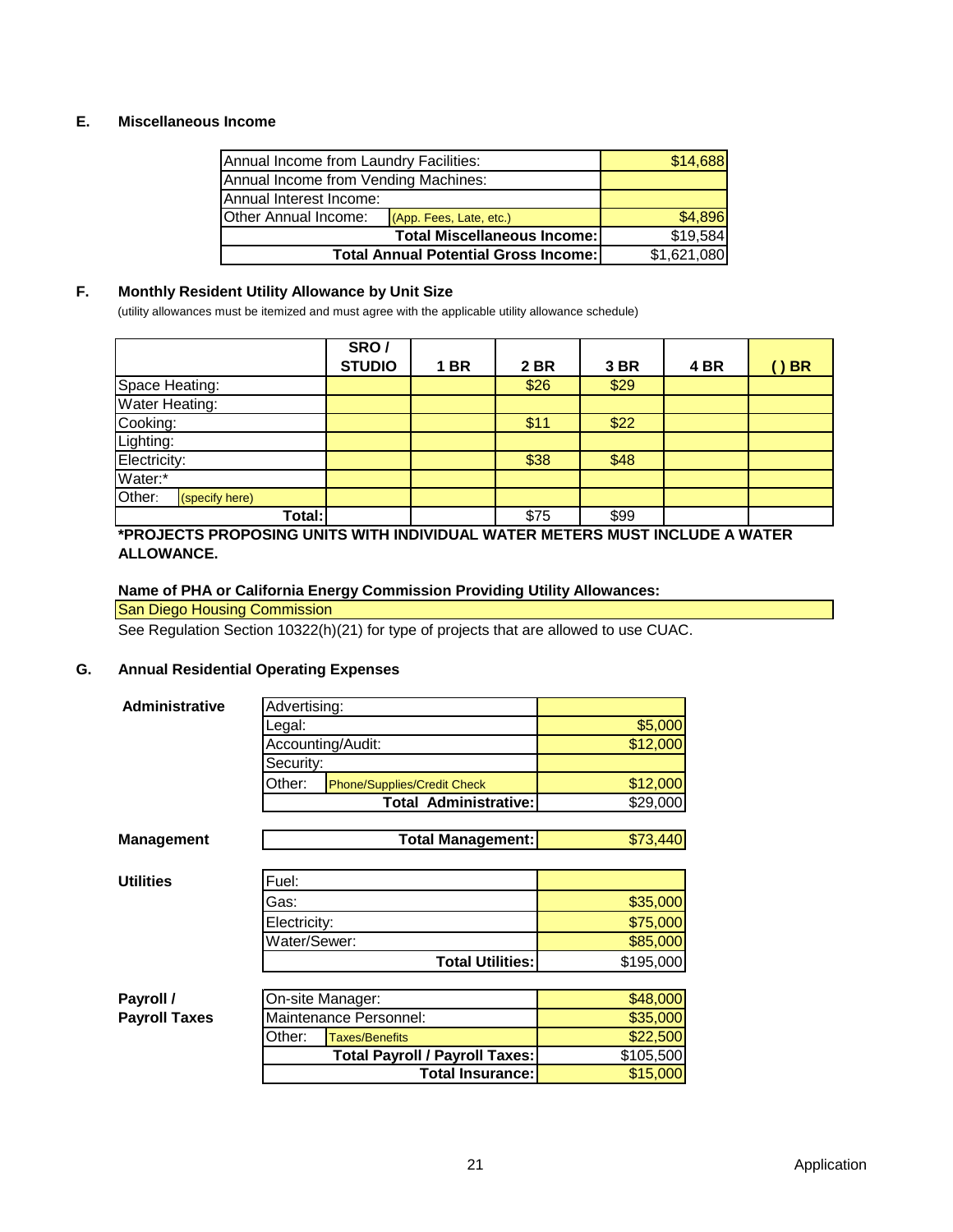| <b>Maintenance</b>     | Painting:      |                             | \$6,500   |
|------------------------|----------------|-----------------------------|-----------|
|                        | Repairs:       |                             | \$38,012  |
|                        |                | Trash Removal:              | \$29,162  |
|                        | Exterminating: |                             | \$5,500   |
|                        | Grounds:       |                             | \$9,500   |
|                        | Elevator:      |                             | \$20,000  |
|                        | Other:         | <b>Supplies</b>             | \$5,000   |
|                        |                | <b>Total Maintenance:</b>   | \$113,674 |
|                        |                |                             |           |
| <b>Other Operating</b> | Other:         | <b>Misc. Taxes and Fees</b> | \$7,500   |
| <b>Expenses</b>        | Other:         | CalHFA (MIP + Monitor)      | \$11,686  |

| <b>-------</b> | 1000. TUACO UNU TUCO         | <u>wiwy</u> |
|----------------|------------------------------|-------------|
| Other:         | CalHFA (MIP + Monitor)       | \$11,686    |
| Other:         | (specify here)               |             |
| Other:         | (specify here)               |             |
| Other:         | (specify here)               |             |
|                | <b>Total Other Expenses:</b> | \$19,186    |

#### **Total Expenses**

| <b>Total Annual Residential Operating Expenses:</b>                   | \$550,800 |
|-----------------------------------------------------------------------|-----------|
| <b>Total Number of Units in the Project:</b>                          | 102       |
| <b>Total Annual Operating Expenses Per Unit:</b>                      | \$5,400   |
| <b>Total 3-Month Operating Reserve:</b>                               | \$353,730 |
| Total Annual Transit Pass / Internet Expense (site amenity election): |           |
| Total Annual Services Amenities Budget (from project expenses):       |           |
| <b>Total Annual Reserve for Replacement:</b>                          | \$25,500  |
| <b>Total Annual Real Estate Taxes:</b>                                |           |
| Other (Specify):                                                      |           |
| Other (Specify):                                                      |           |

### **H. Commercial Income\***

| Total Annual Commercial/Non-Residential Revenue:           |  |
|------------------------------------------------------------|--|
| Total Annual Commercial/Non-Residential Expenses:          |  |
| Total Annual Commercial/Non-Residential Debt Service:      |  |
| <b>Total Annual Commercial/Non-Residential Net Income:</b> |  |

\*The Sources and Uses Budget must separately detail apportioned amounts for residential and commercial space. Separate cash flow projections shall be provided for residential and commercial space. Income from the residential portion of a project shall not be used to support any negative cash flow of a commercial portion, and commercial income should not support the residential portion (Sections 10322(h)(15), (23); 10327(g)(7)).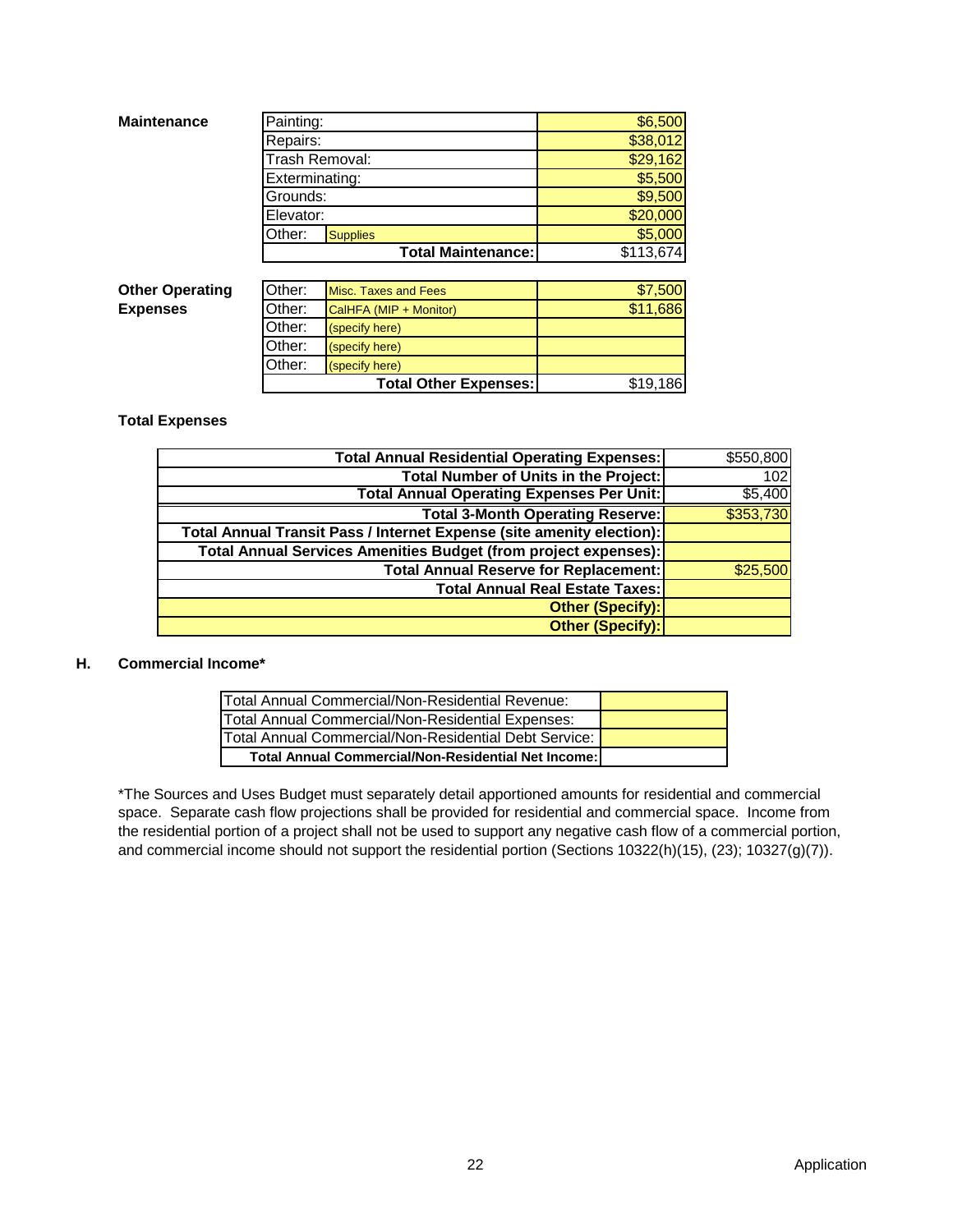# **III. PROJECT FINANCING - SECTION 4: LOAN AND GRANT SUBSIDIES**

#### **A. Inclusion/Exclusion From Eligible Basis**

| <b>Funding Sources</b>                          |  | <b>Included in</b>    |               |
|-------------------------------------------------|--|-----------------------|---------------|
| If lender is not funding source, list source    |  | <b>Eligible Basis</b> |               |
| (HOME, CDBG, etc.) NOT lender.                  |  | Yes/No                | <b>Amount</b> |
| Tax-Exempt Financing                            |  | Yes                   | \$25,439,115  |
| <b>Taxable Bond Financing</b>                   |  | N/A                   |               |
| HOME Investment Partnership Act (HOME)          |  | N/A                   |               |
| <b>Community Development Block Grant (CDBG)</b> |  | N/A                   |               |
| <b>RHS 514</b>                                  |  | N/A                   |               |
| <b>RHS 515</b>                                  |  | N/A                   |               |
| <b>RHS 516</b>                                  |  | N/A                   |               |
| <b>RHS 538</b>                                  |  | N/A                   |               |
| <b>HOPE VI</b>                                  |  | N/A                   |               |
| McKinney-Vento Homeless Assistance Program      |  | N/A                   |               |
| <b>MIP</b>                                      |  | N/A                   |               |
| <b>MHSA</b>                                     |  | N/A                   |               |
| <b>MHP</b>                                      |  | N/A                   |               |
| National Housing Trust Fund (HTF)               |  | N/A                   |               |
| Qualified Opportunity Zone Investment           |  | N/A                   |               |
| FHA Risk Sharing loan?<br>No                    |  | N/A                   |               |
| State:<br><b>CALHFA MIP</b>                     |  | Yes                   | \$4,040,000   |
| Local:<br>(specify here)                        |  | N/A                   |               |
| Other:<br><b>Taxable Construction Loan</b>      |  | Yes                   | \$11,519,185  |
| Other:<br>(specify here)                        |  | N/A                   |               |

# **B. Rental Subsidy Anticipated**

Indicate By Percent Of Units Affected, Any Rental Subsidy Expected To Be Available To The Project.

| Approval Date:    |              | Approval Date:        |
|-------------------|--------------|-----------------------|
| Source:           |              | Source:               |
| If Section 8:     | (select one) | If Section 8:         |
| Percentage:       |              | Percentage:           |
| Units Subsidized: |              | Units Subsidized:     |
| Amount Per Year:  |              | Amount Per Year:      |
| Total Subsidy:    |              | <b>Total Subsidy:</b> |
| Term:             |              | Term:                 |
|                   |              |                       |

|              | Approval Date:        |              |
|--------------|-----------------------|--------------|
|              | Source:               |              |
| (select one) | If Section 8:         | (select one) |
|              | Percentage:           |              |
|              | Units Subsidized:     |              |
|              | Amount Per Year:      |              |
|              | <b>Total Subsidy:</b> |              |
|              | erm:                  |              |

# **C. Pre-Existing Subsidies** (Acq./Rehab. or Rehab-Only projects)

Indicate The Subsidy Amount For Any Of The Following Currently Utilized By The Project.

| Sec 221(d)(3) BMIR:            |              | <b>RHS 514:</b>          |  |
|--------------------------------|--------------|--------------------------|--|
| HUD Sec 236:                   |              | <b>RHS 515:</b>          |  |
| If Section 236, IRP?           | N/A          | RHS 521 (rent subsidy):  |  |
| <b>RHS 538:</b>                |              | State / Local:           |  |
| HUD Section 8:                 |              | Rent Sup / RAP:          |  |
| If Section 8:                  | (select one) |                          |  |
| <b>IHUD SHP:</b>               |              |                          |  |
| Will the subsidy continue?: No |              | Other:<br>(specify here) |  |
| If yes enter amount:           |              | Other amount:            |  |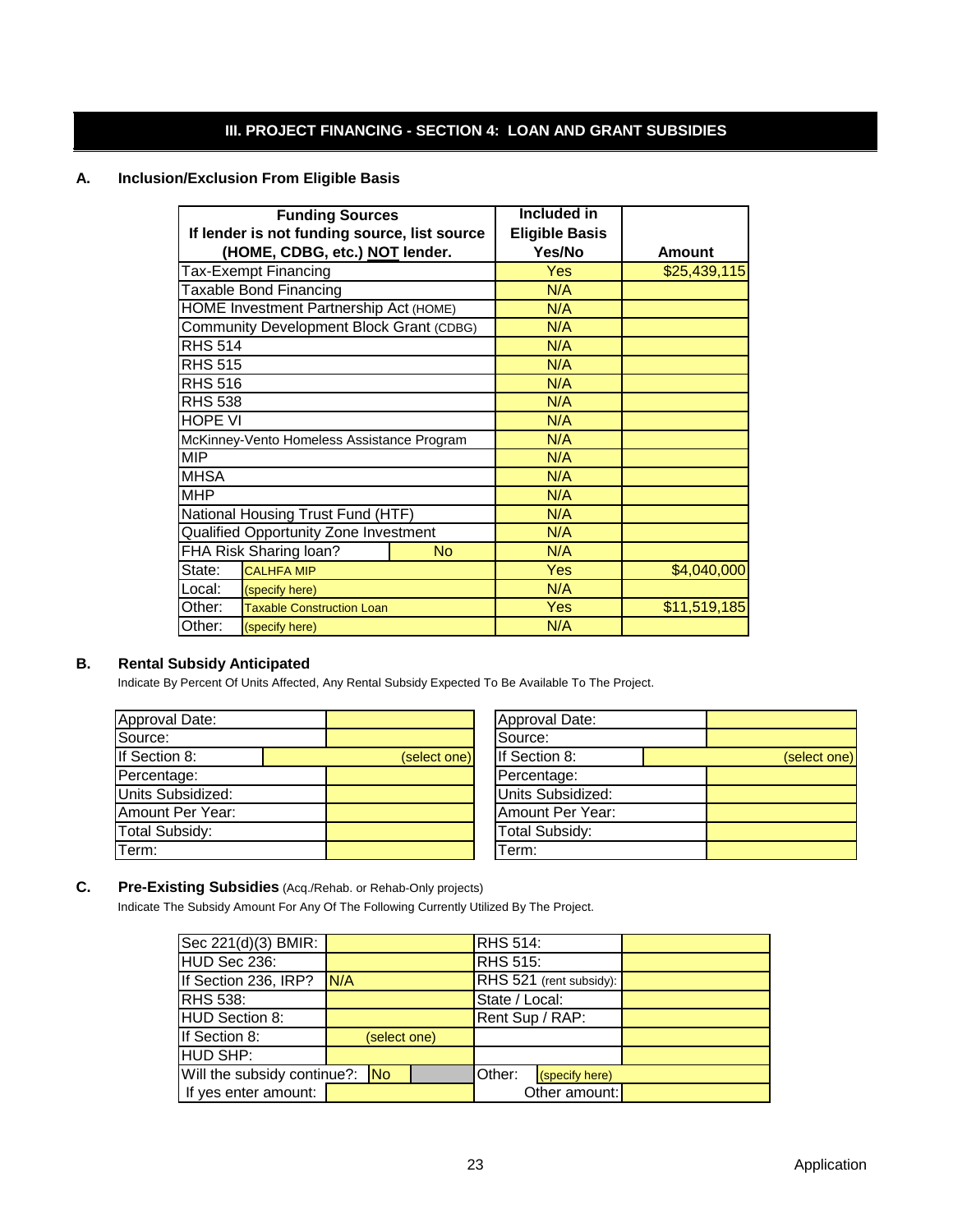# **III. PROJECT FINANCING - SECTION 5: THRESHOLD BASIS LIMIT**

# **A. Threshold Basis Limit**

| <b>Unit Size</b>                                    | <b>Unit Basis Limit</b>                                                 | No. of Units | (Basis) X (No. of Units) |
|-----------------------------------------------------|-------------------------------------------------------------------------|--------------|--------------------------|
| SRO/STUDIO                                          | \$237,558                                                               |              |                          |
| 1 Bedroom                                           | \$273,902                                                               |              |                          |
| 2 Bedrooms                                          | \$330,400                                                               | 58           | \$19,163,200             |
| 3 Bedrooms                                          | \$422,912                                                               | 44           | \$18,608,128             |
| 4+ Bedrooms                                         | \$471,150                                                               |              |                          |
|                                                     | <b>TOTAL UNITS:</b>                                                     | 102          |                          |
|                                                     | <b>TOTAL UNADJUSTED THRESHOLD BASIS LIMIT:</b>                          |              | \$37,771,328             |
|                                                     |                                                                         | Yes/No       |                          |
|                                                     | (a) Plus (+) 20% basis adjustment - Prevailing Wages                    | <b>No</b>    |                          |
|                                                     | Adjustment for projects paid in whole or part out of public funds       |              |                          |
|                                                     | subject to a legal requirement for the payment of state or federal      |              |                          |
|                                                     | prevailing wages or financed in part by a labor-affiliated organization |              |                          |
|                                                     | requiring the employment of construction workers who are paid at        |              |                          |
| least state or federal prevailing wages.            |                                                                         |              |                          |
| List source(s) or labor-affiliated organization(s): |                                                                         |              |                          |
|                                                     |                                                                         |              |                          |
| Plus (+) 5% basis adjustment                        |                                                                         | <b>No</b>    |                          |
|                                                     | For projects that certify that (1) they are subject to a project labor  |              |                          |
|                                                     | agreement within the meaning of Section 2500(b)(1) of the Public        |              |                          |
|                                                     | Contract Code, or (2) they will use a skilled and trained workforce as  |              |                          |
|                                                     | defined by Section 25536.7 of the Health and Safety Code to perform     |              |                          |
|                                                     | all onsite work within an apprenticeable occupation in the building and |              |                          |
| construction trades.                                |                                                                         |              |                          |
|                                                     | (b) Plus (+) 7% basis adjustment - Parking (New Construction)           | <b>No</b>    |                          |
|                                                     | For new construction projects required to provide parking beneath       |              |                          |
|                                                     | residential units (not "tuck under" parking) or through construction of |              |                          |
| an on-site parking structure of two or more levels. |                                                                         |              |                          |
| (c) Plus (+) 2% basis adjustment - Daycare          |                                                                         | <b>No</b>    |                          |
|                                                     | For projects where a day care center is part of the development.        |              |                          |
|                                                     | (d) Plus (+) 2% basis adjustment - 100% Special Needs                   | No.          |                          |
|                                                     | For projects where 100 percent of the Low-Income Units are for          |              |                          |
| Special Needs populations.                          |                                                                         |              |                          |
|                                                     | (e) Plus (+) up to 10% basis adjustment - ITEM (e) Features             | <b>No</b>    |                          |
|                                                     | For projects applying under Section 10325 or Section 10326 of these     |              |                          |
|                                                     | regulations that include one or more of the energy efficiency/resource  |              |                          |
| conservation/indoor air quality items               |                                                                         |              |                          |
|                                                     | $(f)$  Plus (+) the lesser of the associated costs or up to a 15% basis | <b>No</b>    |                          |
|                                                     | adjustment - Seismic upgrading / Environmental mitigation               |              |                          |
|                                                     | For projects requiring seismic upgrading of existing structures, and/or |              |                          |
|                                                     | on-site toxic or other environmental mitigation as certified by the     |              |                          |
| project architect or seismic engineer.              |                                                                         |              |                          |
| N/A<br>If Yes, select type:                         |                                                                         |              |                          |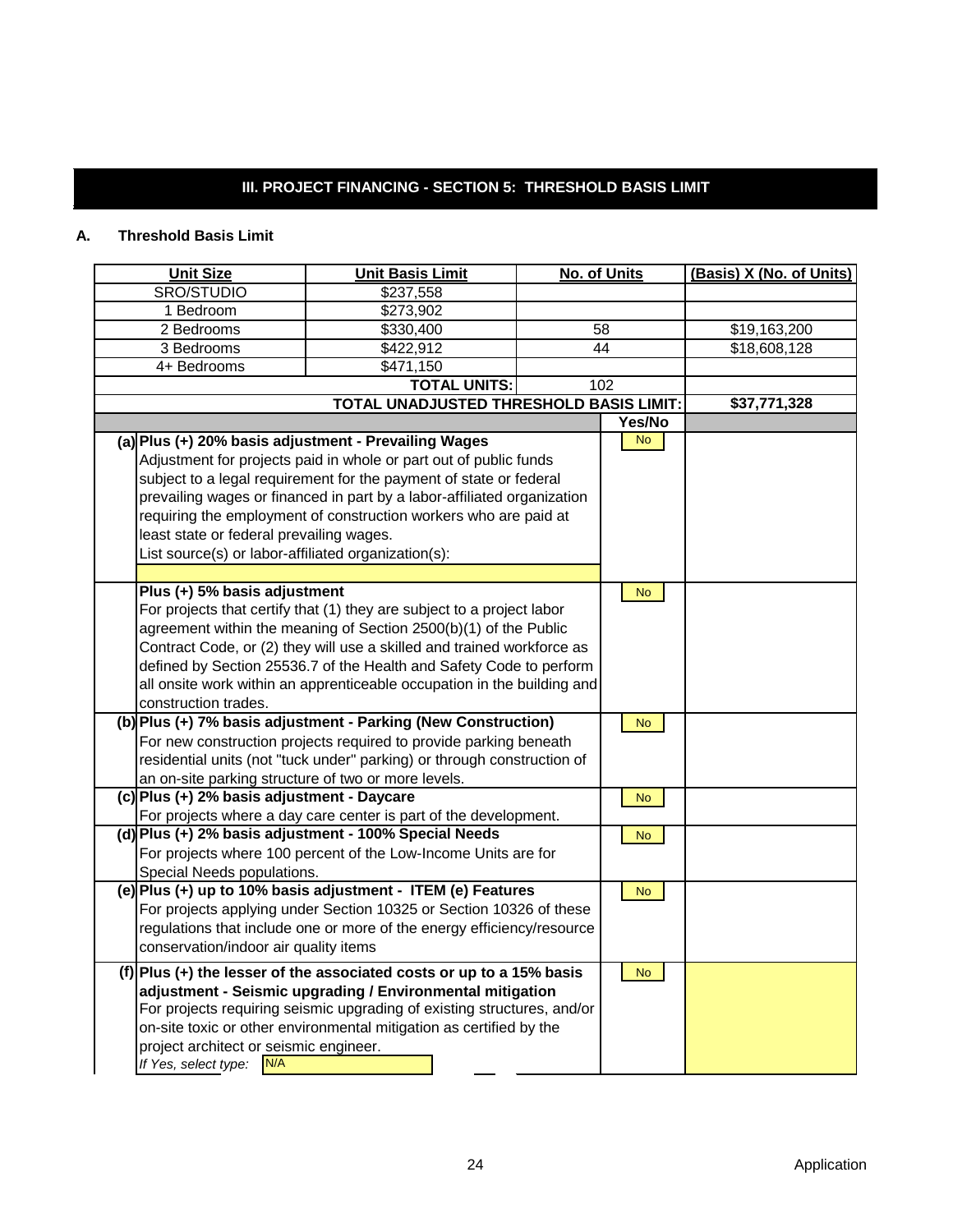|                                                                 | (g) Plus (+) Local Development Impact Fees                               | <b>Yes</b>          |              |
|-----------------------------------------------------------------|--------------------------------------------------------------------------|---------------------|--------------|
|                                                                 | Local development impact fees required to be paid to local               | <b>Please Enter</b> | \$2,009,090  |
|                                                                 | government entities. Certification from local entities assessing fees    | Amount:             |              |
|                                                                 | also required. WAIVED IMPACT FEES ARE INELIGIBLE.                        |                     |              |
|                                                                 | (h) Plus (+) 10% basis adjustment - Elevator                             | Yes                 |              |
|                                                                 | For projects wherein at least 95% of the project's upper floor units are |                     | \$3,777,133  |
| serviced by an elevator.                                        |                                                                          |                     |              |
|                                                                 | (i) Plus (+) 10% basis adjustment - High Opportunity Area                | No.                 |              |
|                                                                 | For a project that is: (i) in a county that has an unadjusted 9%         |                     |              |
|                                                                 | threshold basis limit for a 2-bedroom unit equal to or less than         |                     |              |
| \$400,000; AND (ii) located in a census tract designated on the |                                                                          |                     |              |
|                                                                 | TCAC/HCD Opportunity Area Map as Highest or High Resource.               |                     |              |
|                                                                 | (j) Plus (+) 1% basis adjustment - 50% AMI to 36% AMI Units              | Yes                 |              |
|                                                                 | For each 1% of project's Low-Income and Market Rate Units                |                     | \$14,353,105 |
|                                                                 | restricted between 36% and 50% of AMI.                                   |                     |              |
| <b>Rental Units:</b><br>101                                     | Total Rental Units @ 50% to 36% of AMI:<br>39                            |                     |              |
|                                                                 | (k) Plus (+) 2% basis adjustment - At or below 35% AMI Units.            | No                  |              |
|                                                                 | For each 1% of project's Low-Income and Market Rate Units                |                     |              |
| restricted at or below 35% of AMI.                              |                                                                          |                     |              |
| <b>Rental Units:</b><br>101                                     | Total Rental Units @ 35% of AMI or Below:                                |                     |              |
|                                                                 | TOTAL ADJUSTED THRESHOLD BASIS LIMIT:                                    |                     | \$57,910,656 |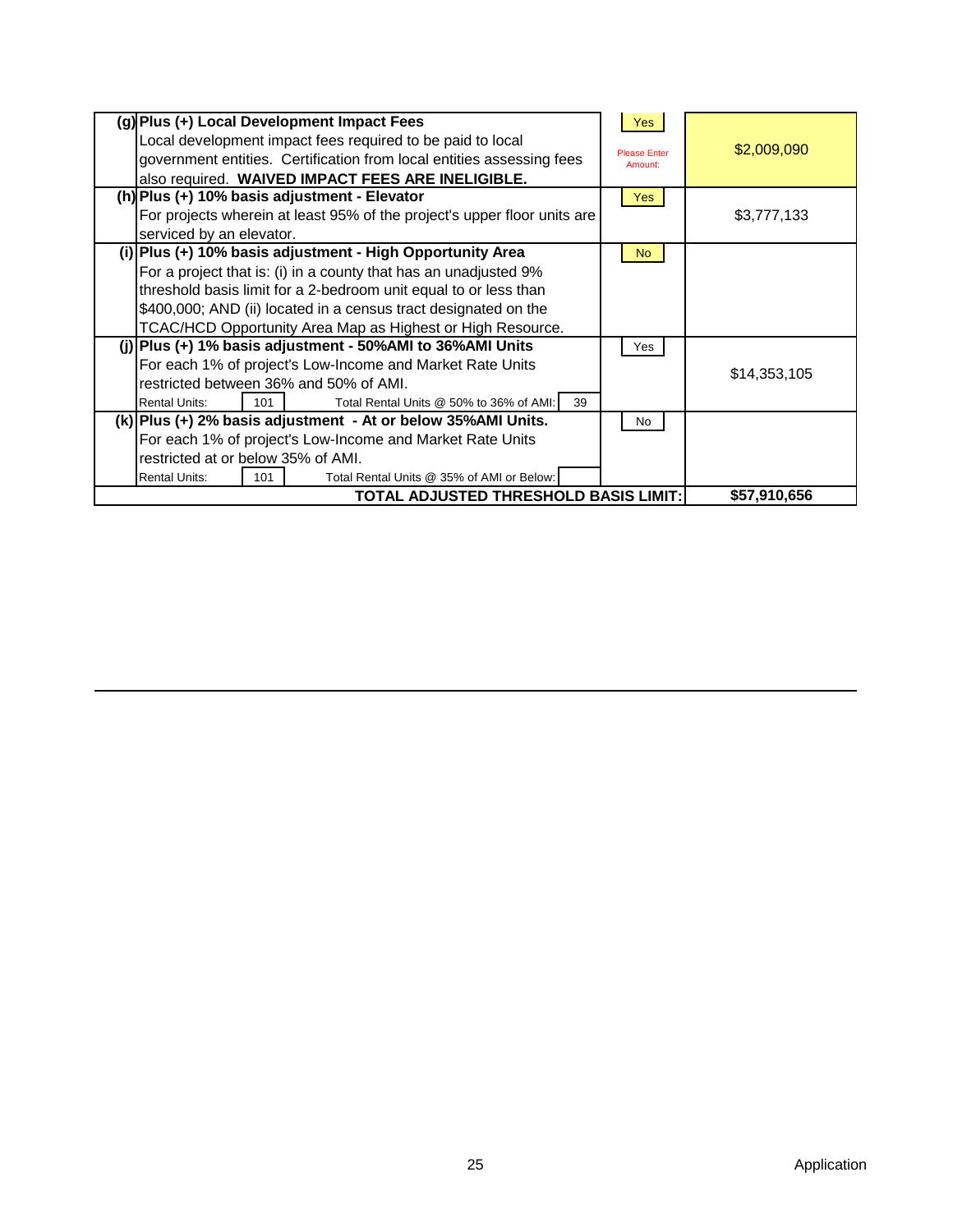#### **REVIEW REGULATION SECTION 10327(c)(5)(B) PRIOR TO COMPLETING THIS SECTION. THE OPTIONS BELOW ARE PRESENTED WITH ABRIDGED LANGUAGE.**

- N/A 1 Project shall have onsite renewable generation estimated to produce 50% or more of annual tenant electricity use. If combined available roof area is insufficient, project shall have onsite renewable generation based on at least 90% of the available solar accessible roof area. A project not availing itself of the 90% roof area exception may also receive an increase under paragraph (2) only if the renewable generation used to calculate each basis increase does not overlap. Threshold Basis Limit increase of 5%.
- N/A 2 Project shall have onsite renewable generation estimated to produce 75% or more of annual common area electricity use. If combined available roof area is insufficient, project shall have onsite renewable generation based on at least 90% of the available solar accessible roof area. A project not availing itself of the 90% roof area exception may also receive an increase under paragraph (1) only if the renewable generation used to calculate each basis increase does not overlap. Threshold Basis Limit increase of 2%.
- Yes 3 Newly constructed project buildings shall be more energy efficient than 2019 Energy Efficiency Standards (CA Code of Regulations, Title 24, Part 6) by at least 5, EDR points for energy efficiency alone (not counting solar); except that if the local department has determined that building permit applications submitted on or before December 31, 2019 are complete, then newly constructed project buildings shall be 15% or more energy efficiency than the 2016 Energy Efficiency Standards (CA Code of Regulations, Title 24, Part 6). Threshold Basis Limit increase of 4%.
- N/A 4 Rehabilitated project buildings shall have an 80% decrease in estimated annual energy use (or improvement in energy efficiency) in the HERS II post rehabilitation. Threshold Basis Limit increase 4%.
- N/A 5 Irrigate only with reclaimed water, greywater, or rainwater (excluding water used for community gardens), or irrigate with reclaimed water, greywater, or rainwater in an amount that annually equals or exceeds 20,000 gallons or 300 gallons per unit, whichever is less. Threshold Basis Limit increase 1%.
- N/A 6 Community gardens of at least 60 square feet per unit. Permanent site improvements that provide a viable growing space within the project. Threshold Basis Limit increase 1%.
- N/A 7 Install bamboo, stained concrete, cork, salvaged or FSC-Certified wood, natural linoleum, natural rubber, or ceramic tile in all kitchens, living rooms, and bathrooms (where no VOC adhesives or backing is also used). Threshold Basis Limit increase 1%.
- N/A 8 Install bamboo, stained concrete, cork, salvaged or FSC-Certified wood, natural linoleum, natural rubber, or ceramic tile in all interior floor space other than units (where no VOC adhesives or backing is also used). Threshold Basis Limit increase 2%.
- N/A g For new construction projects only, meet all requirements of the U.S. Environmental Protection Agency Indoor Air Plus Program. Threshold Basis Limit increase 2%.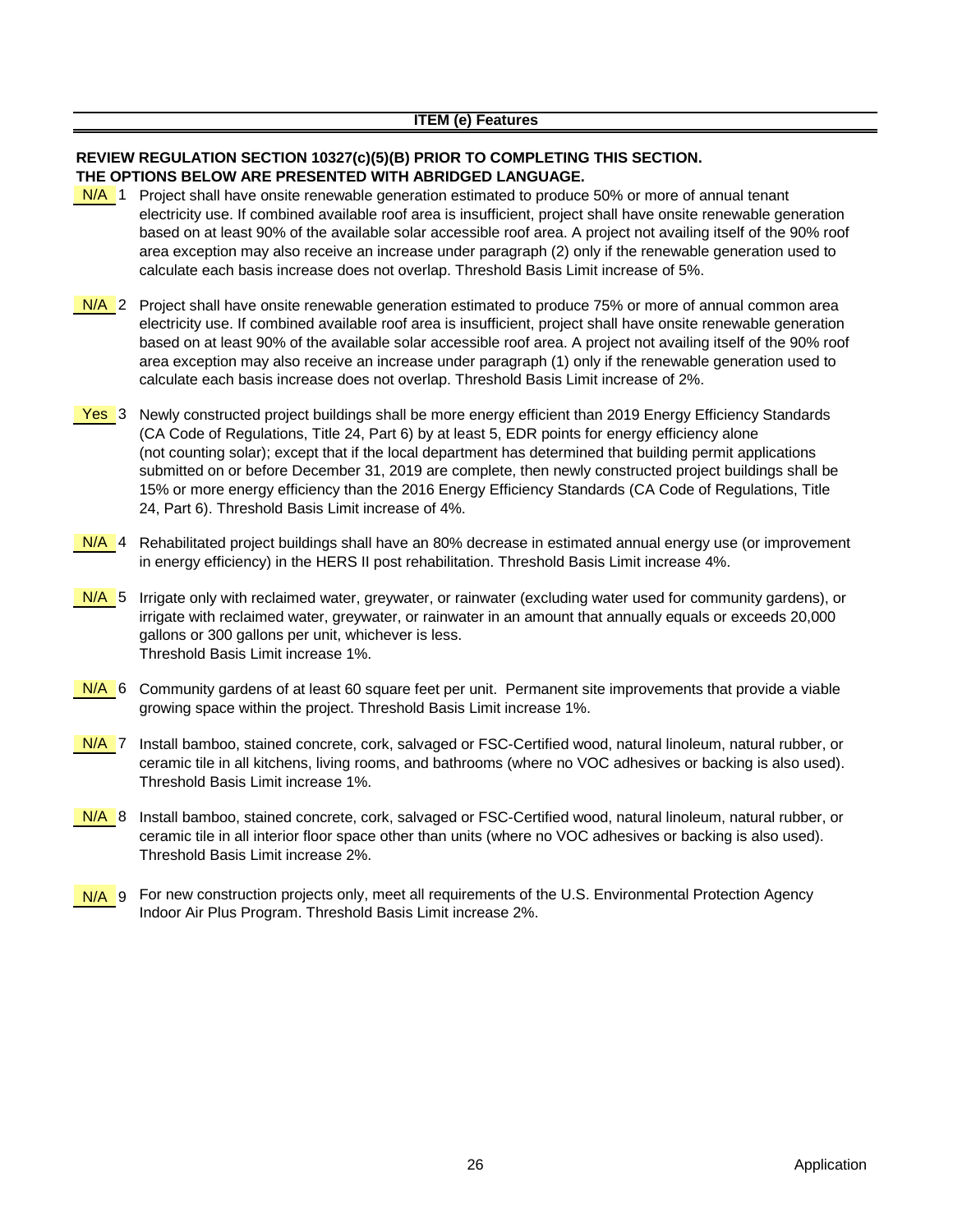| IV. SOURCES AND USES BUDGET - SECTION 1: SOURCES AND USES BUDGET                   |                             |                             |                         |                          |                          | <b>Permanent Sources</b> |                      |              |                      |     |     |    |    |     |     |     |                             |                             |                    |
|------------------------------------------------------------------------------------|-----------------------------|-----------------------------|-------------------------|--------------------------|--------------------------|--------------------------|----------------------|--------------|----------------------|-----|-----|----|----|-----|-----|-----|-----------------------------|-----------------------------|--------------------|
|                                                                                    |                             |                             |                         |                          | 1)Citibank               | 2)CalHFA                 | 3) Deferred          | 4) Land Note | 5)Forgone            | -6) | -7) | 8) | 9) | 10) | 11) | 12) | <b>SUBTOTAL</b>             |                             |                    |
|                                                                                    |                             |                             |                         |                          | Permanent<br>Loan        | <b>Mixed Income</b>      | <b>Developer Fee</b> |              | <b>Developer Fee</b> |     |     |    |    |     |     |     |                             |                             |                    |
|                                                                                    | <b>TOTAL</b>                |                             |                         |                          |                          |                          |                      |              |                      |     |     |    |    |     |     |     |                             | 30% PVC for                 |                    |
|                                                                                    | <b>PROJECT</b>              |                             |                         | <b>TAX CREDIT</b>        |                          |                          |                      |              |                      |     |     |    |    |     |     |     |                             | <b>New</b>                  | 30% PVC for        |
|                                                                                    | <b>COST</b>                 |                             | RES. COST   COM'L. COST | <b>EQUITY</b>            |                          |                          |                      |              |                      |     |     |    |    |     |     |     |                             | <b>Const/Rehab</b>          | <b>Acquisition</b> |
| <b>LAND COST/ACQUISITION</b>                                                       |                             |                             |                         |                          |                          |                          |                      |              |                      |     |     |    |    |     |     |     |                             |                             |                    |
| Land Cost or Value                                                                 | \$8,640,000                 | \$8,640,000                 |                         | \$4,600,000              |                          |                          |                      | \$4,040,000  |                      |     |     |    |    |     |     |     | \$8,640,000                 |                             |                    |
| Demolition                                                                         |                             |                             |                         |                          |                          |                          |                      |              |                      |     |     |    |    |     |     |     |                             |                             |                    |
| Lega<br>Land Lease Rent Prepayment                                                 |                             |                             |                         |                          |                          |                          |                      |              |                      |     |     |    |    |     |     |     |                             |                             |                    |
| <b>Total Land Cost or Value</b>                                                    | \$8,640,000                 | \$8,640,000                 |                         | \$4,600,000              |                          |                          |                      | \$4,040,000  |                      |     |     |    |    |     |     |     | \$8,640,000                 |                             |                    |
| <b>Existing Improvements Value</b>                                                 |                             |                             |                         |                          |                          |                          |                      |              |                      |     |     |    |    |     |     |     |                             |                             |                    |
| Off-Site Improvements                                                              | \$2,500,000                 | \$2,500,000                 |                         | \$2,500,000              |                          |                          |                      |              |                      |     |     |    |    |     |     |     | \$2,500,000                 | \$2,500,000                 |                    |
| <b>Total Acquisition Cost</b>                                                      | \$2,500,000                 | \$2,500,000                 |                         | \$2,500,000              |                          |                          |                      |              |                      |     |     |    |    |     |     |     | \$2,500,000                 |                             |                    |
| <b>Total Land Cost / Acquisition Cost</b>                                          | \$11,140,000                | \$11,140,000                |                         | \$7,100,000              |                          |                          |                      | \$4,040,000  |                      |     |     |    |    |     |     |     | \$11,140,000                |                             |                    |
| Predevelopment Interest/Holding Cost<br>Assumed, Accrued Interest on Existing Debt |                             |                             |                         |                          |                          |                          |                      |              |                      |     |     |    |    |     |     |     |                             |                             |                    |
| (Rehab/Acq                                                                         |                             |                             |                         |                          |                          |                          |                      |              |                      |     |     |    |    |     |     |     |                             |                             |                    |
| Excess Purchase Price Over Appraisa                                                |                             |                             |                         |                          |                          |                          |                      |              |                      |     |     |    |    |     |     |     |                             |                             |                    |
| <b>REHABILITATION</b>                                                              |                             |                             |                         |                          |                          |                          |                      |              |                      |     |     |    |    |     |     |     |                             |                             |                    |
| Site Work                                                                          |                             |                             |                         |                          |                          |                          |                      |              |                      |     |     |    |    |     |     |     |                             |                             |                    |
| Structures                                                                         |                             |                             |                         |                          |                          |                          |                      |              |                      |     |     |    |    |     |     |     |                             |                             |                    |
| <b>General Requirement</b>                                                         |                             |                             |                         |                          |                          |                          |                      |              |                      |     |     |    |    |     |     |     |                             |                             |                    |
| <b>Contractor Overhead</b>                                                         |                             |                             |                         |                          |                          |                          |                      |              |                      |     |     |    |    |     |     |     |                             |                             |                    |
| <b>Contractor Profit</b><br><b>Prevailing Wages</b>                                |                             |                             |                         |                          |                          |                          |                      |              |                      |     |     |    |    |     |     |     |                             |                             |                    |
| <b>General Liability Insurance</b>                                                 |                             |                             |                         |                          |                          |                          |                      |              |                      |     |     |    |    |     |     |     |                             |                             |                    |
| Other: (Specify                                                                    |                             |                             |                         |                          |                          |                          |                      |              |                      |     |     |    |    |     |     |     |                             |                             |                    |
| <b>Total Rehabilitation Costs</b>                                                  |                             |                             |                         |                          |                          |                          |                      |              |                      |     |     |    |    |     |     |     |                             |                             |                    |
| <b>Total Relocation Expenses</b>                                                   |                             |                             |                         |                          |                          |                          |                      |              |                      |     |     |    |    |     |     |     |                             |                             |                    |
| <b>NEW CONSTRUCTION</b>                                                            |                             |                             |                         |                          |                          |                          |                      |              |                      |     |     |    |    |     |     |     |                             |                             |                    |
| Site Work<br>Structures                                                            | \$1,500,000<br>\$18,658,618 | \$1,500,000<br>\$18,658,618 |                         | \$1,403,618              | \$96,382<br>\$14,618,618 | \$4,040,000              |                      |              |                      |     |     |    |    |     |     |     | \$1,500,000<br>\$18,658,618 | \$1,500,000<br>\$18,658,618 |                    |
| <b>General Requirement</b>                                                         | \$1,359,517                 | \$1,359,51                  |                         | \$1,359,517              |                          |                          |                      |              |                      |     |     |    |    |     |     |     | \$1,359,517                 | \$1,359,517                 |                    |
| <b>Contractor Overhead</b>                                                         | \$906,345                   | \$906,345                   |                         | \$906,345                |                          |                          |                      |              |                      |     |     |    |    |     |     |     | \$906,345                   | \$906,345                   |                    |
| <b>Contractor Profit</b>                                                           | \$1,359,517                 | \$1,359,517                 |                         | \$1,359,517              |                          |                          |                      |              |                      |     |     |    |    |     |     |     | \$1,359,517                 | \$1,359,517                 |                    |
| <b>Prevailing Wages</b>                                                            |                             |                             |                         |                          |                          |                          |                      |              |                      |     |     |    |    |     |     |     |                             |                             |                    |
| <b>General Liability Insurance</b>                                                 | \$80,000                    | \$80,000                    |                         | \$80,000                 |                          |                          |                      |              |                      |     |     |    |    |     |     |     | \$80,000                    | \$80,000                    |                    |
| <b>Other: (Specify</b>                                                             |                             |                             |                         |                          |                          |                          |                      |              |                      |     |     |    |    |     |     |     |                             |                             |                    |
| <b>Total New Construction Costs</b><br><b>ARCHITECTURAL FEES</b>                   | \$23,863,997                | \$23,863,997                |                         | \$5,108,997              | \$14,715,000             | \$4,040,000              |                      |              |                      |     |     |    |    |     |     |     | \$23,863,997                | \$23,863,997                |                    |
| Design                                                                             | \$551,964                   | \$551,964                   |                         | \$551,964                |                          |                          |                      |              |                      |     |     |    |    |     |     |     | \$551,964                   | \$551,964                   |                    |
| Supervision                                                                        |                             |                             |                         |                          |                          |                          |                      |              |                      |     |     |    |    |     |     |     |                             |                             |                    |
| <b>Total Architectural Costs</b>                                                   | \$551,964                   | \$551,964                   |                         | \$551,964                |                          |                          |                      |              |                      |     |     |    |    |     |     |     | \$551,964                   | \$551,964                   |                    |
| <b>Total Survey &amp; Engineering</b>                                              | \$322,130                   | \$322,130                   |                         | \$322,130                |                          |                          |                      |              |                      |     |     |    |    |     |     |     | \$322,130                   | \$322,130                   |                    |
| <b>CONSTRUCTION INTEREST &amp; FEES</b>                                            |                             |                             |                         |                          |                          |                          |                      |              |                      |     |     |    |    |     |     |     |                             |                             |                    |
| <b>Construction Loan Interest</b><br><b>Origination Fee</b>                        | \$1,838,375<br>\$369,583    | \$1,838,375<br>\$369,583    |                         | \$1,838,375<br>\$369,583 |                          |                          |                      |              |                      |     |     |    |    |     |     |     | \$1,838,375<br>\$369,583    | \$856,140<br>\$369,583      |                    |
| Credit Enhancement/Application Fee                                                 |                             |                             |                         |                          |                          |                          |                      |              |                      |     |     |    |    |     |     |     |                             |                             |                    |
| <b>Bond Premium</b>                                                                |                             |                             |                         |                          |                          |                          |                      |              |                      |     |     |    |    |     |     |     |                             |                             |                    |
| Cost of Issuance                                                                   | \$7,392                     | \$7,392                     |                         | \$7,392                  |                          |                          |                      |              |                      |     |     |    |    |     |     |     | \$7,392                     | \$7,392                     |                    |
| Title & Recording                                                                  | \$25,000                    | \$25,000                    |                         | \$25,000                 |                          |                          |                      |              |                      |     |     |    |    |     |     |     | \$25,000                    | \$25,000                    |                    |
| Taxes                                                                              | \$40,000                    | \$40,000                    |                         | \$40,000                 |                          |                          |                      |              |                      |     |     |    |    |     |     |     | \$40,000                    | \$40,000                    |                    |
| Insurance                                                                          | \$50,000                    | \$50,000                    |                         | \$50,000                 |                          |                          |                      |              |                      |     |     |    |    |     |     |     | \$50,000                    | \$50,000                    |                    |
| <b>Other: (Lender Inspection Fees</b><br>Other: (CalHFA related expenses           | \$40,000<br>\$170,000       | \$40,000<br>\$170,000       |                         | \$40,000<br>\$170,000    |                          |                          |                      |              |                      |     |     |    |    |     |     |     | \$40,000<br>\$170,000       | \$40,000<br>\$170,000       |                    |
| <b>Total Construction Interest &amp; Fees</b>                                      | \$2,540,350                 | \$2,540,350                 |                         | \$2,540,350              |                          |                          |                      |              |                      |     |     |    |    |     |     |     | \$2,540,350                 | \$1,558,115                 |                    |
| <b>PERMANENT FINANCING</b>                                                         |                             |                             |                         |                          |                          |                          |                      |              |                      |     |     |    |    |     |     |     |                             |                             |                    |
| Loan Origination Fee                                                               | \$147,150                   | \$147,150                   |                         | \$147,150                |                          |                          |                      |              |                      |     |     |    |    |     |     |     | \$147,150                   |                             |                    |
| Credit Enhancement/Application Fee                                                 |                             |                             |                         |                          |                          |                          |                      |              |                      |     |     |    |    |     |     |     |                             |                             |                    |
| Title & Recording                                                                  | \$12,500                    | \$12,500                    |                         | \$12,500                 |                          |                          |                      |              |                      |     |     |    |    |     |     |     | \$12,500                    |                             |                    |
| <b>Taxes</b>                                                                       |                             |                             |                         |                          |                          |                          |                      |              |                      |     |     |    |    |     |     |     |                             |                             |                    |
| Insurance<br><b>Other: (Issuer Fee)</b>                                            | \$14,784                    | \$14,784                    |                         | \$14,784                 |                          |                          |                      |              |                      |     |     |    |    |     |     |     | \$14,784                    |                             |                    |
| <b>Other: (Specify</b>                                                             |                             |                             |                         |                          |                          |                          |                      |              |                      |     |     |    |    |     |     |     |                             |                             |                    |
| <b>Total Permanent Financing Costs</b>                                             | \$174,434                   | \$174,434                   |                         | \$174,434                |                          |                          |                      |              |                      |     |     |    |    |     |     |     | \$174,434                   |                             |                    |
| <b>Subtotals Forward</b>                                                           | \$38,592,875                | \$38,592,875                |                         | \$15,797,875             | \$14,715,000             | \$4,040,000              |                      | \$4,040,000  |                      |     |     |    |    |     |     |     | \$38,592,875                | \$28,796,206                |                    |
| <b>LEGAL FEES</b>                                                                  |                             |                             |                         |                          |                          |                          |                      |              |                      |     |     |    |    |     |     |     |                             |                             |                    |
| Lender Legal Paid by Applicant                                                     | \$225,000                   | \$225,000                   |                         | \$225,000                |                          |                          |                      |              |                      |     |     |    |    |     |     |     | \$225,000                   | \$125,000                   |                    |
| <b>Other: (Specify</b>                                                             |                             |                             |                         |                          |                          |                          |                      |              |                      |     |     |    |    |     |     |     |                             |                             |                    |
| <b>Total Attorney Costs</b>                                                        | \$225,000                   | \$225,000                   |                         | \$225,000                |                          |                          |                      |              |                      |     |     |    |    |     |     |     | \$225,000                   | \$125,000                   |                    |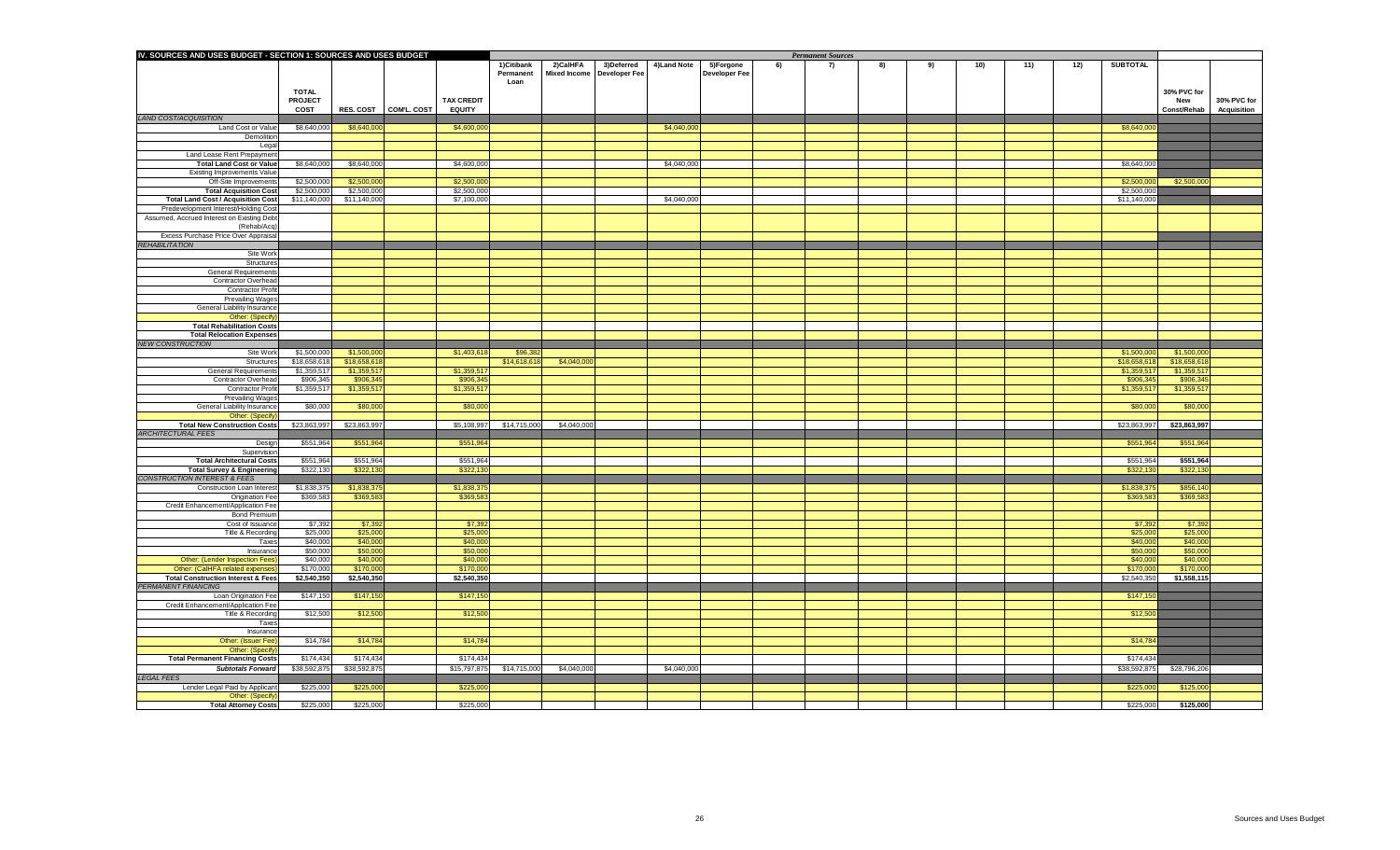| IV. SOURCES AND USES BUDGET - SECTION 1: SOURCES AND USES BUDGET                                                               |                |              |                         |                   | <b>Permanent Sources</b> |                              |             |              |                      |    |    |     |     |     |     |     |                                                 |                    |                    |
|--------------------------------------------------------------------------------------------------------------------------------|----------------|--------------|-------------------------|-------------------|--------------------------|------------------------------|-------------|--------------|----------------------|----|----|-----|-----|-----|-----|-----|-------------------------------------------------|--------------------|--------------------|
|                                                                                                                                |                |              |                         |                   | 1)Citibank               | 2)CalHFA                     | 3)Deferred  | 4) Land Note | 5)Forgone            | 6) | 7) | -8) | -91 | 10) | 11) | 12) | <b>SUBTOTAL</b>                                 |                    |                    |
|                                                                                                                                |                |              |                         |                   | Permanent                | Mixed Income   Developer Fee |             |              | <b>Developer Fee</b> |    |    |     |     |     |     |     |                                                 |                    |                    |
|                                                                                                                                |                |              |                         |                   | Loan                     |                              |             |              |                      |    |    |     |     |     |     |     |                                                 |                    |                    |
|                                                                                                                                | <b>TOTAL</b>   |              |                         |                   |                          |                              |             |              |                      |    |    |     |     |     |     |     |                                                 | 30% PVC for        |                    |
|                                                                                                                                | <b>PROJECT</b> |              |                         | <b>TAX CREDIT</b> |                          |                              |             |              |                      |    |    |     |     |     |     |     |                                                 | <b>New</b>         | 30% PVC for        |
|                                                                                                                                | <b>COST</b>    |              | RES. COST   COM'L. COST | <b>EQUITY</b>     |                          |                              |             |              |                      |    |    |     |     |     |     |     |                                                 | <b>Const/Rehab</b> | <b>Acquisition</b> |
| <b>RESERVES</b>                                                                                                                |                |              |                         |                   |                          |                              |             |              |                      |    |    |     |     |     |     |     |                                                 |                    |                    |
| <b>Rent Reserves</b>                                                                                                           |                |              |                         |                   |                          |                              |             |              |                      |    |    |     |     |     |     |     |                                                 |                    |                    |
| <b>Capitalized Rent Reserves</b>                                                                                               |                |              |                         |                   |                          |                              |             |              |                      |    |    |     |     |     |     |     |                                                 |                    |                    |
| Required Capitalized Replacement Reserve<br>3-Month Operating Reserve                                                          | \$799,856      | \$799,856    |                         | \$799,856         |                          |                              |             |              |                      |    |    |     |     |     |     |     | \$799,856                                       |                    |                    |
| Other: (Specify                                                                                                                |                |              |                         |                   |                          |                              |             |              |                      |    |    |     |     |     |     |     |                                                 |                    |                    |
| <b>Total Reserve Costs</b>                                                                                                     | \$799,856      | \$799,856    |                         | \$799,856         |                          |                              |             |              |                      |    |    |     |     |     |     |     | \$799,856                                       |                    |                    |
| <b>CONTINGENCY COSTS</b>                                                                                                       |                |              |                         |                   |                          |                              |             |              |                      |    |    |     |     |     |     |     |                                                 |                    |                    |
| <b>Construction Hard Cost Contingency</b>                                                                                      | \$1,314,200    | \$1,314,200  |                         | \$1,314,200       |                          |                              |             |              |                      |    |    |     |     |     |     |     | \$1,314,200                                     | \$1,314,200        |                    |
| <b>Soft Cost Contingency</b>                                                                                                   | \$174,956      | \$174,956    |                         | \$174,956         |                          |                              |             |              |                      |    |    |     |     |     |     |     | \$174,956                                       | \$174,956          |                    |
| <b>Total Contingency Costs</b>                                                                                                 | \$1,489,156    | \$1,489,156  |                         | \$1,489,156       |                          |                              |             |              |                      |    |    |     |     |     |     |     | \$1,489,156                                     | \$1,489,156        |                    |
| <b>OTHER PROJECT COSTS</b>                                                                                                     |                |              |                         |                   |                          |                              |             |              |                      |    |    |     |     |     |     |     |                                                 |                    |                    |
| <b>TCAC App/Allocation/Monitoring Fees</b>                                                                                     | \$60,066       | \$60,066     |                         | \$60,066          |                          |                              |             |              |                      |    |    |     |     |     |     |     | \$60,066                                        |                    |                    |
| <b>Environmental Audit</b>                                                                                                     | \$35,000       | \$35,000     |                         | \$35,000          |                          |                              |             |              |                      |    |    |     |     |     |     |     | \$35,000                                        | \$35,000           |                    |
| Local Development Impact Fees                                                                                                  | \$2,009,090    | \$2,009,090  |                         | \$2,009,090       |                          |                              |             |              |                      |    |    |     |     |     |     |     | \$2,009,09                                      | \$2,009,090        |                    |
| <b>Permit Processing Fees</b>                                                                                                  | \$255,000      | \$255,000    |                         | \$255,000         |                          |                              |             |              |                      |    |    |     |     |     |     |     | \$255,000                                       | \$255,000          |                    |
| <b>Capital Fees</b>                                                                                                            |                |              |                         |                   |                          |                              |             |              |                      |    |    |     |     |     |     |     |                                                 |                    |                    |
| Marketing                                                                                                                      | \$50,499       | \$50,499     |                         | \$50,499          |                          |                              |             |              |                      |    |    |     |     |     |     |     | \$50,499                                        |                    |                    |
| Furnishings                                                                                                                    | \$25,000       | \$25,000     |                         | \$25,000          |                          |                              |             |              |                      |    |    |     |     |     |     |     | \$25,000                                        | \$25,000           |                    |
| Market Stud                                                                                                                    | \$10,000       | \$10,000     |                         | \$10,000          |                          |                              |             |              |                      |    |    |     |     |     |     |     | \$10,000                                        | \$10,000           |                    |
| Accounting/Reimbursables                                                                                                       | \$222,518      | \$222,518    |                         | \$222,518         |                          |                              |             |              |                      |    |    |     |     |     |     |     | \$222,518                                       | \$222,518          |                    |
| <b>Appraisal Costs</b>                                                                                                         | \$10,000       | \$10,000     |                         | \$10,000          |                          |                              |             |              |                      |    |    |     |     |     |     |     | \$10,000                                        | \$10,000           |                    |
| <b>Other: (Accrued Interest</b>                                                                                                | \$303,000      | \$303,000    |                         | \$303,000         |                          |                              |             |              |                      |    |    |     |     |     |     |     | \$303,000                                       | \$202,000          |                    |
| Other: (TCAC, Development, Financial                                                                                           | \$200,000      | \$200,000    |                         | \$200,000         |                          |                              |             |              |                      |    |    |     |     |     |     |     | \$200,000                                       | \$200,000          |                    |
| Consultants                                                                                                                    |                |              |                         |                   |                          |                              |             |              |                      |    |    |     |     |     |     |     |                                                 |                    |                    |
| Other: (Specify                                                                                                                |                |              |                         |                   |                          |                              |             |              |                      |    |    |     |     |     |     |     |                                                 |                    |                    |
| Other: (Specify                                                                                                                |                |              |                         |                   |                          |                              |             |              |                      |    |    |     |     |     |     |     |                                                 |                    |                    |
| Other: (Specify                                                                                                                |                |              |                         |                   |                          |                              |             |              |                      |    |    |     |     |     |     |     |                                                 |                    |                    |
| <b>Total Other Costs</b>                                                                                                       | \$3,180,173    | \$3,180,173  |                         | \$3,180,17        |                          |                              |             |              |                      |    |    |     |     |     |     |     | \$3,180,17                                      | \$2,968,608        |                    |
| <b>SUBTOTAL PROJECT COST</b>                                                                                                   | \$44,287,060   | \$44,287,060 |                         | \$21,492,060      | \$14,715,000             | \$4,040,000                  |             | \$4,040,000  |                      |    |    |     |     |     |     |     | \$44,287,060                                    | \$33,378,970       |                    |
| <b>DEVELOPER COSTS</b>                                                                                                         |                |              |                         |                   |                          |                              |             |              |                      |    |    |     |     |     |     |     |                                                 |                    |                    |
| Developer Overhead/Profit                                                                                                      | \$5,006,846    | \$5,006,846  |                         | \$2,268,000       |                          |                              | \$2,486,846 |              | \$252,000            |    |    |     |     |     |     |     | \$5,006,846                                     | \$5,006,846        |                    |
| <b>Consultant/Processing Agent</b>                                                                                             |                |              |                         |                   |                          |                              |             |              |                      |    |    |     |     |     |     |     |                                                 |                    |                    |
| <b>Project Administration</b>                                                                                                  |                |              |                         |                   |                          |                              |             |              |                      |    |    |     |     |     |     |     |                                                 |                    |                    |
| Broker Fees Paid to a Related Party                                                                                            |                |              |                         |                   |                          |                              |             |              |                      |    |    |     |     |     |     |     |                                                 |                    |                    |
| <b>Construction Oversight by Developer</b>                                                                                     |                |              |                         |                   |                          |                              |             |              |                      |    |    |     |     |     |     |     |                                                 |                    |                    |
| Other: (Specify)                                                                                                               |                |              |                         |                   |                          |                              |             |              |                      |    |    |     |     |     |     |     |                                                 |                    |                    |
| <b>Total Developer Costs</b>                                                                                                   | \$5,006,846    | \$5,006,846  |                         | \$2,268,000       |                          |                              | \$2,486,846 |              | \$252,000            |    |    |     |     |     |     |     | \$5,006,846                                     | \$5,006,846        |                    |
| <b>TOTAL PROJECT COSTS</b>                                                                                                     | \$49,293,906   | \$49,293,906 |                         | \$23,760,060      | \$14,715,000             | \$4,040,000                  | \$2,486,846 | \$4,040,000  | \$252,000            |    |    |     |     |     |     |     | \$49,293,906                                    | \$38,385,816       |                    |
| Note: Syndication Costs shall NOT be included as a project cost.                                                               |                |              |                         |                   |                          |                              |             |              |                      |    |    |     |     |     |     |     | <b>Bridge Loan Expense During Construction:</b> |                    |                    |
| Calculate Maximum Developer Fee using the eligible basis subtotals.<br><b>DOUBLE CHECK AGAINST PERMANENT FINANCING TOTALS:</b> |                |              |                         |                   |                          |                              |             |              |                      |    |    |     |     |     |     |     | <b>Total Eligible Basis:</b>                    | \$38,385,816       |                    |
|                                                                                                                                |                |              |                         | 23,760,060        | 14,715,000               | 4,040,000                    | 2,486,846   | 4,040,000    | 252,000              |    |    |     |     |     |     |     |                                                 |                    |                    |

Note: The conditional formatting embedded in this Sources and Uses Budget workbook tests only for mathematical errors, i.e. whether sum total of Sources (Column R) matches Total Project Cost (Column B) **and whether each source listed in the Sources and Uses Budget workbook (Row 105) matches that of Permanent Financing in the Application workbook (Row 108). The conditional formatting does NOT test for any regulatory threshold or feasibility requirements.** 

**Funding sources and costs should be aligned appropriately. For example, public funding sources for land purchase or construction costs should be shown as paying for these costs. Do not randomly select funding sources for line item costs if they have a dedicated source of payment.**

**Required: evidence of land value (see Tab 1). Land value must be included in Total Project Cost and Sources and Uses Budget (includes donated or leased land). Except for non-competitive projects with donated land, TCAC will not accept a budget with a nominal land value. Please refer to the TCAC website for additional information and guidance.** 

**Applicants are advised to conduct their own due diligence and not rely upon the conditional formatting in this workbook.** 

# **FOR PLACED IN SERVICE APPLICATION SUBMISSIONS:**

CERTIFICATION OF CPA/TAX PROFESSIONAL:

As the tax professional for the above-referenced low-income housing project, I certify under penalty of perjury, that the percentage of aggregate basis financed by tax-exempt bonds is: **64.10%** 

Signature of Project CPA/Tax Professional and Date Date

perjury, that the project costs contained herein are, to the best of my knowledge, accurate and actual costs associated with the construction, acquisition and/or ed by the Partnership for the development of the project. I authorize the California Tax Credit Allocation Committee to utilize this information to calculate the low-

| <b>SYNDICATION (Investor &amp; General Partner)</b> | CERTIFICATION BY OWNER:                                                                                  |      |
|-----------------------------------------------------|----------------------------------------------------------------------------------------------------------|------|
| Organizational Fee                                  | As owner(s) of the above-referenced low-income housing project, I certify under penalty of perjury, that |      |
| Bridge Loan Fees/Exp.                               | rehabilitation of this project and that the sources of funds shown are the only funds received by the Pa |      |
| Legal Fees                                          | income housing tax credit.                                                                               |      |
| <b>Consultant Fees</b>                              |                                                                                                          |      |
| <b>Accountant Fees</b>                              |                                                                                                          |      |
| Tax Opinion                                         |                                                                                                          |      |
| Other                                               | Signature of Owner/General Partner                                                                       | Date |
|                                                     |                                                                                                          |      |
| <b>Total Syndication Costs</b>                      |                                                                                                          |      |

Printed Name of Signatory **Title of Signatory Title of Signatory Title of Signatory**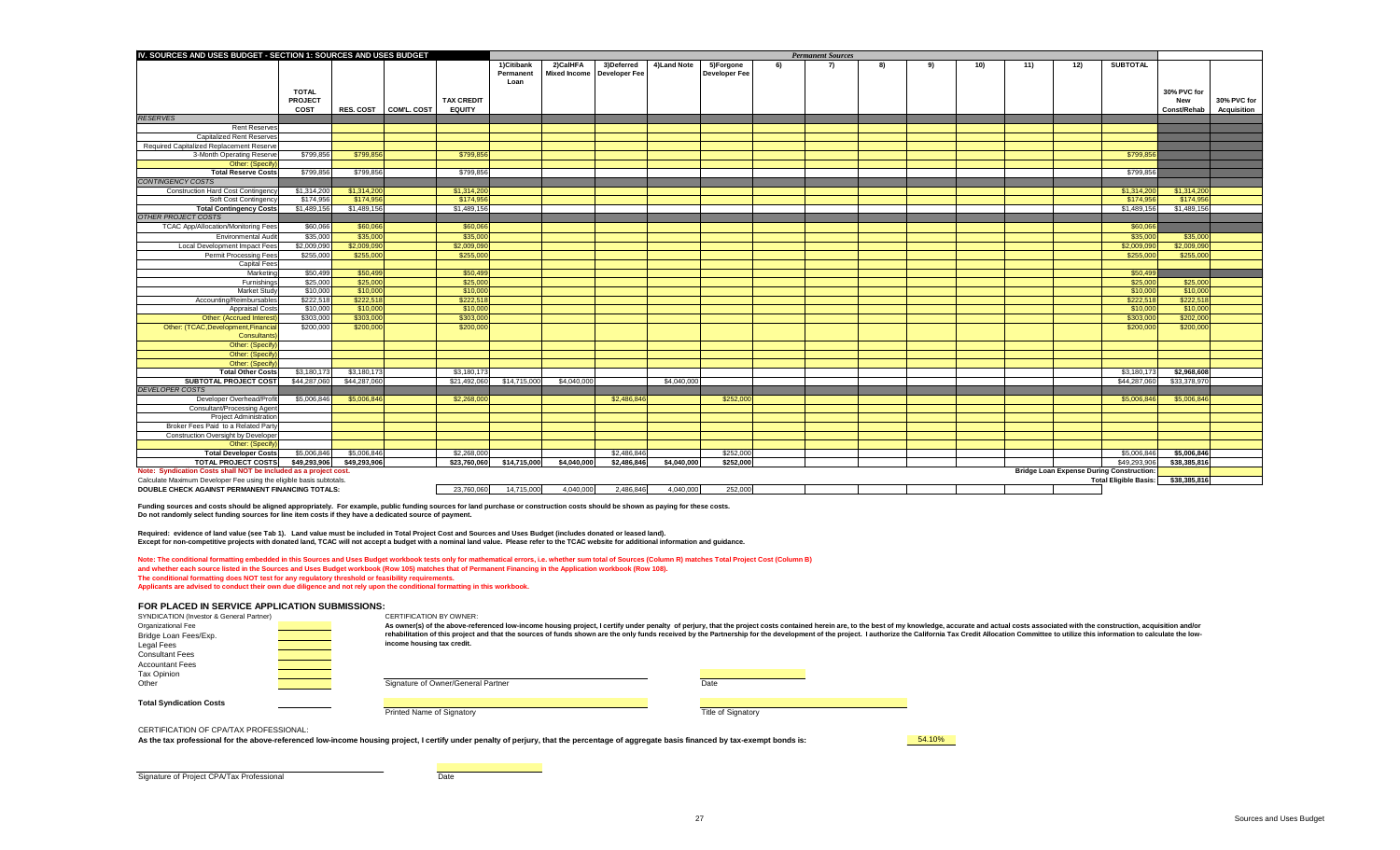# **V. BASIS AND CREDITS : 4% FEDERAL AND STATE CREDIT**

# V. BASIS AND CREDITS : 4% FEDERAL AND STATE CREDIT

#### **A. Determination of Eligible and Qualified Basis**

Projects w/ building(s) located in DDA/QCT areas & Non-DDA/Non-QCT areas, bifurcate accordingly.

|                                                                      |                       | 30% PVC for           |                    |                    |
|----------------------------------------------------------------------|-----------------------|-----------------------|--------------------|--------------------|
|                                                                      | 30% PVC for           | New Const/            |                    | 30% PVC for        |
|                                                                      | New Const/            | <b>Rehabilitation</b> | 30% PVC for        | <b>Acquisition</b> |
|                                                                      | <b>Rehabilitation</b> | <b>NON-DDA/</b>       | <b>Acquisition</b> | <b>NON-DDA/</b>    |
|                                                                      | <b>DDA/QCT</b>        | <b>NON-QCT</b>        | <b>DDA/QCT</b>     | <b>NON-QCT</b>     |
|                                                                      | <b>Building(s)</b>    | <b>Building(s)</b>    | <b>Building(s)</b> | <b>Building(s)</b> |
| <b>Total Eligible Basis:</b>                                         | \$38,385,816          |                       |                    |                    |
| <b>Ineligible Amounts</b>                                            |                       |                       |                    |                    |
| Subtract All Grant Proceeds Used to Finance Costs in Eligible Basis: |                       |                       |                    |                    |
| Subtract Non-Qualified Non-Recourse Financing:                       |                       |                       |                    |                    |
| Subtract Non-Qualifying Portion of Higher Quality Units:             |                       |                       |                    |                    |
| Subtract Photovoltaic Credit (as applicable):                        |                       |                       |                    |                    |
| Subtract Historic Credit (residential portion only):                 |                       |                       |                    |                    |
| Subtract (specify other ineligible amounts):                         |                       |                       |                    |                    |
| Subtract (specify other ineligible amounts):                         |                       |                       |                    |                    |
| <b>Total Ineligible Amounts:</b>                                     |                       |                       |                    |                    |
| *Total Eligible Basis Amount Voluntarily Excluded:                   |                       |                       |                    |                    |
| <b>Total Basis Reduction:</b>                                        |                       |                       |                    |                    |
| <b>Total Requested Unadjusted Eligible Basis:</b>                    | \$38,385,816          |                       |                    |                    |
| <b>Total Adjusted Threshold Basis Limit:</b>                         |                       |                       | \$57,910,656       |                    |
| ** QCT or DDA Adjustment:                                            | 130%                  | 100%                  | 100%               | 100%               |
| <b>Total Adjusted Eligible Basis:</b>                                | \$49,901,561          |                       |                    |                    |
| Applicable Fraction:                                                 | 100%                  | 100%                  | 100%               | 100%               |
| <b>Qualified Basis:</b>                                              | \$49,901,561          |                       |                    |                    |
| <b>Total Qualified Basis:</b>                                        |                       | \$49,901,561          |                    |                    |

\*Voluntary exclusions of eligible basis should be made from rehabilitation eligible basis.

\*\*130% boost if the building(s) is/are located in a DDA or QCT, or Reg. Section 10317(d) as applicable.

(Boost is auto calculated from your selection in: II. APPLICATION - SECTION 2: GENERAL AND SUMMARY INFORMATION - B)

#### **B. Determination of Federal Credit**

|                                              | <b>New Const/</b><br>Rehab | <b>Acquisition</b> |
|----------------------------------------------|----------------------------|--------------------|
| <b>Qualified Basis:</b>                      | \$49,901,561               |                    |
| ***Applicable Percentage:                    | 3.24%                      | 3.24%              |
| <b>Subtotal Annual Federal Credit:</b>       | \$1,616,811                |                    |
| <b>Total Combined Annual Federal Credit:</b> |                            | \$1,616,811        |

\*\*\*Applicants are required to use these percentages in calculating credit at the application stage.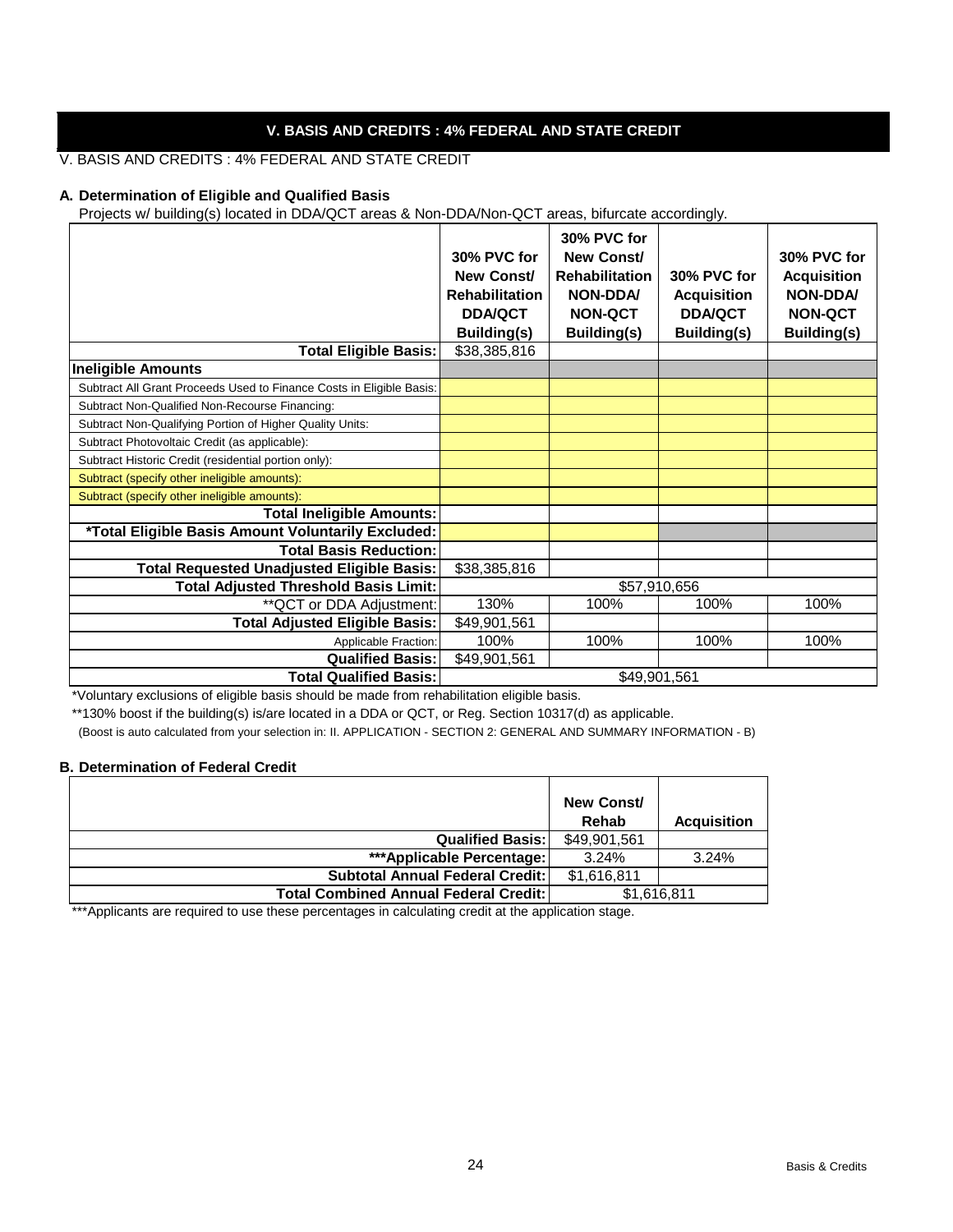| <b>Federal Credit</b>                                                                                                                                                                                                                                                                                                      |                                                            |
|----------------------------------------------------------------------------------------------------------------------------------------------------------------------------------------------------------------------------------------------------------------------------------------------------------------------------|------------------------------------------------------------|
| C. Determination of Minimum Federal Credit Necessary For Feasibility<br><b>Total Project Cost</b><br><b>Permanent Financing</b><br><b>Funding Gap</b><br><b>Federal Tax Credit Factor</b><br>Federal tax credit factor must be at least \$1.00 for self-syndication projects or at<br>least \$0.85 for all other projects. | \$49,293,906<br>\$25,533,846<br>\$23,760,060<br>\$0.89982  |
| <b>Total Credits Necessary for Feasibility</b><br><b>Annual Federal Credit Necessary for Feasibility</b><br><b>Maximum Annual Federal Credits</b><br><b>Equity Raised From Federal Credit</b>                                                                                                                              | \$26,405,355<br>\$2,640,536<br>\$1,616,811<br>\$14,548,385 |
| <b>Remaining Funding Gap</b>                                                                                                                                                                                                                                                                                               | \$9,211,675                                                |
| \$500M State Credit                                                                                                                                                                                                                                                                                                        |                                                            |
| D. Determination of State Credit<br><b>State Credit Basis</b><br>New construction or rehabilitation basis only;<br>No acquisition basis except for At-Risk projects eligible for State Credit                                                                                                                              | <b>NC/Rehab</b><br><b>Acquisition</b><br>\$38,385,816      |
| <b>Factor Amount</b><br><b>Maximum Total State Credit</b>                                                                                                                                                                                                                                                                  | 30%<br>30%<br>\$11,515,745<br>\$0                          |
| E. Determination of Minimum State Credit Necessary for Feasibility<br><b>State Tax Credit Factor</b><br>State tax credit factor must be at least \$0.80 for "certified" state credits; at least<br>\$0.79 for self-syndication projects; or at least \$0.70 for all other projects.                                        | \$0.79999                                                  |
| <b>State Credit Necessary for Feasibility</b><br><b>Maximum State Credit</b><br><b>Equity Raised from State Credit</b>                                                                                                                                                                                                     | \$11,514,709<br>\$11,514,709<br>\$9,211,675                |
| <b>Remaining Funding Gap</b>                                                                                                                                                                                                                                                                                               | \$0                                                        |
| <b>Ranking - \$500M State Credit Applications</b>                                                                                                                                                                                                                                                                          |                                                            |

**F. Ranking System for \$500M State Credit Applications State Tax Credit per Tax Credit Unit Tax Credit Unit per State Tax Credit 0.0000088582**

**\$112,889.30**